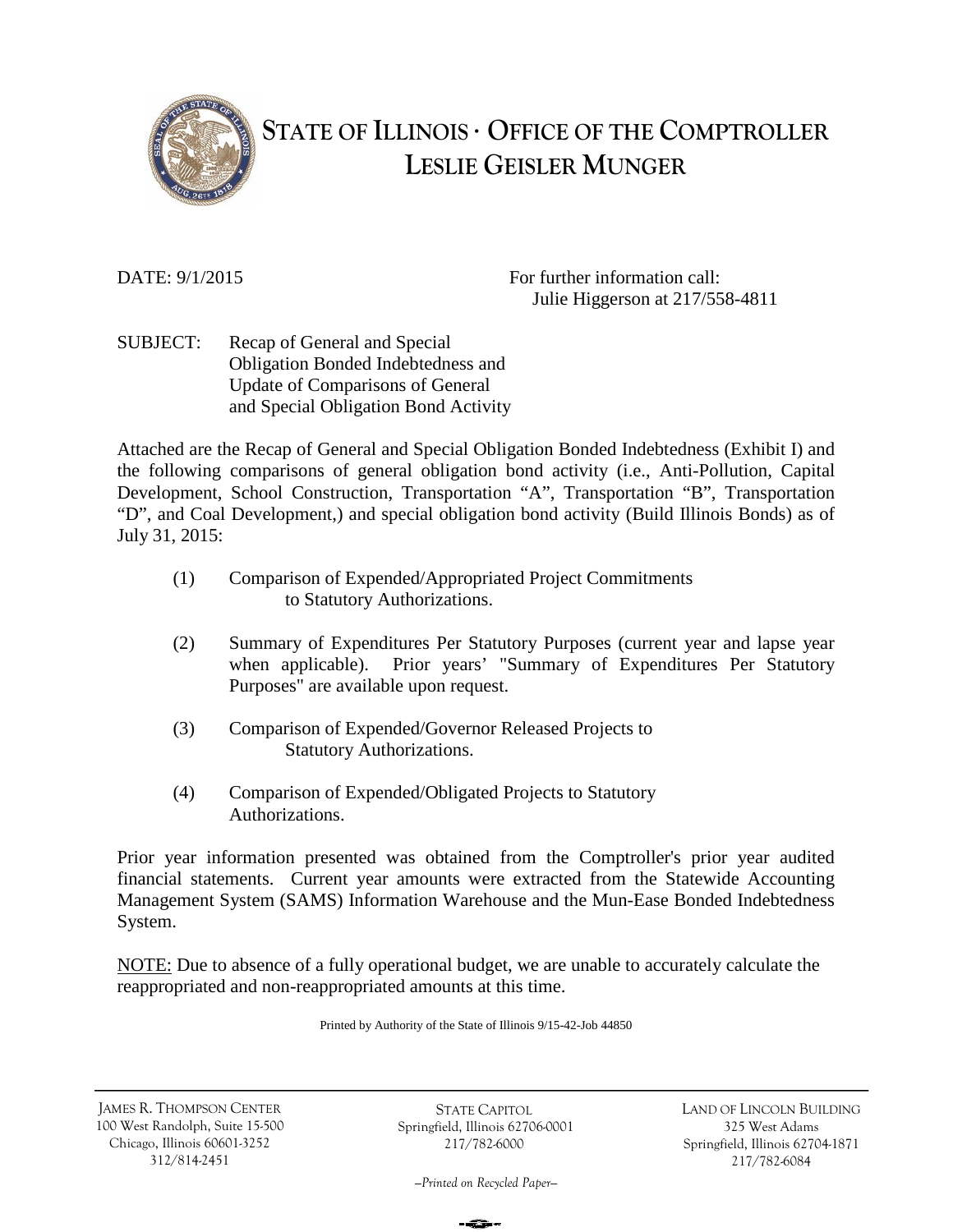#### STATE OF ILLINOIS RECAP OF GENERAL AND SPECIAL OBLIGATION INDEBTEDNESS 7/31/2015

|                                    |                                 |                      |                                  |                            |                           |                              | <b>DEBT</b><br><b>SERVICE</b> |
|------------------------------------|---------------------------------|----------------------|----------------------------------|----------------------------|---------------------------|------------------------------|-------------------------------|
|                                    |                                 | <b>AUTHORIZED</b>    |                                  |                            | <b>OUTSTANDING (A)</b>    |                              | <b>FUND</b>                   |
|                                    | <b>AUTHORIZED</b>               | <b>BUT UNISSUED</b>  | <b>ISSUED</b>                    | <b>PRINCIPAL</b>           | <b>INTEREST</b>           | TOTAL                        | <b>BALANCE</b>                |
| Anti-Pollution<br>Multiple Purpose | 599,000,000<br>S<br>679,715,000 | \$<br>131,154,200    | \$<br>599,000,000<br>548,560,800 | \$<br>-- --<br>118,434,798 | \$<br>-- --<br>79,067,368 | \$<br>$- - -$<br>197,502,166 |                               |
|                                    | 1,278,715,000                   | 131, 154, 200        | 1,147,560,800                    | 118,434,798                | 79,067,368                | 197,502,166                  |                               |
| Capital Development                | 1,737,000,000                   | $- - -$              | 1,737,000,000                    | $\sim$ $\sim$              | -- --                     | -- --                        |                               |
| <b>Multiple Purpose</b>            | 9,753,963,443                   | 1,788,700,806        | 7,965,262,637                    | 2,203,900,764              | 1,252,261,134             | 3,456,161,898                |                               |
|                                    | 11,490,963,443                  | 1,788,700,806        | 9,702,262,637                    | 2,203,900,764              | 1,252,261,134             | 3,456,161,898                |                               |
| <b>School Construction</b>         | 330,000,000                     | $\sim$ $\sim$        | 330,000,000                      |                            | -- --                     | $- - -$                      |                               |
| <b>Multiple Purpose</b>            | 4,750,000,000                   | 498,382,614          | 4,251,617,386                    | 1,903,934,825              | 1,141,186,579             | 3,045,121,404                |                               |
|                                    | 5,080,000,000                   | 498,382,614          | 4,581,617,386                    | 1,903,934,825              | 1,141,186,579             | 3,045,121,404                |                               |
| Transportation "A"                 | 1,326,000,000                   |                      | 1,326,000,000                    | $- - -$                    |                           |                              |                               |
| <b>Multiple Purpose</b>            | 5,432,129,000                   | 186,790,935          | 5,245,338,065                    | 2,246,550,681              | 1,373,332,544             | 3,619,883,225                |                               |
|                                    | 6,758,129,000                   | 186,790,935          | 6,571,338,065                    | 2,246,550,681              | 1,373,332,544             | 3,619,883,225                |                               |
| Transportation "B"                 | 403,000,000                     | $\sim$ $\sim$        | 403,000,000                      |                            |                           |                              |                               |
| <b>Multiple Purpose</b>            | 5,862,270,000                   | 2,351,909,212        | 3,510,360,788                    | 1,916,132,280              | 1,169,710,669             | 3,085,842,949                |                               |
|                                    | 6,265,270,000                   | 2,351,909,212        | 3,913,360,788                    | 1,916,132,280              | 1,169,710,669             | 3,085,842,949                |                               |
| Transportation "D"                 |                                 |                      |                                  |                            |                           |                              |                               |
| <b>Multiple Purpose</b>            | 4.653.800.000                   | 1,632,124,749        | 3,021,675,251                    | 2,679,498,231              | 1,701,414,355             | 4,380,912,586                |                               |
|                                    | 4,653,800,000                   | 1,632,124,749        | 3,021,675,251                    | 2,679,498,231              | 1,701,414,355             | 4,380,912,586                |                               |
| Coal Development                   | 35,000,000                      | $\sim$ $\sim$        | 35,000,000                       |                            |                           |                              |                               |
| <b>Multiple Purpose</b>            | 242,700,000                     | 88,128,576           | 154,571,424                      | 50,718,477                 | 27,222,029                | 77,940,506                   |                               |
|                                    | 277,700,000                     | 88,128,576           | 189,571,424                      | 50,718,477                 | 27,222,029                | 77,940,506                   |                               |
| <b>Pension Funding Series</b>      | 17,562,348,300                  | 396,348,300          | 17,166,000,000                   | 12,700,000,000             | 6,540,738,000             | 19,240,738,000               |                               |
| <b>Medicaid Funding Series</b>     | 250,000,000                     | 3,905,000            | 246,095,000                      |                            |                           |                              |                               |
| Refunding                          | 4,839,025,000                   | 2,097,197,945<br>(B) | 7,868,564,239                    | 2,741,827,055              | 607,465,094               | 3,349,292,149                |                               |
| <b>Totals</b>                      | 58,455,950,743                  | 9,174,642,337        | 54,408,045,590                   | 26,560,997,111             | 13,892,397,772            | 40,453,394,883               | 947,819,656<br>S              |
| <b>Build Illinois</b>              | 6,246,009,000                   | 905,302,017          | 5,340,706,983                    | 1,871,675,000              | 880,293,609               | 2,751,968,609                |                               |
| Refundina                          | Unlimited                       | Unlimited            | 2,665,863,858                    | 877,250,000                | 203,958,506               | 1,081,208,506                |                               |
| <b>Total Build Illinois</b>        | 6,246,009,000                   | 905,302,017          | 8,006,570,841                    | 2,748,925,000              | 1,084,252,115             | 3,833,177,115                | 5,199,852                     |
| Civic Center                       | 200,000,000                     | 167,504,268<br>(B)   | 171,485,732                      | 32,495,732                 | 36,386,299                | 68,882,031                   |                               |
| Refundina                          | Unlimited                       | Unlimited            | 176,515,000                      | 8,065,000                  | 210,475                   | 8,275,475                    |                               |
| <b>Total Civic Center</b>          | 200,000,000                     | 167,504,268          | 348,000,732                      | 40,560,732                 | 36,596,774                | 77,157,506                   | 11,358,673                    |
| <b>GRAND TOTAL</b>                 | 64,901,959,743                  | 10,247,448,622       | 62,762,617,163                   | 29,350,482,843             | 15,013,246,661            | 44,363,729,504               | 964,378,181<br>\$             |

(A) Outstanding amounts are net of refunded bonds.

(B) Per the statutory authoriza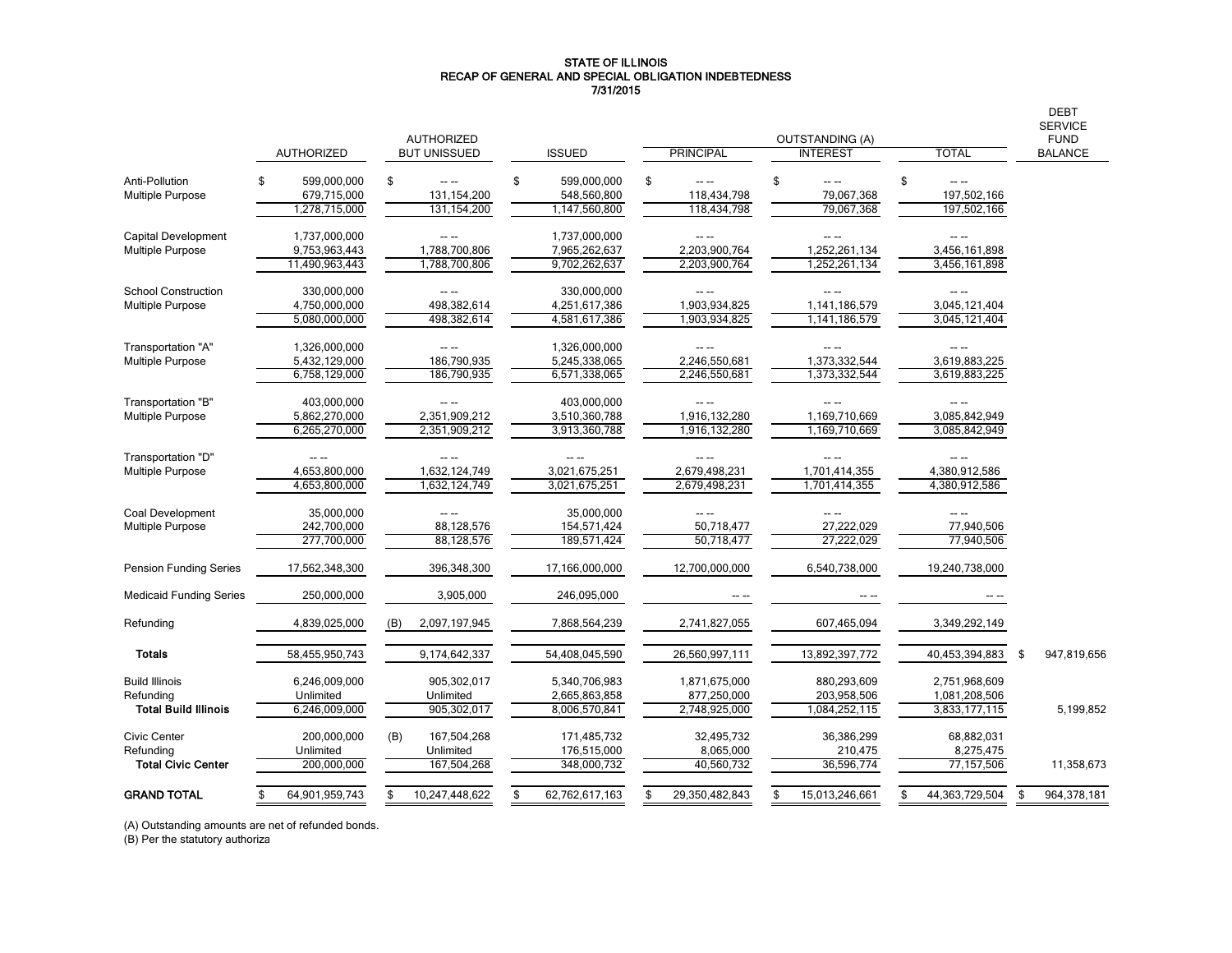#### CAPITAL DEVELOPMENT BOND FUND **CAPITAL DEVELOPMENT BOND FUND**

COMPARISON OF EXPENDED/APPROPRIATED PROJECT COMMITMENTS TO STATUTORY AUTHORIZATIONS

|                                        | <b>CUMULATIVE</b><br><b>EXPENDITURES</b><br>PRIOR YEARS<br>THRU FY15 | <b>THOMSON</b><br><b>PRISON</b><br><b>EXPENDITURES</b><br>THRU FY14 (B) | FY15 ^<br><b>UNEXPENDED</b><br><b>RELEASES</b> | FY16 ^^<br><b>APPROPRIATIONS</b> | TOTAL (B)           | <b>STATUTORY</b><br><b>AUTHORIZATIONS</b> | <b>OVER</b><br><b>COMMITTED</b> |
|----------------------------------------|----------------------------------------------------------------------|-------------------------------------------------------------------------|------------------------------------------------|----------------------------------|---------------------|-------------------------------------------|---------------------------------|
|                                        | 3,327,944,804 \$<br>\$                                               | 2,000,000 \$                                                            |                                                | \$<br>3,545,795                  | 3,329,490,599<br>\$ | 4,029,925,287<br>\$                       |                                 |
|                                        | 1,774,652,048                                                        | 7,209,268                                                               |                                                | $\overline{\phantom{a}}$         | 1,767,442,780       | 1,971,420,000                             |                                 |
|                                        | 686,609,929                                                          |                                                                         |                                                |                                  | 686,609,929         | 756,203,000                               |                                 |
| (d) Child Care, Mental & Public Health | 816,294,822                                                          |                                                                         |                                                |                                  | 816,294,822         | 897,897,000                               |                                 |
| (e) State Agency, Commissions &        | 2,036,084,162                                                        | 10,790,732                                                              |                                                | 108,843                          | 2,025,402,273       | 2,501,636,200                             |                                 |
|                                        | 24,853,816                                                           |                                                                         |                                                |                                  | 24,853,816          | 25,671,900                                |                                 |
| (g) Water Resource Management          | 252,354,286                                                          |                                                                         |                                                | 1,403,700                        | 253,757,986         | 337,077,074                               |                                 |
| (h) Private Health Service Management  | 9,852,713                                                            |                                                                         |                                                |                                  | 9,852,713           | 9,852,713                                 |                                 |
| (i) Food Production Research           | 64,818,730                                                           |                                                                         |                                                |                                  | 64,818,730          | 64,940,269                                |                                 |
|                                        | 25,400,426                                                           |                                                                         |                                                |                                  | 25,400,426          | 38,250,000                                |                                 |
| (k) Correctional Facility Grants       |                                                                      |                                                                         |                                                |                                  |                     | 25,000,000                                |                                 |
|                                        | 5,000,000                                                            |                                                                         |                                                |                                  | 5,000,000           | 5,000,000                                 |                                 |
| (m) Grants to Local Governments        | 483, 427, 375                                                        |                                                                         |                                                |                                  | 483, 427, 375       | 599,590,000                               |                                 |
| (n) IL Open Land Trust Program         | 175,713,237                                                          |                                                                         |                                                |                                  | 175,713,237         | 228,500,000                               |                                 |
| (x) Expenses Related to Bond Sales     | 131,854,709                                                          |                                                                         |                                                | 15,584,500                       | 147,439,209         | (A)                                       |                                 |
|                                        | 9,814,861,057 \$                                                     | 20,000,000 \$                                                           |                                                | 20,642,838                       | 9,815,503,895<br>\$ | \$<br>11,490,963,443                      |                                 |
| Bond issue premium/(discounts) to date |                                                                      |                                                                         |                                                |                                  |                     | 125,348,945                               |                                 |

# FOOTNOTES: \$ 11,616,312,388

(A) Expenses related to bond sales are to be allocated upon completion of bonding program since the statute does not set out a separate authorization for this purpose

(B) Thomson Prison spending is not counted against bond authorization, amounts were expended in FY13 and FY14 only. Amounts are not included in the Total column.

^ Due to the lack of a fully operational budget we are unable to properly calculate numbers for reappropriated and non-reappripriated amounts at this time.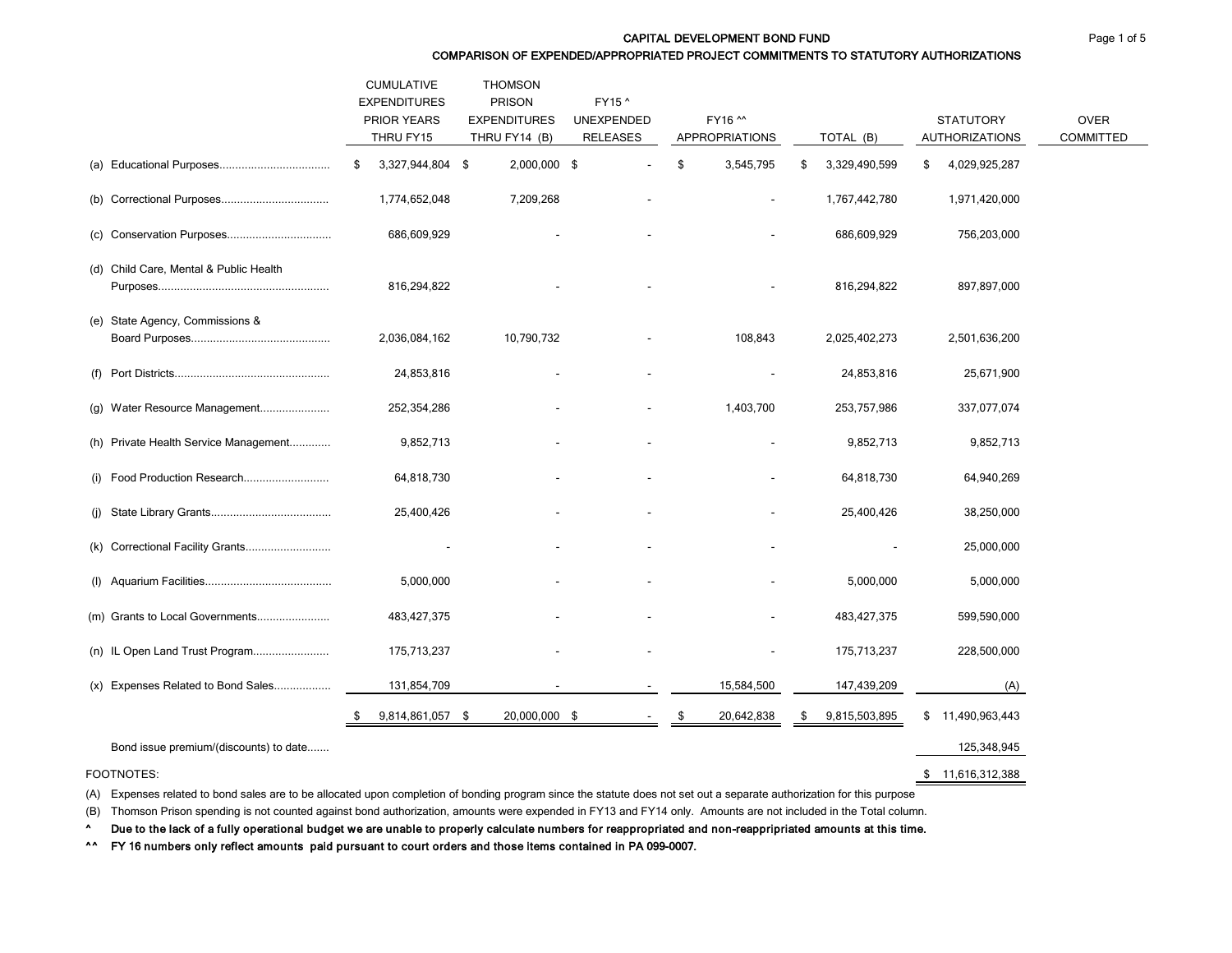# CAPITAL DEVELOPMENT BOND FUND Page 2 of 5 SUMMARY OF EXPENDITURES PER STATUTORY PURPOSES

FY 2015 APPROPRIATED EXPENDITURES LAPSED REAPPROPRIATED (Incl. Reapp.) 7/31/2015 (In FY16) ^ (a) Educational Purposes............................... \$ 1,020,315,937 \$ 138,997,595 (b) Correctional Purposes............................... 240,060,791 22,303,080 (c) Conservation Purposes............................. 125,063,650 8,089,947 (d) Child Care, Mental & Public Health Purposes................................................... 142,638,524 22,065,296 (e) State Agency, Commissions & Board Purposes........................................ 327,327,519 85,644,184 (f) Port Districts............................................. - - (g) Water Resource Management.................. 116,651,629 11,351,385 . (h) Private Health Service Management......... (i) Food Production Research....................... (j) State Library Grants.................................. - - (k) Correctional Facility Grants....................... - - (l) Aquarium Facilities.................................... - - (m) Grants to Local Governments................... 155,892,553 13,414,701 (n) IL Open Land Trust Program..................... 43,870,285 11,392,565 (x) Expenses Related to Bond Sales.............. 19,290,400 14,005,796  $$2,191,111,288$  (B) \$ 327,264,549 \$ - \$

(B) FY 14 spending includes \$5,403,769 of Thomson Prison proceeds not counted against bond authorization.

^ Due to the lack of a fully operational budget we are unable to properly calculate numbers for reappropriated and non-reappripriated amounts at this time.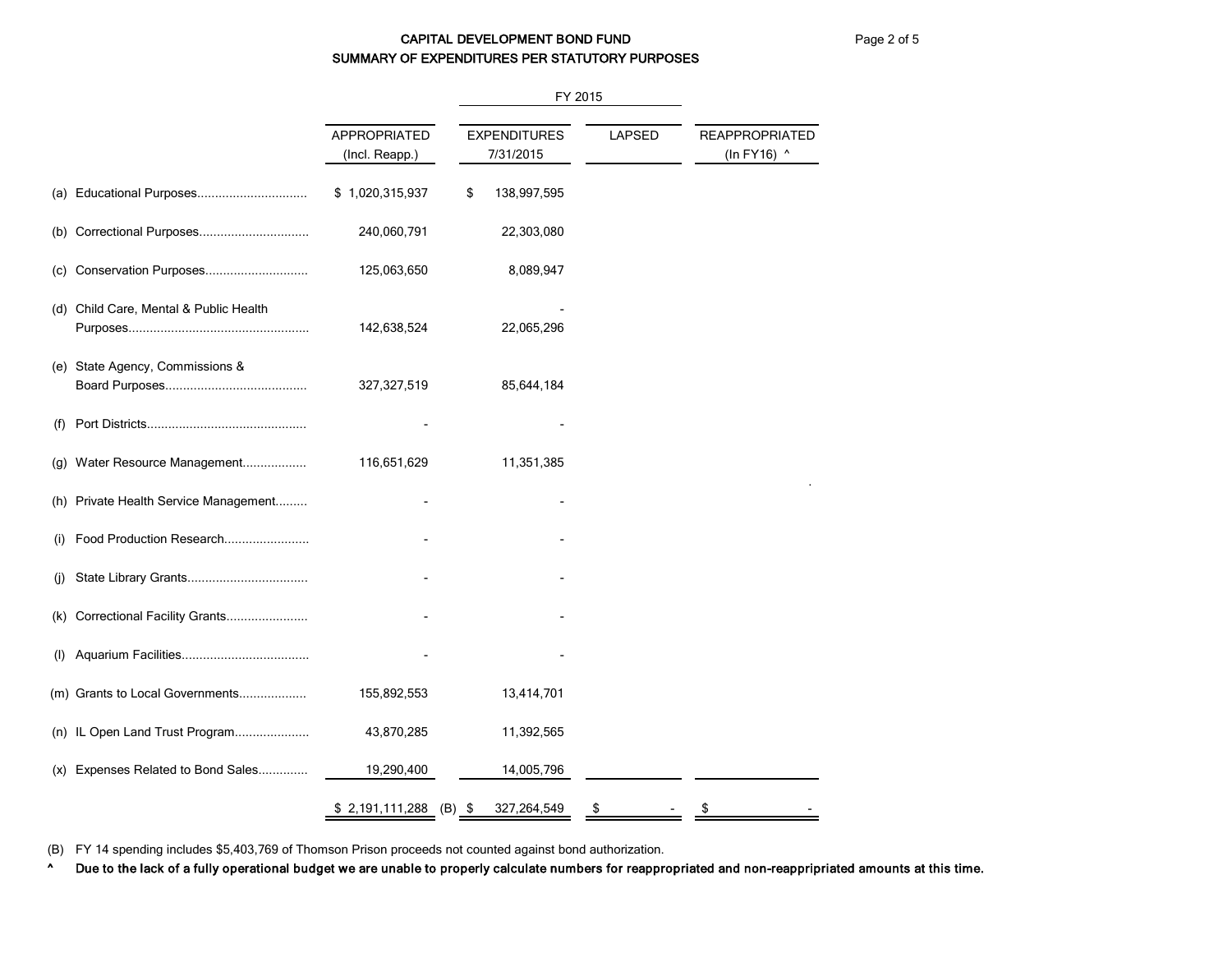# CAPITAL DEVELOPMENT BOND FUND **CAPITAL DEVELOPMENT BOND FUND** SUMMARY OF EXPENDITURES PER STATUTORY PURPOSES

|                                        |                                | FY 2016                          | $\Lambda\Lambda$ |                                    |  |  |
|----------------------------------------|--------------------------------|----------------------------------|------------------|------------------------------------|--|--|
|                                        | APPROPRIATED<br>(Incl. Reapp.) | <b>EXPENDITURES</b><br>7/31/2015 | <b>LAPSED</b>    | <b>REAPPROPRIATED</b><br>(In FY17) |  |  |
| (a) Educational Purposes               | \$<br>3,545,795                | \$                               |                  |                                    |  |  |
|                                        |                                |                                  |                  |                                    |  |  |
|                                        |                                |                                  |                  |                                    |  |  |
| (d) Child Care, Mental & Public Health |                                |                                  |                  |                                    |  |  |
| (e) State Agency, Commissions &        | 108,843                        |                                  |                  |                                    |  |  |
| (f)                                    |                                |                                  |                  |                                    |  |  |
| (g) Water Resource Management          | 1,403,700                      |                                  |                  |                                    |  |  |
| (h) Private Health Service Management  |                                |                                  |                  |                                    |  |  |
| Food Production Research<br>(i)        |                                |                                  |                  |                                    |  |  |
| (i)                                    |                                |                                  |                  |                                    |  |  |
| (k) Correctional Facility Grants       |                                |                                  |                  |                                    |  |  |
| (1)                                    |                                |                                  |                  |                                    |  |  |
| (m) Grants to Local Governments        |                                |                                  |                  |                                    |  |  |
| (n) IL Open Land Trust Program         |                                |                                  |                  |                                    |  |  |
| (x) Expenses Related to Bond Sales     | 15,584,500                     | 1,120,220                        |                  |                                    |  |  |
|                                        | 20,642,838<br>\$               | 1,120,220<br>\$                  |                  |                                    |  |  |

FOOTNOTES: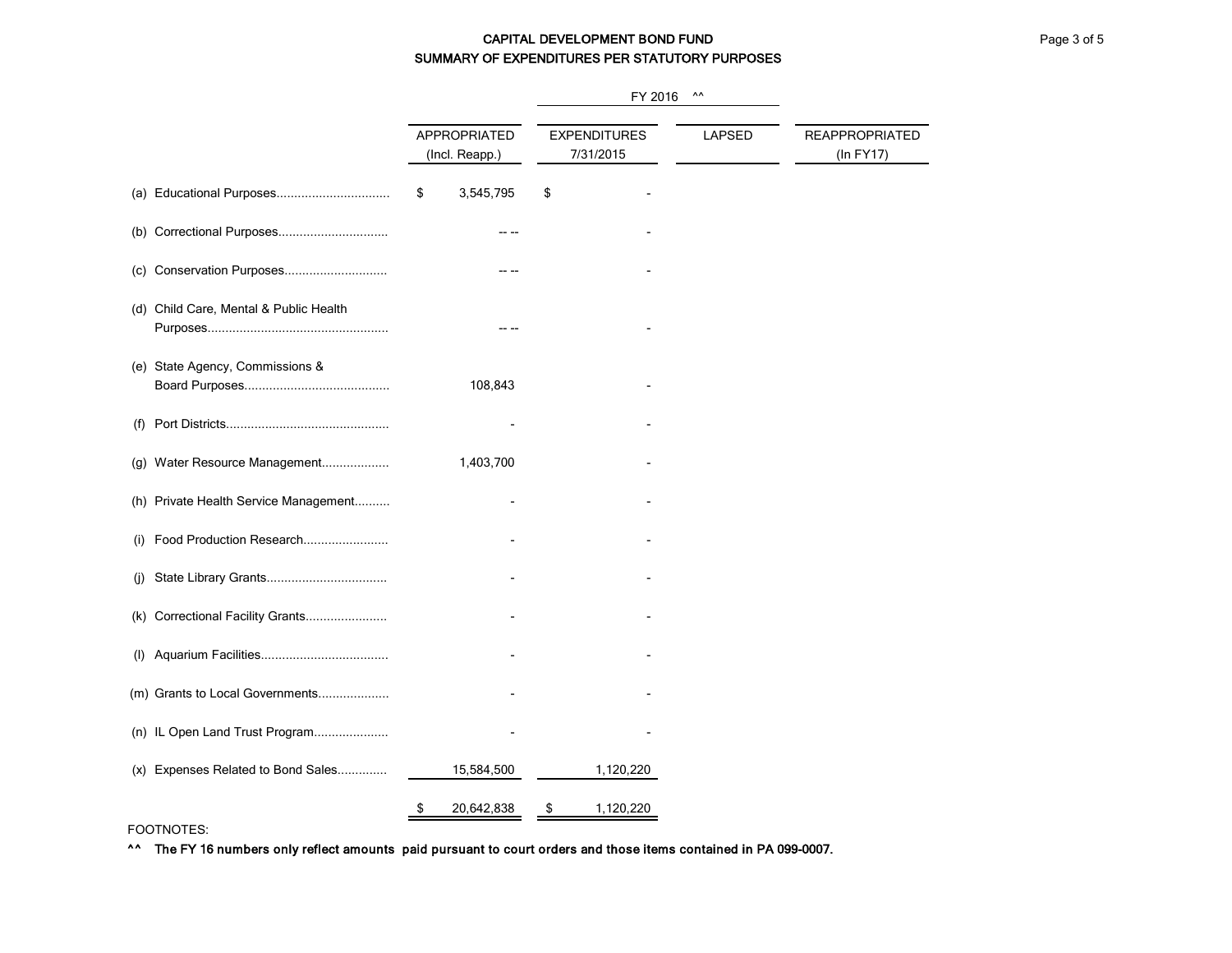CAPITAL DEVELOPMENT BOND FUND **FUND Page 4 of 5** 

COMPARISON OF EXPENDED/GOVERNOR RELEASED PROJECTS TO STATUTORY AUTHORIZATIONS

|                                        | <b>CUMULATIVE</b><br><b>EXPENDITURES</b><br>PRIOR YEARS<br>THRU FY15 | <b>THOMSON</b><br><b>PRISON</b><br><b>EXPENDITURES</b><br>THRU FY14 (B) | FY15 ^<br>UNEXPENDED<br><b>RELEASES</b> | FY16 ^^<br><b>RELEASES</b> | TOTAL (B)           | <b>STATUTORY</b><br><b>AUTHORIZATIONS</b> | <b>OVER</b><br><b>COMMITTED</b> |
|----------------------------------------|----------------------------------------------------------------------|-------------------------------------------------------------------------|-----------------------------------------|----------------------------|---------------------|-------------------------------------------|---------------------------------|
|                                        | 3,327,944,804 \$<br>\$                                               | 2,000,000 \$                                                            |                                         | 3,545,795<br>\$            | 3,329,490,599<br>\$ | 4,029,925,287<br>\$                       |                                 |
|                                        | 1,774,652,048                                                        | 7,209,268                                                               |                                         |                            | 1,767,442,780       | 1,971,420,000                             |                                 |
|                                        | 686,609,929                                                          |                                                                         |                                         |                            | 686,609,929         | 756,203,000                               |                                 |
| (d) Child Care, Mental & Public Health | 816,294,822                                                          |                                                                         |                                         |                            | 816,294,822         | 897,897,000                               |                                 |
| (e) State Agency, Commissions &        | 2,036,084,162                                                        | 10,790,732                                                              |                                         | 108,843                    | 2,025,402,273       | 2,501,636,200                             |                                 |
|                                        | 24,853,816                                                           |                                                                         |                                         |                            | 24,853,816          | 25,671,900                                |                                 |
| (g) Water Resource Management          | 252,354,286                                                          |                                                                         |                                         | 1,403,700                  | 253,757,986         | 337,077,074                               |                                 |
| (h) Private Health Service Management  | 9,852,713                                                            |                                                                         |                                         |                            | 9,852,713           | 9,852,713                                 |                                 |
| (i) Food Production Research           | 64,818,730                                                           |                                                                         |                                         |                            | 64,818,730          | 64,940,269                                |                                 |
|                                        | 25,400,426                                                           |                                                                         |                                         |                            | 25,400,426          | 38,250,000                                |                                 |
| (k) Correctional Facility Grants       |                                                                      |                                                                         |                                         |                            |                     | 25,000,000                                |                                 |
|                                        | 5,000,000                                                            |                                                                         |                                         |                            | 5,000,000           | 5,000,000                                 |                                 |
| (m) Grants to Local Governments        | 483, 427, 375                                                        |                                                                         |                                         |                            | 483, 427, 375       | 599,590,000                               |                                 |
| (n) IL Open Land Trust Program         | 175,713,237                                                          |                                                                         |                                         |                            | 175,713,237         | 228,500,000                               |                                 |
| (x) Expenses Related to Bond Sales     | 131,854,709                                                          |                                                                         | $\sim$                                  | 15,584,500                 | 147,439,209         | (A)                                       |                                 |
| 0                                      | 9,814,861,057 \$                                                     | 20,000,000 \$                                                           |                                         | 20,642,838                 | 9,815,503,895<br>\$ | \$11,490,963,443                          |                                 |
| Bond issue premium/(discounts) to date |                                                                      |                                                                         |                                         |                            |                     | 125,348,945                               |                                 |

FOOTNOTES: \$ 11,616,312,388

(A) Expenses related to bond sales are to be allocated upon completion of bonding program since the statute does not set out a separate authorization amount for this purpose

(A) Expenses related to bond sales are to be allocated upon completion of bonding program since the statute does not set out a separate authorization for this purpose

^ Due to the lack of a fully operational budget we are unable to properly calculate numbers for reappropriated and non-reappripriated amounts at this time.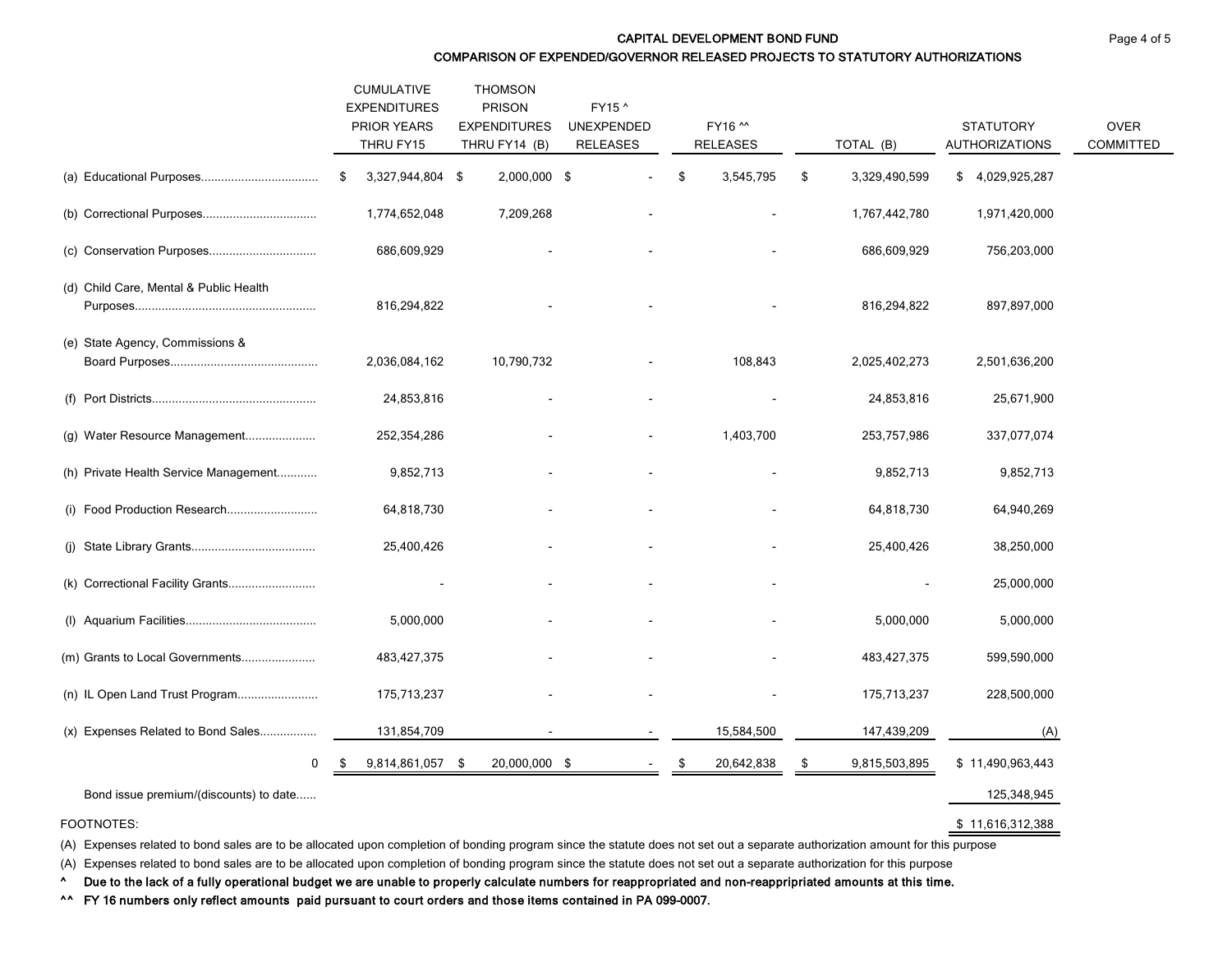#### CAPITAL DEVELOPMENT BOND FUND **FUND Page 5 of 5** COMPARISON OF EXPENDED/OBLIGATED PROJECTS TO STATUTORY AUTHORIZATIONS

|                                        | <b>CUMULATIVE</b><br><b>EXPENDITURES</b><br><b>PRIOR YEARS</b><br>THRU 7/31/2015 | <b>THOMSON</b><br><b>PRISON</b><br><b>EXPENDITURES</b><br>THRU FY14 (B) | FY15 ^<br>UNEXPENDED<br><b>OBLIGATIONS (C)</b> | FY16 ^^<br><b>OBLIGATIONS</b> | TOTAL (B)            | <b>STATUTORY</b><br><b>AUTHORIZATIONS</b> | <b>OVER</b><br><b>COMMITTED</b> |
|----------------------------------------|----------------------------------------------------------------------------------|-------------------------------------------------------------------------|------------------------------------------------|-------------------------------|----------------------|-------------------------------------------|---------------------------------|
|                                        | $$3,327,944,804$ \$                                                              | 2,000,000                                                               | -\$                                            | \$<br>307,413                 | \$<br>3,326,252,217  | \$4,029,925,287                           |                                 |
|                                        | 1,774,652,048                                                                    | 7,209,268                                                               |                                                | $\blacksquare$                | 1,767,442,780        | 1,971,420,000                             |                                 |
|                                        | 686,609,929                                                                      |                                                                         |                                                |                               | 686,609,929          | 756,203,000                               |                                 |
| (d) Child Care, Mental & Public Health | 816,294,822                                                                      |                                                                         |                                                |                               | 816,294,822          | 897,897,000                               |                                 |
| (e) State Agency, Commissions &        | 2,036,084,162                                                                    | 10,790,732                                                              |                                                |                               | 2,025,293,430        | 2,501,636,200                             |                                 |
|                                        | 24,853,816                                                                       |                                                                         |                                                |                               | 24,853,816           | 25,671,900                                |                                 |
| (g) Water Resource Management          | 252,354,286                                                                      |                                                                         |                                                |                               | 252,354,286          | 337,077,074                               |                                 |
| (h) Private Health Service Management  | 9,852,713                                                                        |                                                                         |                                                |                               | 9,852,713            | 9,852,713                                 |                                 |
| (i) Food Production Research           | 64,818,730                                                                       |                                                                         |                                                |                               | 64,818,730           | 64,940,269                                |                                 |
|                                        | 25,400,426                                                                       |                                                                         |                                                |                               | 25,400,426           | 38,250,000                                |                                 |
| (k) Correctional Facility Grants       |                                                                                  |                                                                         |                                                |                               |                      | 25,000,000                                |                                 |
|                                        | 5,000,000                                                                        |                                                                         |                                                |                               | 5,000,000            | 5,000,000                                 |                                 |
| (m) Grants to Local Governments        | 483, 427, 375                                                                    |                                                                         |                                                |                               | 483, 427, 375        | 599,590,000                               |                                 |
| (n) IL Open Land Trust Program         | 175,713,237                                                                      |                                                                         |                                                | $\blacksquare$                | 175,713,237          | 228,500,000                               |                                 |
| (x) Expenses Related to Bond Sales     | 132,974,929                                                                      |                                                                         |                                                |                               | 132,974,929          | (A)                                       |                                 |
| (B)                                    | 9,815,981,277 \$                                                                 | 20,000,000 \$                                                           | $\sim$                                         | 307,413<br>- \$               | 9,796,288,690<br>-\$ | \$11,490,963,443                          |                                 |
| Bond issue premium/(discounts) to date |                                                                                  |                                                                         |                                                |                               |                      | 125,348,945                               |                                 |

FOOTNOTES: \$ 11,616,312,388

(A) Expenses related to bond sales are to be allocated upon completion of bonding program since the statute does not set out a separate authorization amounts for this purpose.

(B) Expenses related to bond sales are to be allocated upon completion of bonding program since the statute does not set out a separate authorization for this purpose

^ Due to the lack of a fully operational budget we are unable to properly calculate numbers for reappropriated and non-reappripriated amounts at this time.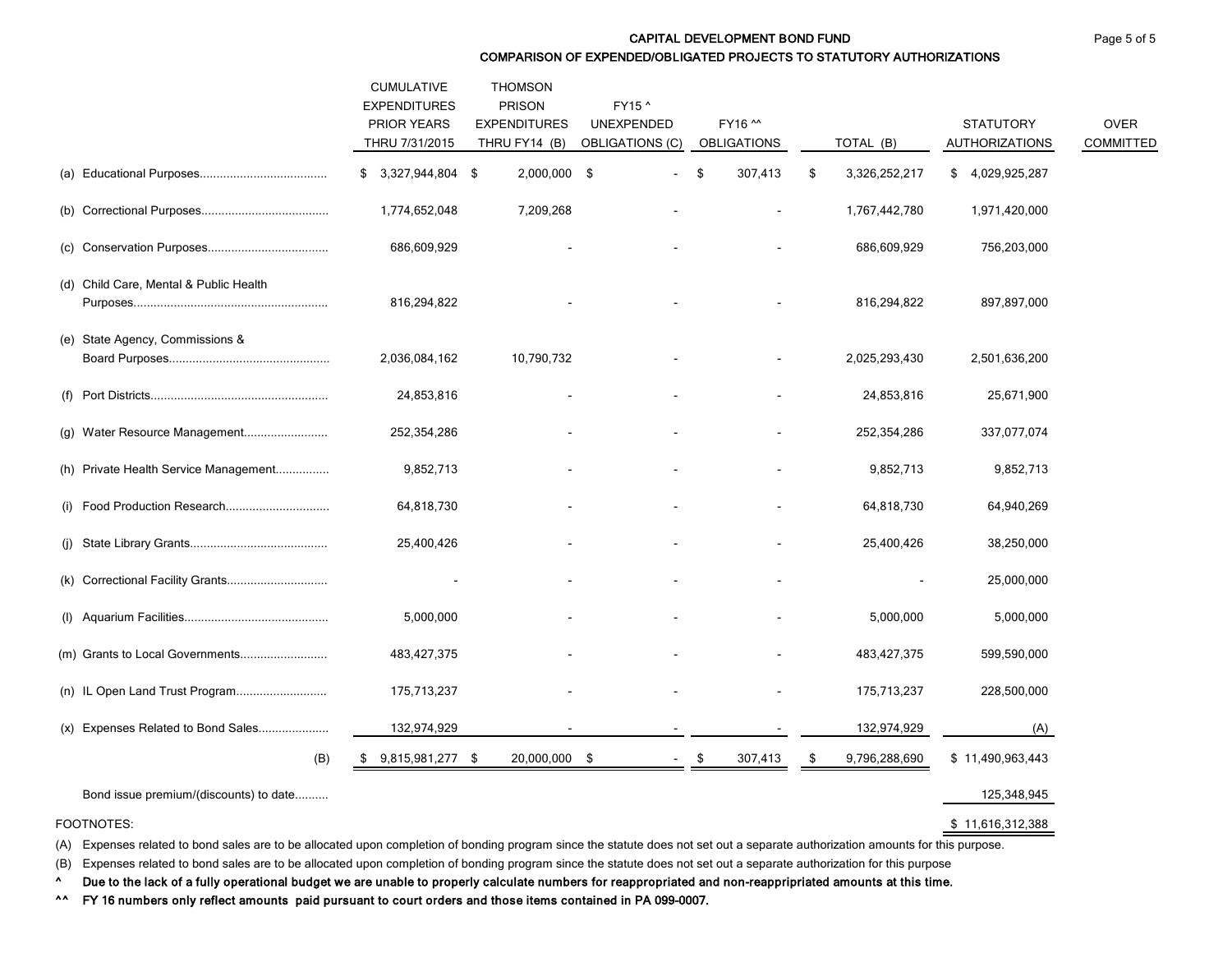#### SCHOOL CONSTRUCTION BOND FUND **EXAMPLE 2008** Page 1 of 5

#### COMPARISON OF EXPENDED/APPROPRIATED PROJECT COMMITMENTS TO STATUTORY AUTHORIZATIONS

|                                        | <b>CUMULATIVE</b><br><b>EXPENDITURES</b><br><b>PRIOR YEARS</b><br>THRU FY15 | FY15 ^<br><b>UNEXPENDED</b><br><b>RELEASES (B)</b> | FY16 ^^<br><b>APPROPRIATIONS</b> | <b>TOTAL</b>        | <b>STATUTORY</b><br><b>AUTHORIZATIONS</b> | <b>OVER</b><br><b>COMMITTED</b> |
|----------------------------------------|-----------------------------------------------------------------------------|----------------------------------------------------|----------------------------------|---------------------|-------------------------------------------|---------------------------------|
| (a) School Construction Projects       | 307,849,568<br>S                                                            | \$                                                 | \$<br>$\overline{\phantom{a}}$   | \$<br>307,849,568   | \$<br>310,000,000                         |                                 |
| (b) School District Debt Service       | 58,418,367                                                                  |                                                    |                                  | 58,418,367          | 81,000,000                                |                                 |
| (c) Special Education Reimbursement    | 19,655,386                                                                  |                                                    |                                  | 19,655,386          | 20,000,000                                |                                 |
| (d) Special Education Grants           |                                                                             |                                                    | $\blacksquare$                   |                     | 10,000,000                                |                                 |
| (e) Condemned School Reconstruction    |                                                                             |                                                    |                                  |                     | 9,000,000                                 |                                 |
| (f)                                    | 3,025,628,402                                                               |                                                    | ۰                                | 3,025,628,402       | 3,050,000,000                             |                                 |
| School Implemented Construction<br>(g) | 1,292,575,316                                                               |                                                    | 20,356,631                       | 1,312,931,947       | 1,600,000,000                             |                                 |
| (x) Expenses Related to Bond Sales     | 157,597                                                                     |                                                    |                                  | 157,597             | (A)                                       |                                 |
|                                        | 4,704,284,636                                                               | \$                                                 | 20,356,631                       | 4,724,641,267<br>\$ | \$<br>5,080,000,000                       |                                 |
| Bond issue premium/(discounts) to date |                                                                             |                                                    |                                  |                     | 130,214,129                               |                                 |
|                                        |                                                                             |                                                    |                                  |                     | 5,210,214,129                             |                                 |

#### FOOTNOTES:

(A) Expenses related to bond sales are to be allocated upon completion of bonding program since the statute does not set out a separate authorization amount for this purpose.

^ Due to the lack of a fully operational budget we are unable to properly calculate numbers for reappropriated and non-reappripriated amounts at this time.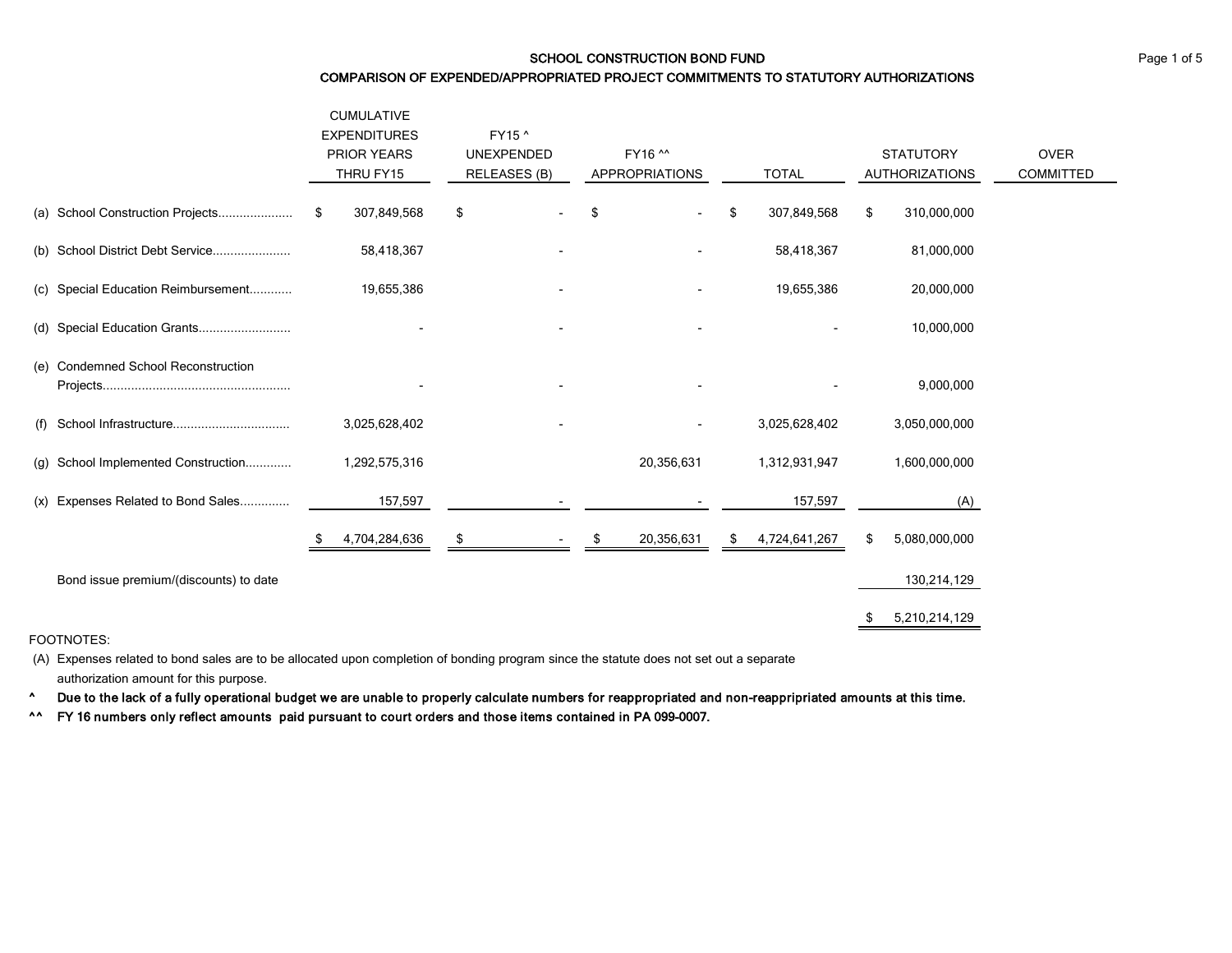# SCHOOL CONSTRUCTION BOND FUND **EXAMPLE 2** of 5 SUMMARY OF EXPENDITURES PER STATUTORY PURPOSES

|     |                                        |                                |  | FY 2015                          |    |               |                                      |  |
|-----|----------------------------------------|--------------------------------|--|----------------------------------|----|---------------|--------------------------------------|--|
|     |                                        | APPROPRIATED<br>(Incl. Reapp.) |  | <b>EXPENDITURES</b><br>7/31/2015 |    | <b>LAPSED</b> | <b>REAPPROPRIATED</b><br>(In FY16) ^ |  |
| (a) | School Construction Projects           | \$                             |  |                                  |    |               | S                                    |  |
| (b) | School District Debt Service           |                                |  |                                  |    |               |                                      |  |
| (c) | Special Education Reimbursement        |                                |  |                                  |    |               |                                      |  |
| (d) | Special Education Grants               |                                |  |                                  |    |               |                                      |  |
| (e) | <b>Condemned School Reconstruction</b> |                                |  |                                  |    |               |                                      |  |
| (f) |                                        | 18,000,005                     |  |                                  |    |               |                                      |  |
| (g) | School Implemented Construction        | 572,244,760                    |  | 264,867,975                      |    | 307,376,785   |                                      |  |
| (x) | Expenses Related to Bond Sales         |                                |  |                                  |    |               |                                      |  |
|     |                                        | 590,244,765                    |  | 264,867,975                      | \$ | 307,376,785   |                                      |  |

FOOTNOTES:

^ Due to the lack of a fully operational budget we are unable to properly calculate numbers for reappropriated and non-reappripriated amounts at this time.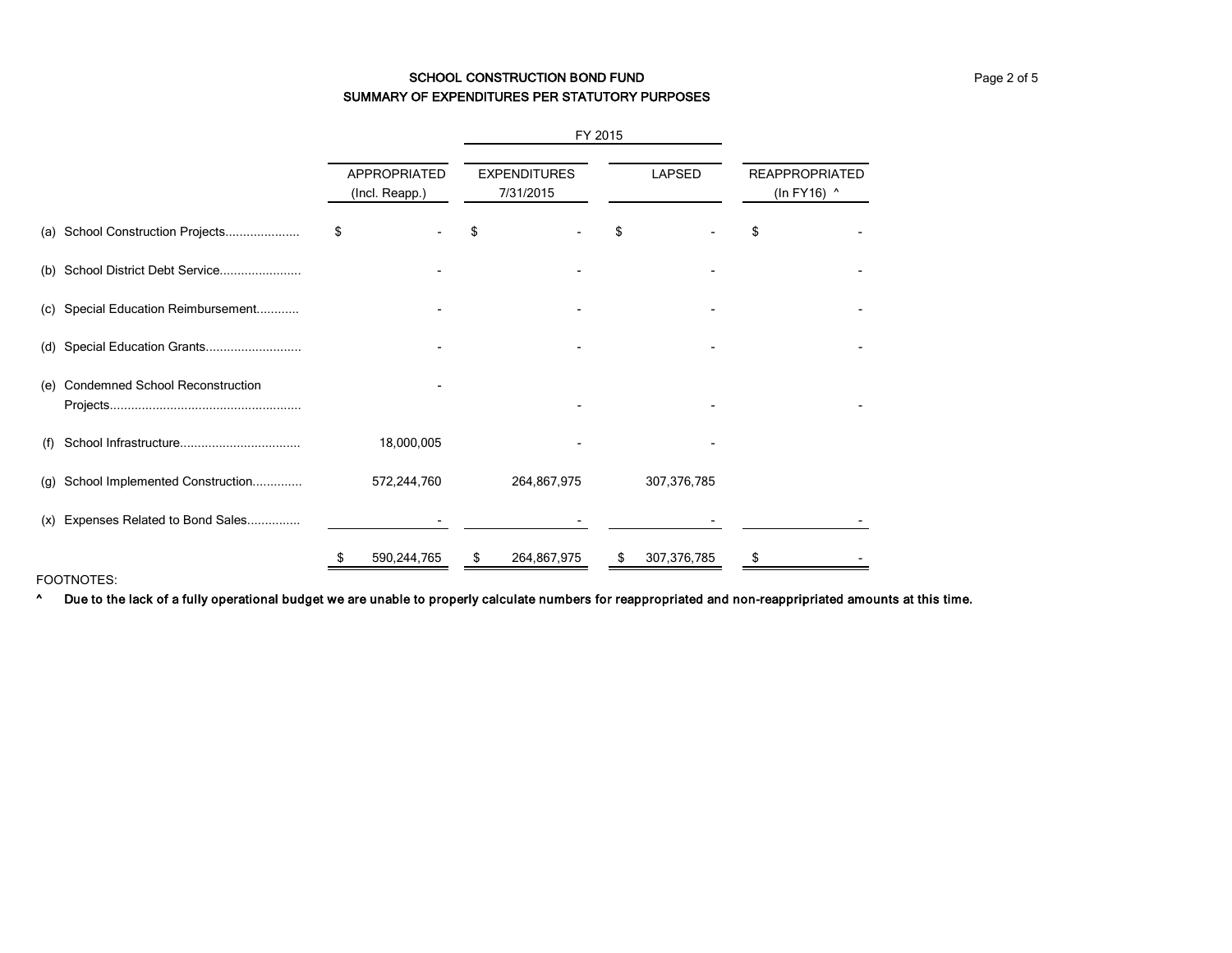# SCHOOL CONSTRUCTION BOND FUND **EXAMPLE 2008** Page 3 of 5 SUMMARY OF EXPENDITURES PER STATUTORY PURPOSES

|     |                                        |    |                                |                                  | FY 2016    | $\Lambda\Lambda$ |                                    |
|-----|----------------------------------------|----|--------------------------------|----------------------------------|------------|------------------|------------------------------------|
|     |                                        |    | APPROPRIATED<br>(Incl. Reapp.) | <b>EXPENDITURES</b><br>7/31/2015 |            | <b>LAPSED</b>    | <b>REAPPROPRIATED</b><br>(In FY17) |
| (a) | School Construction Projects           | \$ |                                | \$                               |            |                  |                                    |
| (b) | School District Debt Service           |    |                                |                                  |            |                  |                                    |
| (c) | Special Education Reimbursement        |    |                                |                                  |            |                  |                                    |
| (d) | Special Education Grants               |    |                                |                                  |            |                  |                                    |
| (e) | <b>Condemned School Reconstruction</b> |    |                                |                                  |            |                  |                                    |
| (f) |                                        |    |                                |                                  |            |                  |                                    |
| (g) | School Implemented Construction        |    | 20,356,631                     |                                  | 15,965,494 |                  |                                    |
| (x) | Expenses Related to Bond Sales         |    |                                |                                  |            |                  |                                    |
|     |                                        | S  | 20,356,631                     | \$                               | 15,965,494 |                  |                                    |

#### FOOTNOTES: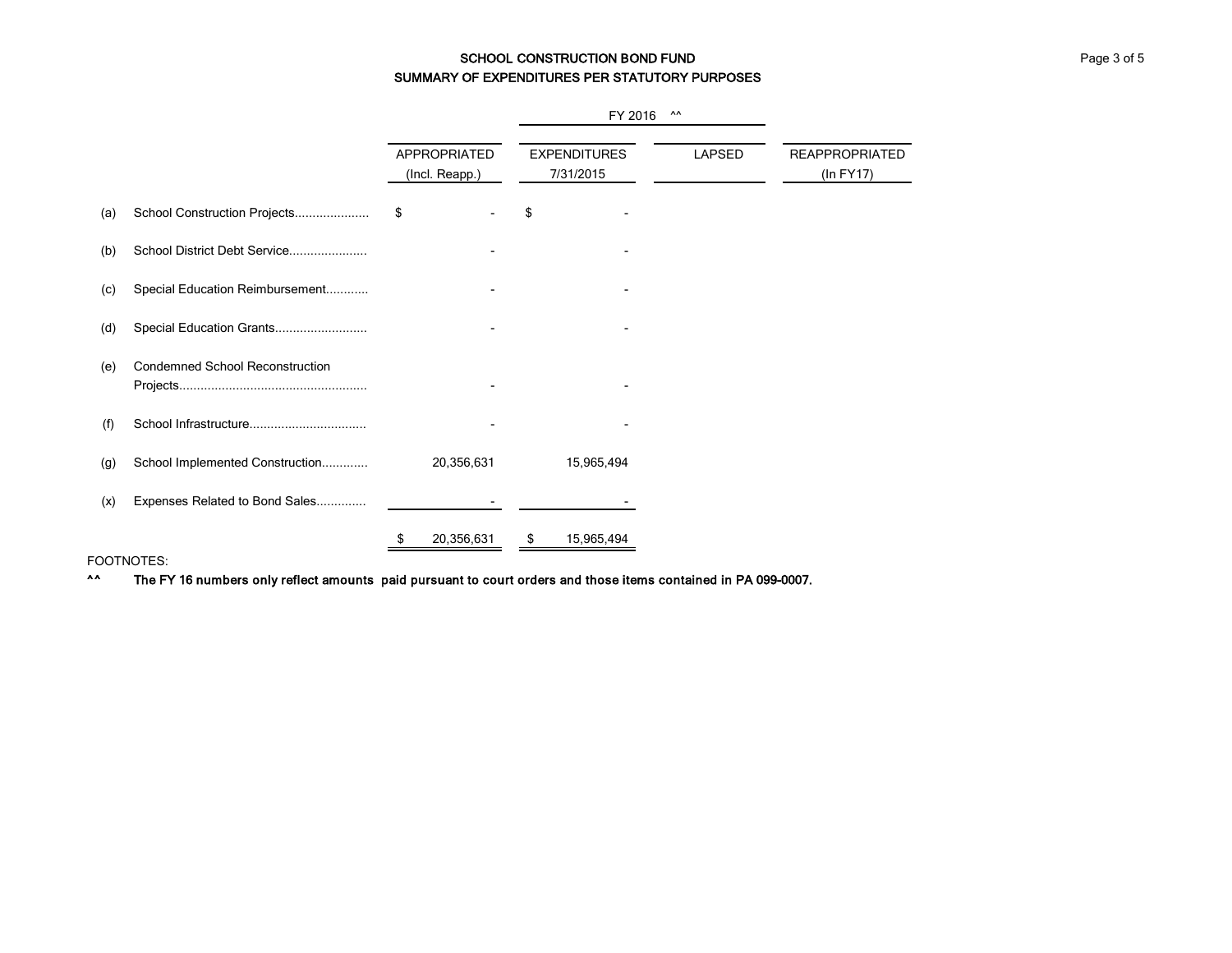### SCHOOL CONSTRUCTION BOND FUND **EXAMPLE 2001** Page 4 of 5

#### COMPARISON OF EXPENDED/GOVERNOR RELEASED PROJECTS TO STATUTORY AUTHORIZATIONS

|     |                                        | <b>CUMULATIVE</b><br><b>EXPENDITURES</b><br><b>PRIOR YEARS</b><br>THRU FY15 | FY15 ^<br><b>UNEXPENDED</b><br>RELEASES (B) | FY16 ^^<br><b>RELEASES</b> | <b>TOTAL</b>        | <b>STATUTORY</b><br><b>AUTHORIZATIONS</b> | <b>OVER</b><br>COMMITTED |
|-----|----------------------------------------|-----------------------------------------------------------------------------|---------------------------------------------|----------------------------|---------------------|-------------------------------------------|--------------------------|
| (a) | School Construction Projects           | 307,849,568<br>S                                                            | \$                                          | \$<br>$\blacksquare$       | 307,849,568         | 310,000,000<br>\$                         |                          |
| (b) | School District Debt Service           | 58,418,367                                                                  |                                             |                            | 58,418,367          | 81,000,000                                |                          |
| (C) | Special Education Reimbursement        | 19,655,386                                                                  |                                             |                            | 19,655,386          | 20,000,000                                |                          |
| (d) | Special Education Grants               |                                                                             |                                             |                            |                     | 10,000,000                                |                          |
| (e) | <b>Condemned School Reconstruction</b> |                                                                             |                                             |                            |                     | 9,000,000                                 |                          |
| (f) |                                        | 3,025,628,402                                                               | $\blacksquare$                              | $\blacksquare$             | 3,025,628,402       | 3,050,000,000                             |                          |
| (g) | School Implemented Construction        | 1,292,575,316                                                               | $\sim$                                      | 20,356,631                 | 1,312,931,947       | 1,600,000,000                             |                          |
| (x) | Expenses Related to Bond Sales         | 157,597                                                                     |                                             |                            | 157,597             | (A)                                       |                          |
|     |                                        | 4,704,284,636                                                               | \$                                          | 20,356,631<br>\$           | 4,724,641,267<br>\$ | 5,080,000,000<br>\$                       |                          |
|     | Bond issue Premium/(discounts) to date |                                                                             |                                             |                            |                     | 130,214,129                               |                          |
|     |                                        |                                                                             |                                             |                            |                     | 5,210,214,129                             |                          |

#### FOOTNOTES:

(A) Expenses related to bond sales are to be allocated upon completion of bonding program since the statute does not set out a separate authorization for this purpose.

^ Due to the lack of a fully operational budget we are unable to properly calculate numbers for reappropriated and non-reappripriated amounts at this time.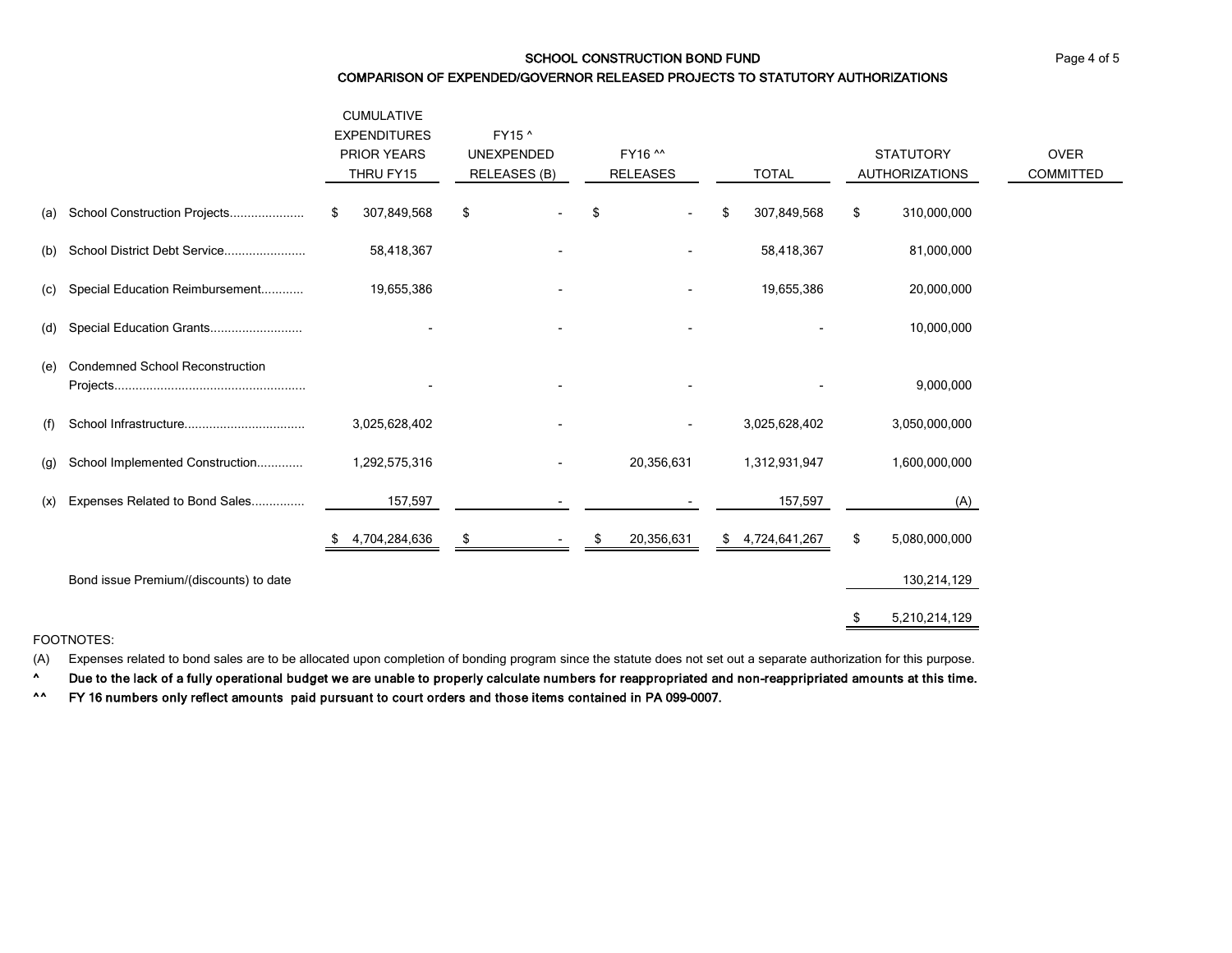# SCHOOL CONSTRUCTION BOND FUND **EXAMPLE 2008** Page 5 of 5 COMPARISON OF EXPENDED/OBLIGATED PROJECTS TO STATUTORY AUTHORIZATIONS

|     |                                        | <b>CUMULATIVE</b><br><b>EXPENDITURES</b><br><b>PRIOR YEARS</b><br>THRU 7/31/2015 | FY15 ^<br><b>UNEXPENDED</b><br><b>OBLIGATIONS</b> | FY16 ^^<br><b>OBLIGATIONS</b> | <b>TOTAL</b>     | <b>STATUTORY</b><br><b>AUTHORIZATIONS</b> | <b>OVER</b><br><b>COMMITTED</b> |
|-----|----------------------------------------|----------------------------------------------------------------------------------|---------------------------------------------------|-------------------------------|------------------|-------------------------------------------|---------------------------------|
|     | (a) School Construction Projects       | 307,849,568<br>\$                                                                | \$                                                | \$                            | 307,849,568<br>S | \$<br>310,000,000                         |                                 |
|     | (b) School District Debt Service       | 58,418,367                                                                       |                                                   |                               | 58,418,367       | 81,000,000                                |                                 |
|     | (c) Special Education Reimbursement    | 19,655,386                                                                       |                                                   |                               | 19,655,386       | 20,000,000                                |                                 |
|     | (d) Special Education Grants           |                                                                                  |                                                   |                               |                  | 10,000,000                                |                                 |
| (e) | <b>Condemned School Reconstruction</b> |                                                                                  |                                                   |                               |                  | 9,000,000                                 |                                 |
|     |                                        | 3,025,628,402                                                                    |                                                   |                               | 3,025,628,402    | 3,050,000,000                             |                                 |
|     | (g) School Implemented Construction    | 1,308,540,810                                                                    |                                                   |                               | 1,308,540,810    | 1,600,000,000                             |                                 |
|     | (x) Expenses Related to Bond Sales     | 157,597                                                                          |                                                   |                               | 157,597          | (A)                                       |                                 |
|     |                                        | \$4,720,250,130                                                                  | \$                                                |                               | \$4,720,250,130  | \$<br>5,080,000,000                       |                                 |
|     | Bond issue premium/(discounts) to date |                                                                                  |                                                   |                               |                  | 130,214,129                               |                                 |
|     |                                        |                                                                                  |                                                   |                               |                  | 5,210,214,129                             |                                 |

#### FOOTNOTES:

(A) Expenses related to bond sales are to be allocated upon completion of bonding program since the statute does not set out a separate authorization amount for this purpose.

^ Due to the lack of a fully operational budget we are unable to properly calculate numbers for reappropriated and non-reappripriated amounts at this time.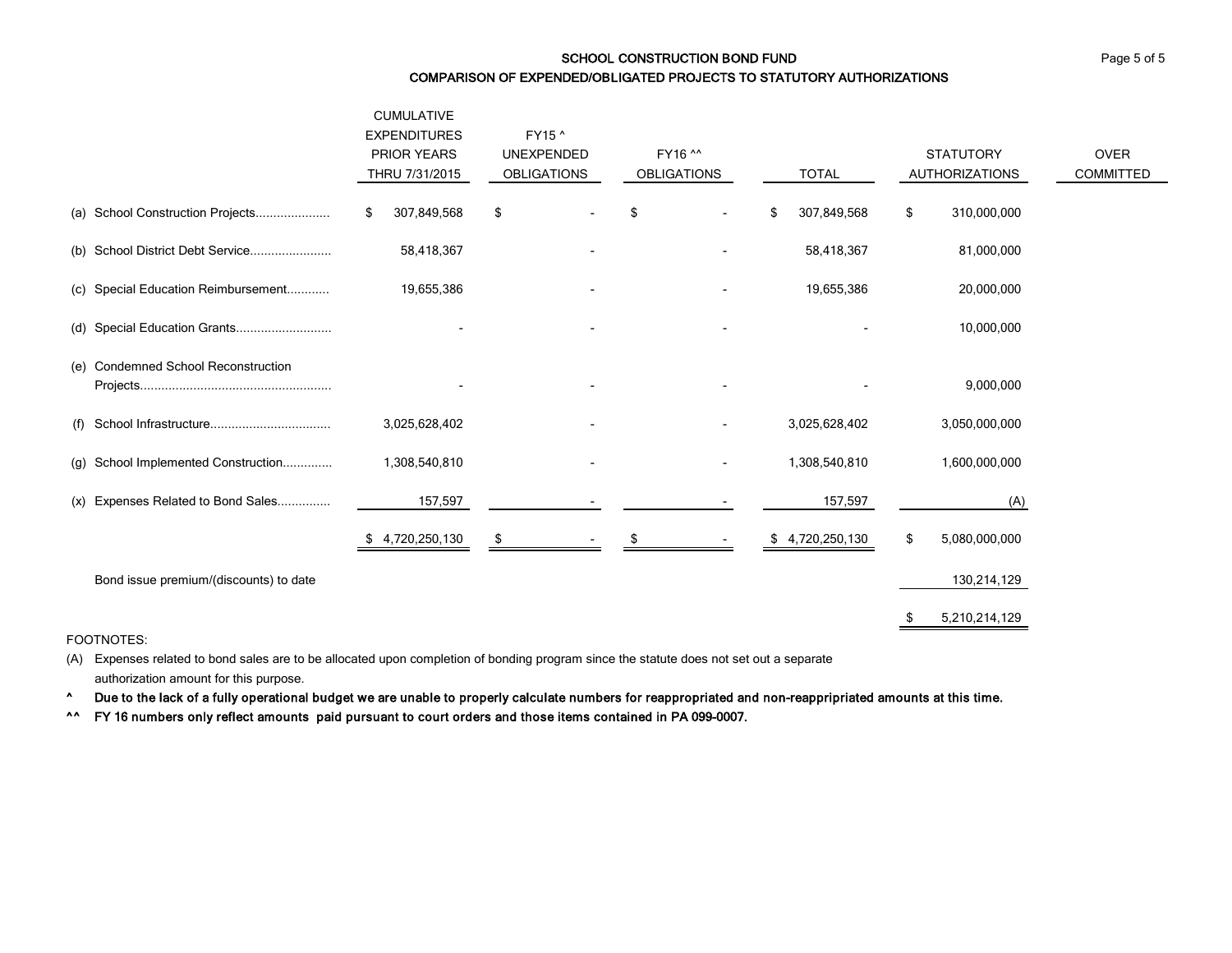ANTI - POLLUTION BOND FUND Page 1 of 5

COMPARISON OF EXPENDED/APPROPRIATED PROJECT COMMITMENTS TO STATUTORY AUTHORIZATIONS

|                                                                                                                                                | <b>CUMULATIVE</b><br><b>EXPENDITURES</b><br><b>PRIOR YEARS</b><br>THRU FY15 | FY15 ^<br><b>UNEXPENDED</b><br><b>RELEASES</b> | FY16 ^^<br><b>APPROPRIATIONS</b> | <b>TOTAL</b>       | <b>STATUTORY</b><br><b>AUTHORIZATIONS</b> | <b>OVER</b><br><b>COMMITTED</b> |
|------------------------------------------------------------------------------------------------------------------------------------------------|-----------------------------------------------------------------------------|------------------------------------------------|----------------------------------|--------------------|-------------------------------------------|---------------------------------|
| (a) Awards & Grants or Loans to Units<br>of Local Governments and Deposits<br>into the Water Pollution Control<br>Revolving Fund in accordance | 1,002,289,425<br>\$                                                         | \$                                             | 12,440,420<br>\$                 | \$1,014,729,845    | \$<br>1,041,894,024                       |                                 |
| (b) Payment of Claims under the<br>Leaking Underground Storage<br>Tank Program per Title XVI                                                   | 190,856,140                                                                 |                                                | 43,000,260                       | 233,856,400        | 236,500,000                               |                                 |
| (x) Expenses Related to Bond Sales                                                                                                             | 320,976                                                                     |                                                |                                  | 320,976            | 320,976                                   |                                 |
|                                                                                                                                                | 1,193,466,541                                                               | \$                                             | 55,440,680                       | 1,248,907,221<br>S | \$<br>1,278,715,000                       |                                 |
| Bond issue premium/(discounts) to date                                                                                                         |                                                                             |                                                |                                  |                    | 1,924,716                                 |                                 |
|                                                                                                                                                |                                                                             |                                                |                                  |                    | 1,280,639,716                             |                                 |

^ Due to the lack of a fully operational budget we are unable to properly calculate numbers for reappropriated and non-reappripriated amounts at this time.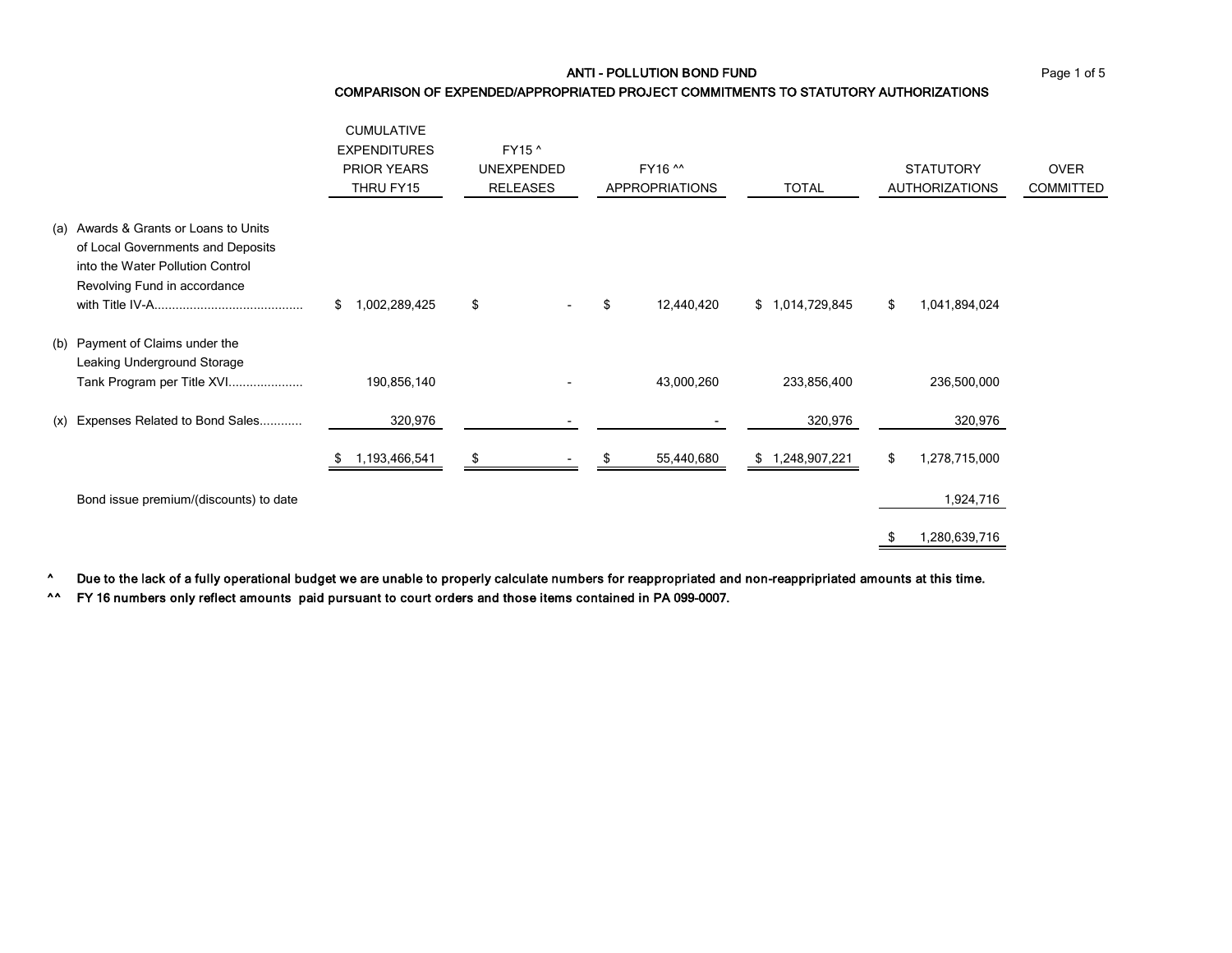# ANTI - POLLUTION BOND FUND Page 2 of 5 SUMMARY OF EXPENDITURES PER STATUTORY PURPOSES

|     |                                                                                                                                            |                                |    | FY 2015                          |               |  |                                      |  |
|-----|--------------------------------------------------------------------------------------------------------------------------------------------|--------------------------------|----|----------------------------------|---------------|--|--------------------------------------|--|
|     |                                                                                                                                            | APPROPRIATED<br>(Incl. Reapp.) |    | <b>EXPENDITURES</b><br>7/31/2015 | <b>LAPSED</b> |  | <b>REAPPROPRIATED</b><br>(In FY16) ^ |  |
| (a) | Awards & Grants or Loans to Units<br>of Local Governments and Deposits<br>into the Water Pollution Control<br>Revolving Fund in accordance | \$<br>80,025,935               | \$ | 43,892,496                       | \$            |  |                                      |  |
| (b) | Payment of Claims under the<br>Leaking Underground Storage<br>Tank Program per Title XVI                                                   | 43,000,260                     |    |                                  |               |  |                                      |  |
| (x) | Expenses Related to Bond Sales                                                                                                             |                                |    |                                  |               |  |                                      |  |
|     |                                                                                                                                            | 123,026,195                    |    | 43,892,496                       |               |  |                                      |  |

^ Due to the lack of a fully operational budget we are unable to properly calculate numbers for reappropriated and non-reappripriated amounts at this time.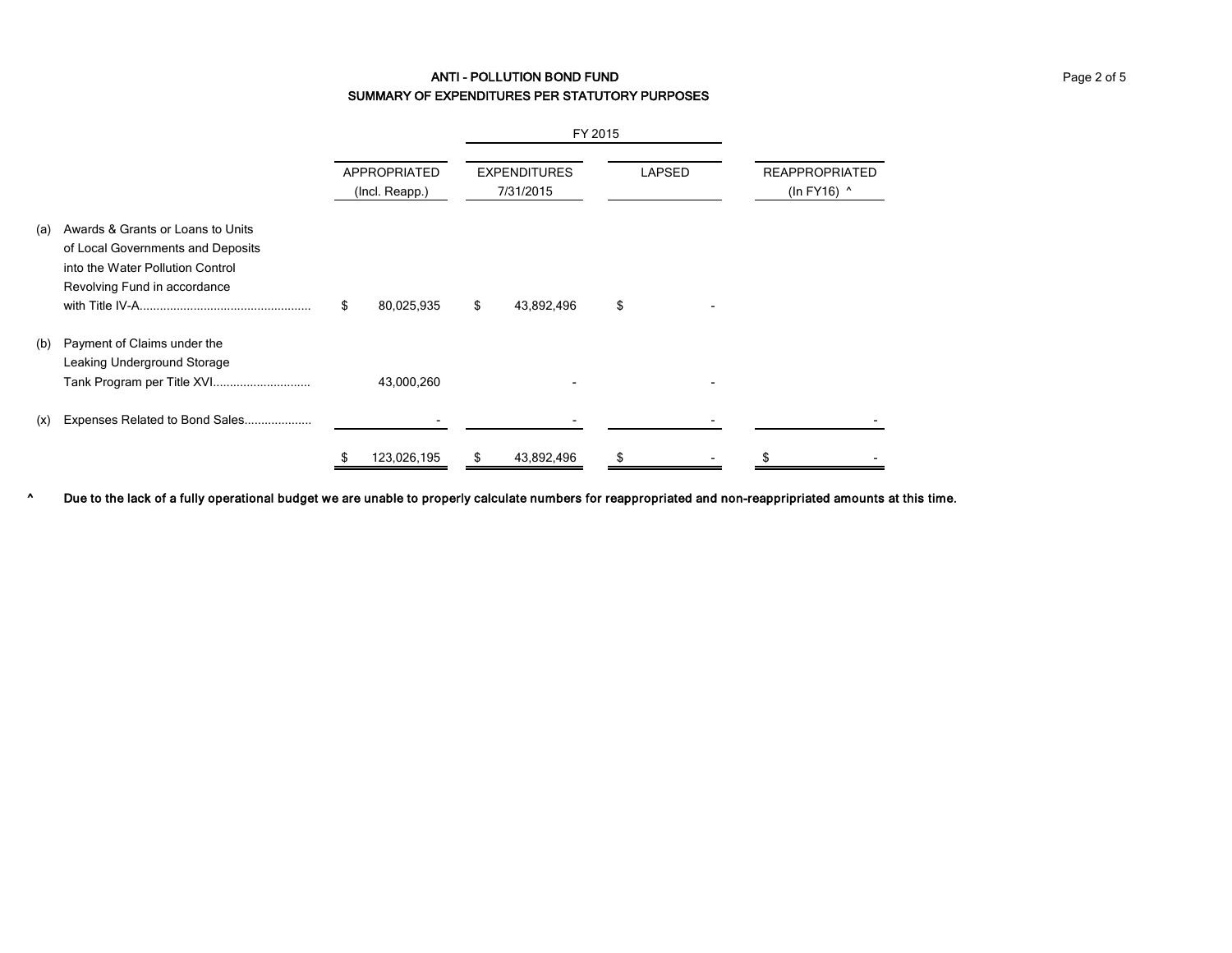# ANTI - POLLUTION BOND FUND Page 3 of 5 SUMMARY OF EXPENDITURES PER STATUTORY PURPOSES

|                                                                                                                                                   |    | FY 2016<br>ᄊ                   |    |                                                   |  |                                    |  |
|---------------------------------------------------------------------------------------------------------------------------------------------------|----|--------------------------------|----|---------------------------------------------------|--|------------------------------------|--|
|                                                                                                                                                   |    | APPROPRIATED<br>(Incl. Reapp.) |    | <b>LAPSED</b><br><b>EXPENDITURES</b><br>7/31/2015 |  | <b>REAPPROPRIATED</b><br>(ln FY17) |  |
| Awards & Grants or Loans to Units<br>(a)<br>of Local Governments and Deposits<br>into the Water Pollution Control<br>Revolving Fund in accordance | \$ | 12,440,420                     | \$ |                                                   |  |                                    |  |
| Payment of Claims under the<br>(b)<br>Leaking Underground Storage<br>Tank Program per Title XVI                                                   |    | 43,000,260                     |    |                                                   |  |                                    |  |
| Expenses Related to Bond Sales<br>(x)                                                                                                             |    |                                |    |                                                   |  |                                    |  |
|                                                                                                                                                   | S. | 55,440,680                     | \$ |                                                   |  |                                    |  |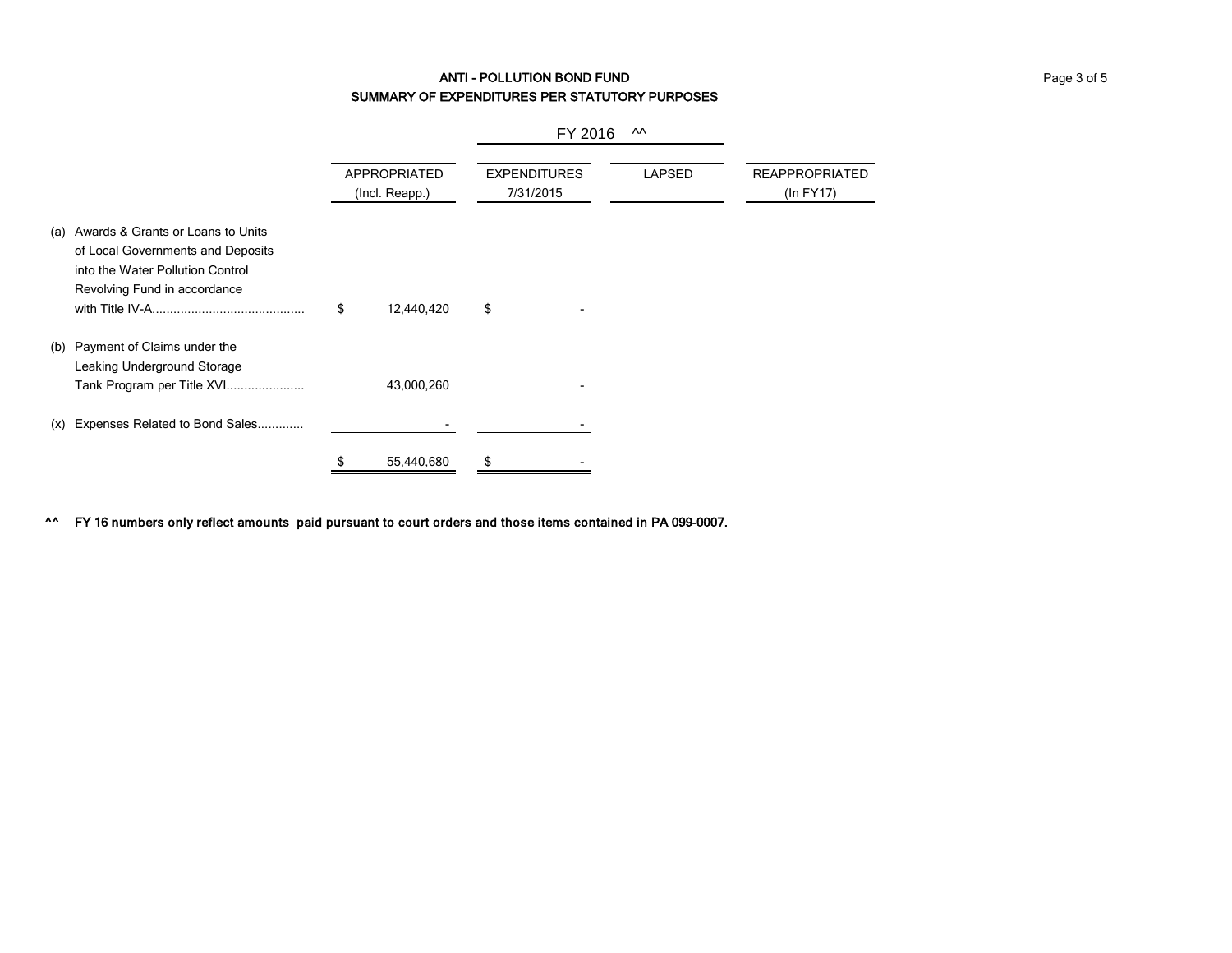ANTI - POLLUTION BOND FUND Page 4 of 5

# COMPARISON OF EXPENDED/GOVERNOR RELEASED PROJECTS TO STATUTORY AUTHORIZATIONS

|                                                                                                                                                | <b>CUMULATIVE</b><br><b>EXPENDITURES</b><br><b>PRIOR YEARS</b><br>THRU FY15 | FY15 ^<br><b>UNEXPENDED</b><br><b>RELEASES</b> | FY16 ^^<br><b>RELEASES</b> | <b>TOTAL</b>        | <b>STATUTORY</b><br><b>AUTHORIZATIONS</b> | <b>OVER</b><br><b>COMMITTED</b> |
|------------------------------------------------------------------------------------------------------------------------------------------------|-----------------------------------------------------------------------------|------------------------------------------------|----------------------------|---------------------|-------------------------------------------|---------------------------------|
| (a) Awards & Grants or Loans to Units<br>of Local Governments and Deposits<br>into the Water Pollution Control<br>Revolving Fund in accordance | ,002,289,425<br>\$                                                          | \$                                             | 12,440,420<br>\$           | 1,014,729,845<br>\$ | 1,041,894,024<br>S                        |                                 |
| (b) Payment of Claims under the<br>Leaking Underground Storage<br>Tank Program per Title XVI                                                   | 190,856,140                                                                 |                                                | 260                        | 190,856,400         | 236,500,000                               |                                 |
| (x) Expenses Related to Bond Sales                                                                                                             | 320,976                                                                     |                                                |                            | 320,976             | 320,976                                   |                                 |
|                                                                                                                                                | ,193,466,541                                                                | \$                                             | 12,440,680                 | ,205,907,221        | 1,278,715,000<br>\$                       |                                 |
| Bond issue premium/(discounts) to date                                                                                                         |                                                                             |                                                |                            |                     | 1,924,716                                 |                                 |

\$ 1,280,639,716

^ Due to the lack of a fully operational budget we are unable to properly calculate numbers for reappropriated and non-reappripriated amounts at this time.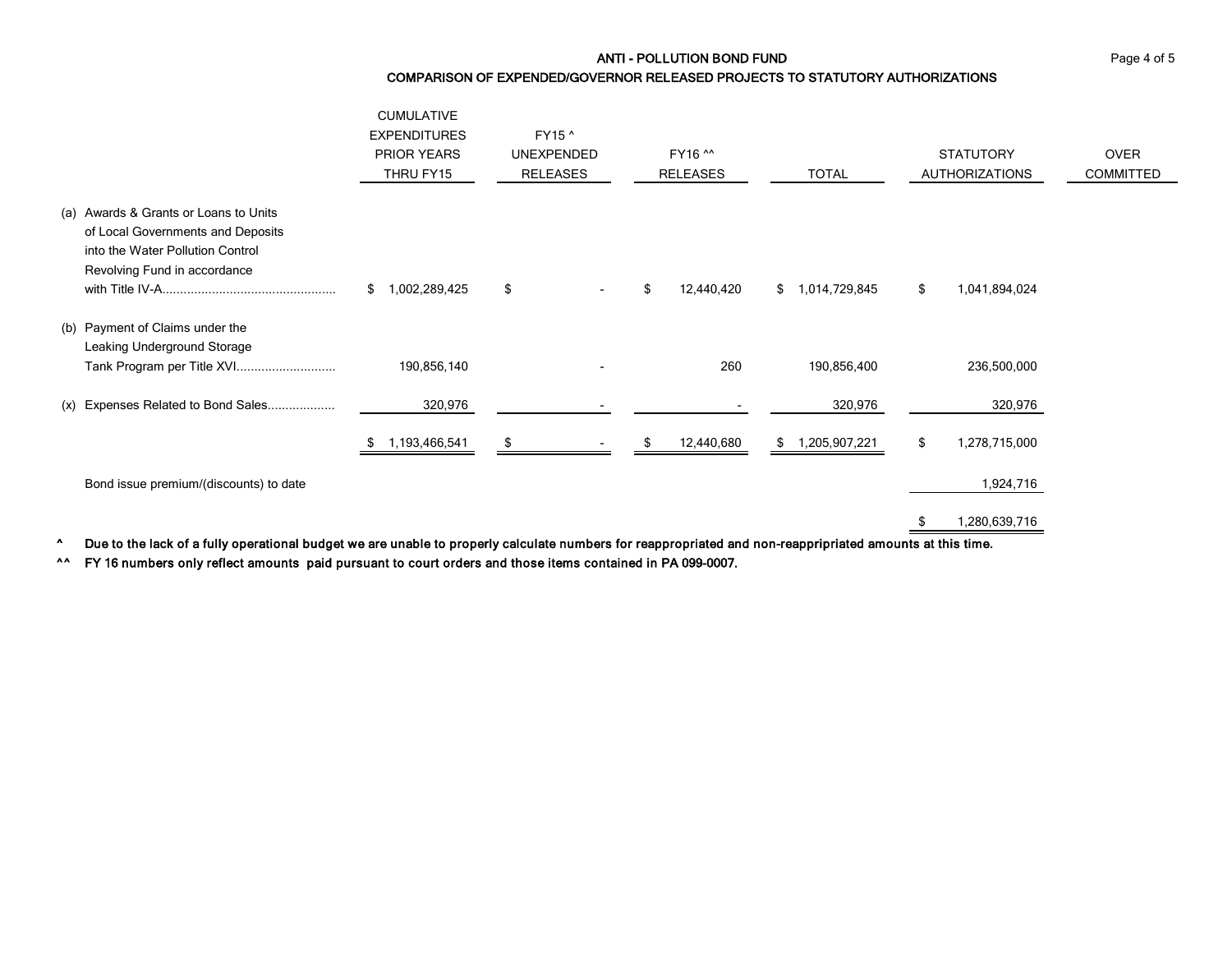ANTI - POLLUTION BOND FUND Page 5 of 5

COMPARISON OF EXPENDED/OBLIGATED PROJECTS TO STATUTORY AUTHORIZATIONS

|                                    |                                                                                                                                            | <b>CUMULATIVE</b><br><b>EXPENDITURES</b><br>PRIOR YEARS<br>THRU 7/31/2015 | FY15 ^<br><b>UNEXPENDED</b><br><b>OBLIGATIONS</b> |    | FY16 ^^<br><b>OBLIGATIONS</b> | <b>TOTAL</b>    | <b>STATUTORY</b><br><b>AUTHORIZATIONS</b> | <b>OVER</b><br><b>COMMITTED</b> |
|------------------------------------|--------------------------------------------------------------------------------------------------------------------------------------------|---------------------------------------------------------------------------|---------------------------------------------------|----|-------------------------------|-----------------|-------------------------------------------|---------------------------------|
| (a)                                | Awards & Grants or Loans to Units<br>of Local Governments and Deposits<br>into the Water Pollution Control<br>Revolving Fund in accordance | 1,002,289,425<br>\$                                                       | \$                                                | \$ | 7,624,172                     | \$1,009,913,597 | \$<br>1,041,894,024                       |                                 |
| Payment of Claims under the<br>(b) | Leaking Underground Storage                                                                                                                |                                                                           |                                                   |    |                               |                 |                                           |                                 |
|                                    | Tank Program per Title XVI                                                                                                                 | 190,856,140                                                               |                                                   |    |                               | 190,856,140     | 236,500,000                               |                                 |
| (x)                                | Expenses Related to Bond Sales                                                                                                             | 320,976                                                                   |                                                   |    |                               | 320,976         | 320,976                                   |                                 |
|                                    |                                                                                                                                            | 1,193,466,541                                                             | S                                                 |    | 7,624,172                     | \$1,201,090,713 | \$<br>1,278,715,000                       |                                 |
|                                    | Bond issue premium/(discounts) to date                                                                                                     |                                                                           |                                                   |    |                               |                 | 1,924,716                                 |                                 |
|                                    |                                                                                                                                            |                                                                           |                                                   |    |                               |                 | 1,280,639,716                             |                                 |

^ Due to the lack of a fully operational budget we are unable to properly calculate numbers for reappropriated and non-reappripriated amounts at this time.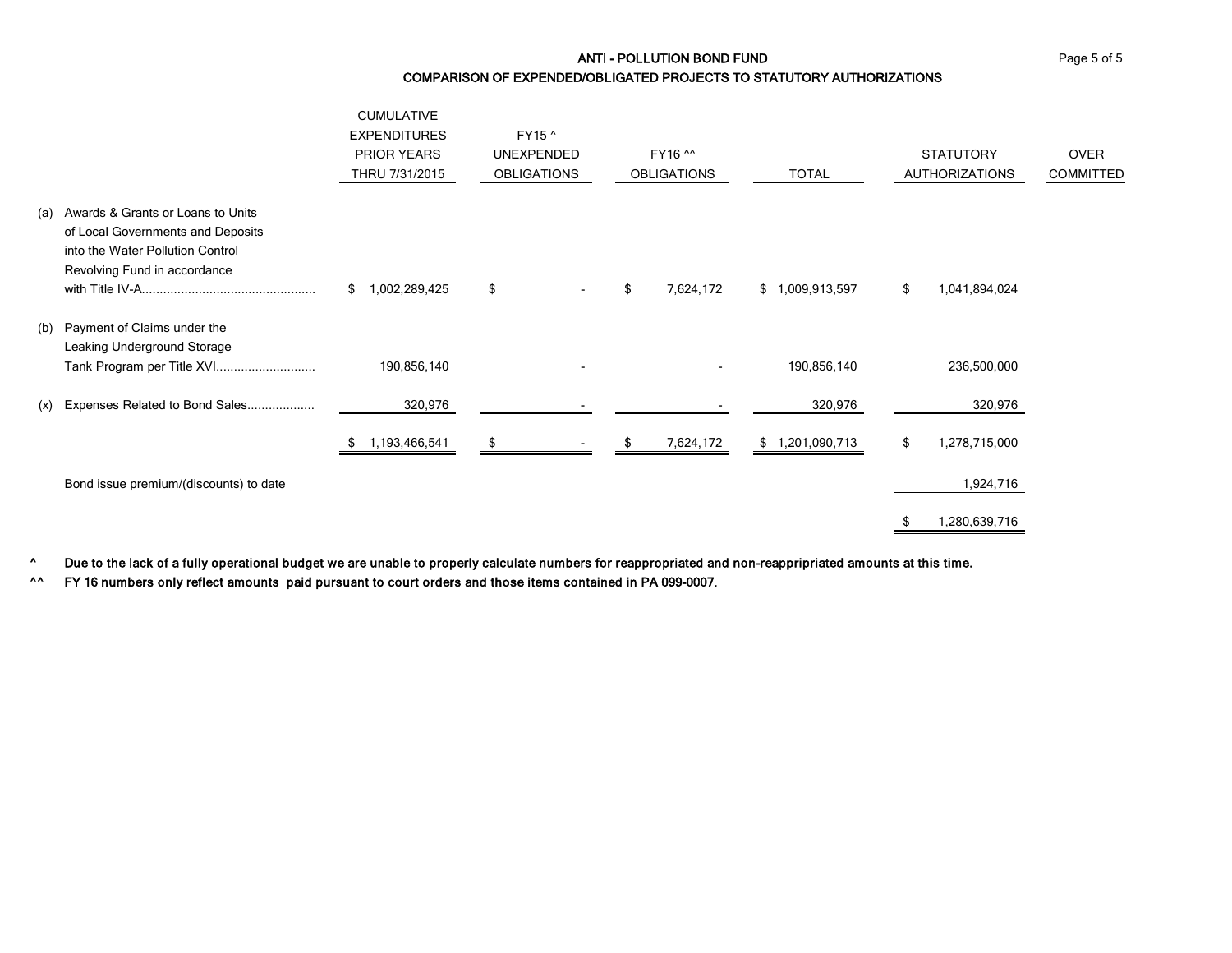COMPARISON OF EXPENDED/APPROPRIATED PROJECT COMMITMENTS TO STATUTORY AUTHORIZATIONS

|                                                                                                   | <b>CUMULATIVE</b>                               | <b>THOMSON</b>                                        |                                                |                                  |                        |                                           |                                 |
|---------------------------------------------------------------------------------------------------|-------------------------------------------------|-------------------------------------------------------|------------------------------------------------|----------------------------------|------------------------|-------------------------------------------|---------------------------------|
|                                                                                                   | <b>EXPENDITURES</b><br>PRIOR YEARS<br>THRU FY15 | <b>PRISON</b><br><b>EXPENDITURES</b><br>THRU FY14 (B) | FY15 ^<br><b>UNEXPENDED</b><br><b>RELEASES</b> | FY16 ^^<br><b>APPROPRIATIONS</b> | TOTAL (B)              | <b>STATUTORY</b><br><b>AUTHORIZATIONS</b> | <b>OVER</b><br><b>COMMITTED</b> |
| (a) Highway Acquisition, Construction,<br>Reconstruction, Extension &                             | $$4,147,291,631$ \$                             |                                                       | - \$                                           | \$                               | 4, 147, 291, 631<br>\$ | 4,180,034,900<br>\$                       |                                 |
| (b) Repairs & Reconstruction of Bridges<br>on Roads Maintained by Local                           | 14,965,072                                      |                                                       |                                                |                                  | 14,965,072             | 14,965,100                                |                                 |
| (c) Authorization Increase P.A. 80-1032:                                                          |                                                 |                                                       |                                                |                                  |                        |                                           |                                 |
| 1) Outside Chicago Urbanized Area                                                                 | 49,997,470                                      |                                                       |                                                |                                  | 49,997,470             | 50,036,000                                |                                 |
| 2) Chicago Urbanized Area                                                                         | 49,911,174                                      |                                                       |                                                |                                  | 49,911,174             | 50,000,000                                |                                 |
|                                                                                                   | 47,614,058                                      |                                                       |                                                |                                  | 47,614,058             | 50,000,000                                |                                 |
| 4) Bridge Repair Assistance                                                                       | 12,000,000                                      |                                                       |                                                |                                  | 12,000,000             | 12,000,000                                |                                 |
| (d) Authorization Increase P.A. 81-SS2-2:                                                         |                                                 |                                                       |                                                |                                  |                        |                                           |                                 |
| 1) Cook & Contiguous Counties                                                                     | 199,985,514                                     |                                                       |                                                |                                  | 199,985,514            | 201,093,000                               |                                 |
|                                                                                                   | 198,598,948                                     |                                                       |                                                |                                  | 198,598,948            | 200,000,000                               |                                 |
| (e) Authorization Increase P.A 96-5. :                                                            |                                                 |                                                       |                                                |                                  |                        |                                           |                                 |
| 1) Maintenance Statewide Included<br>in IDOT's Proposed Highway<br>Improvement Plan Published for | 1,947,469,988                                   | 23,000,000                                            |                                                | 84,362,576                       | 2,008,832,564          | 2,000,000,000                             | 8,832,564<br>\$                 |
| (x) Expenses Related to Bond Sales                                                                | 912,414                                         |                                                       |                                                |                                  | 912,414                |                                           |                                 |
|                                                                                                   |                                                 |                                                       |                                                |                                  |                        | (A)                                       |                                 |
|                                                                                                   | 6,668,746,269 \$                                | 23,000,000 \$                                         |                                                | 84,362,576                       | 6,730,108,845<br>\$    | 6,758,129,000<br>\$                       |                                 |
| Bond issue premium/(discounts) to date                                                            |                                                 |                                                       |                                                |                                  |                        | 82,923,648                                |                                 |
|                                                                                                   |                                                 |                                                       |                                                |                                  |                        | 6,841,052,648<br>\$                       |                                 |

#### FOOTNOTES:

(A) Expenses related to bond sales are to be allocated upon completion of bonding program since the statute does not set out a separate authorization amounts for this purpose.

(B) Thomson Prison spending is not counted against bond authorization, amounts were expended in FY13 and FY14 only. Amounts are not included in the Total column.

^ Due to the lack of a fully operational budget we are unable to properly calculate numbers for reappropriated and non-reappripriated amounts at this time.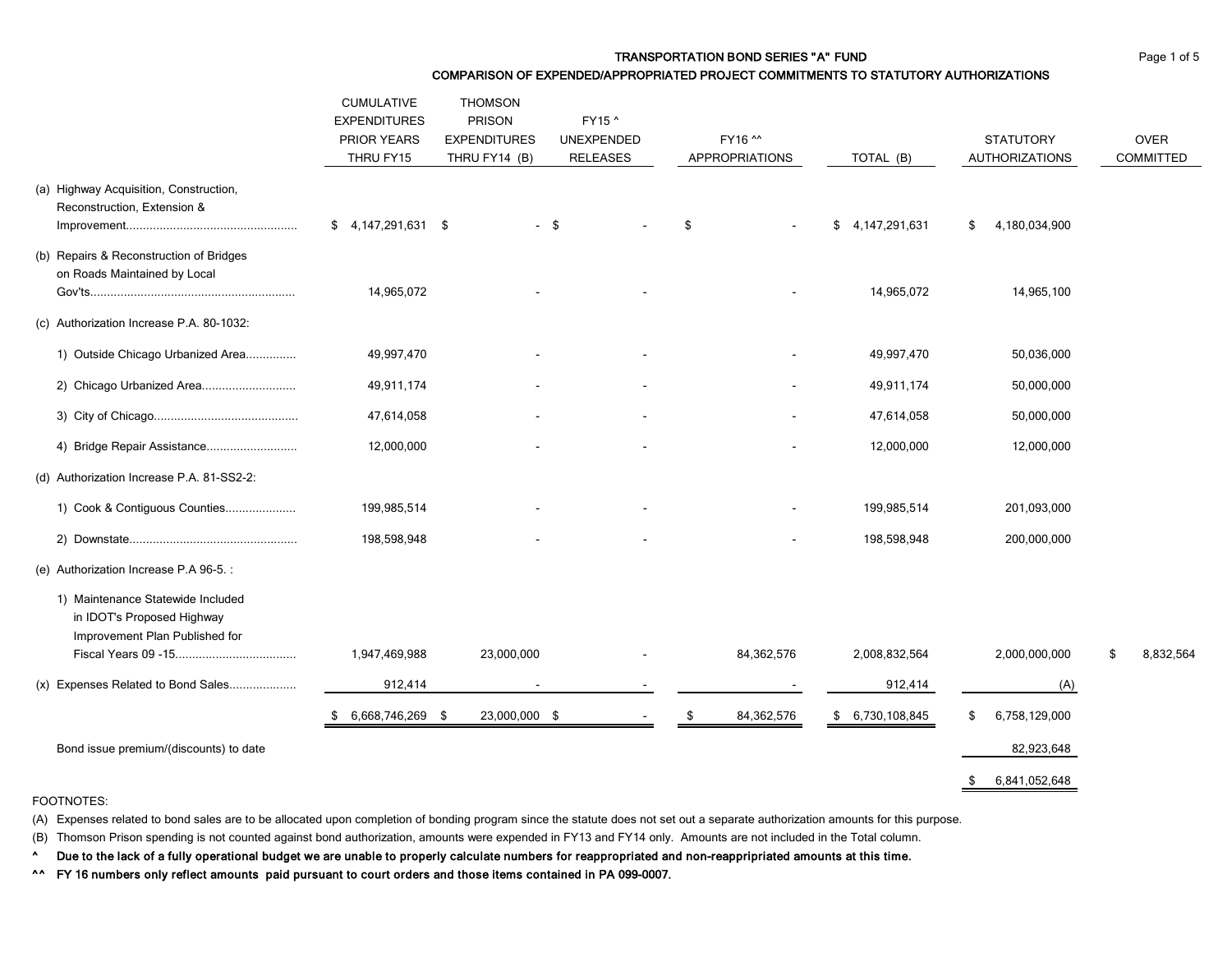# TRANSPORTATION BOND SERIES "A" FUND **FOR A SERIES "A"** FUND Page 2 of 5 SUMMARY OF EXPENDITURES PER STATUTORY PURPOSES

|     |                                                                                                                          |                                       |                                  | FY 2015 |               |                                      |
|-----|--------------------------------------------------------------------------------------------------------------------------|---------------------------------------|----------------------------------|---------|---------------|--------------------------------------|
|     |                                                                                                                          | <b>APPROPRIATED</b><br>(Incl. Reapp.) | <b>EXPENDITURES</b><br>7/31/2015 |         | <b>LAPSED</b> | <b>REAPPROPRIATED</b><br>(In FY16) ^ |
|     | (a) Highway Acquisition, Construction,<br>Reconstruction, Extension &                                                    | \$                                    |                                  | \$      |               |                                      |
|     | (b) Repairs & Reconstruction of Bridges<br>on Roads Maintained by Local                                                  |                                       |                                  |         |               |                                      |
| (C) | Authorization Increase P.A. 80-1032:                                                                                     |                                       |                                  |         |               |                                      |
|     | 1) Outside Chicago Urbanized Area                                                                                        |                                       |                                  |         |               |                                      |
|     | 2) Chicago Urbanized Area                                                                                                |                                       |                                  |         |               |                                      |
|     |                                                                                                                          |                                       |                                  |         |               |                                      |
|     | 4) Bridge Repair Assistance                                                                                              |                                       |                                  |         |               |                                      |
|     | (d) Authorization Increase P.A. 81-SS2-2:                                                                                |                                       |                                  |         |               |                                      |
|     | 1) Cook & Contiguous Counties                                                                                            |                                       |                                  |         |               |                                      |
|     |                                                                                                                          |                                       |                                  |         |               |                                      |
|     | (e) Authorization Increase P.A 96-5.:                                                                                    |                                       |                                  |         |               |                                      |
|     | 1) Maintenance Statewide Included<br>in IDOT's Proposed Highway<br>Improvement Plan Published for<br>Fiscal Years 09 -15 | 124,662,570 (B)                       | 72,130,470                       |         |               | 124,662,570                          |
| (x) | Expenses Related to Bond Sales                                                                                           |                                       |                                  |         |               |                                      |
|     |                                                                                                                          | \$<br>124,662,570                     | \$<br>72,130,470                 | \$      |               | \$<br>124,662,570                    |

(B) FY 14 spending includes \$6,805,707 of Thomson Prison proceeds not counted against bond authorization

^ Due to the lack of a fully operational budget we are unable to properly calculate numbers for reappropriated and non-reappripriated amounts at this time.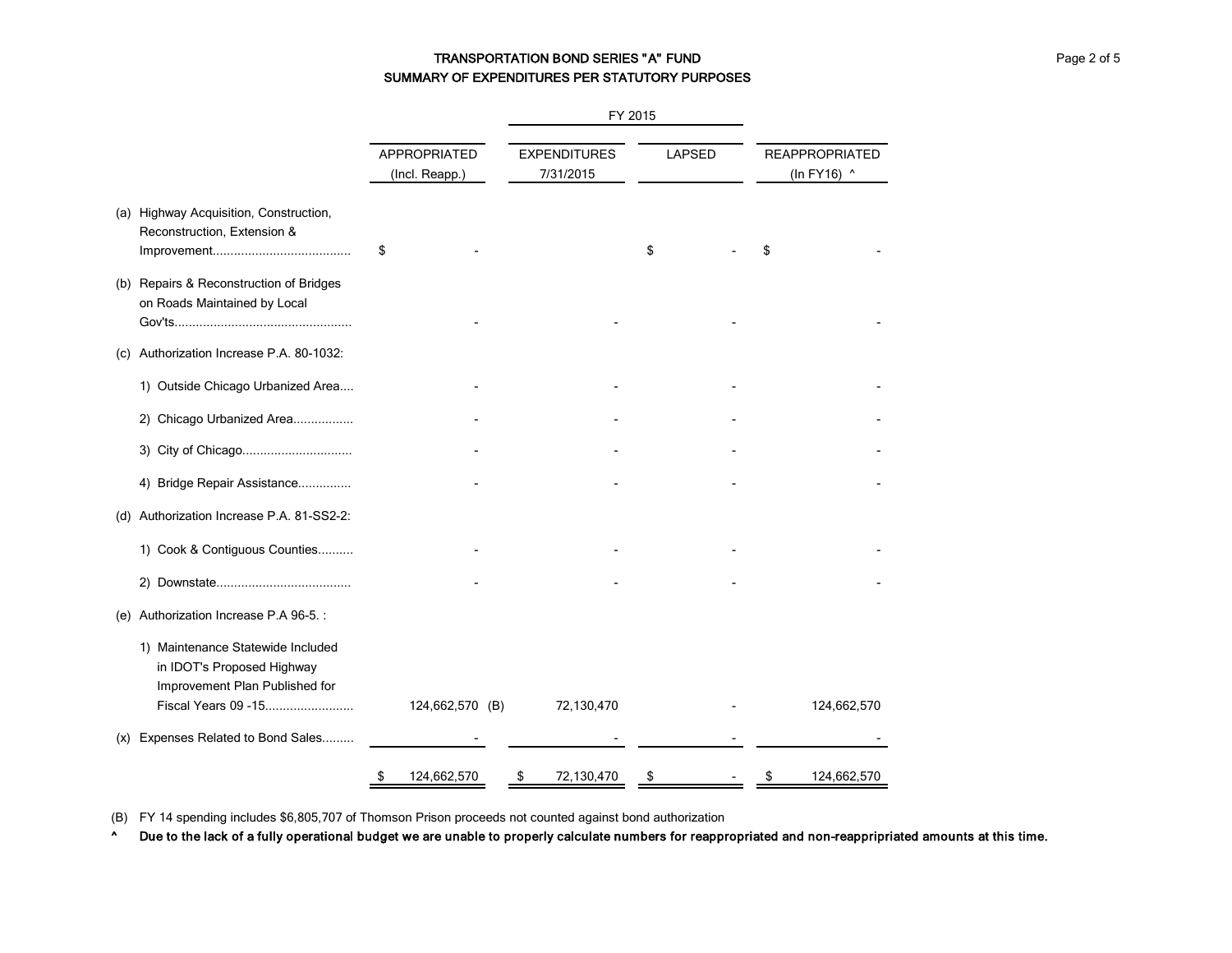# TRANSPORTATION BOND SERIES "A" FUND **Page 3 of 5** Page 3 of 5 SUMMARY OF EXPENDITURES PER STATUTORY PURPOSES

|                                                                                                   |                                | FY 2016                          | $\boldsymbol{\mathsf{M}}$ |                                    |
|---------------------------------------------------------------------------------------------------|--------------------------------|----------------------------------|---------------------------|------------------------------------|
|                                                                                                   | APPROPRIATED<br>(Incl. Reapp.) | <b>EXPENDITURES</b><br>7/31/2015 | LAPSED                    | <b>REAPPROPRIATED</b><br>(In FY17) |
| (a) Highway Acquisition, Construction,<br>Reconstruction, Extension &                             | \$                             |                                  |                           |                                    |
| (b) Repairs & Reconstruction of Bridges<br>on Roads Maintained by Local                           |                                |                                  |                           |                                    |
| (c) Authorization Increase P.A. 80-1032:                                                          |                                |                                  |                           |                                    |
| 1) Outside Chicago Urbanized Area                                                                 |                                |                                  |                           |                                    |
| 2) Chicago Urbanized Area                                                                         |                                |                                  |                           |                                    |
|                                                                                                   |                                |                                  |                           |                                    |
| 4) Bridge Repair Assistance                                                                       |                                |                                  |                           |                                    |
| (d) Authorization Increase P.A. 81-SS2-2:                                                         |                                |                                  |                           |                                    |
| 1) Cook & Contiguous Counties                                                                     |                                |                                  |                           |                                    |
|                                                                                                   |                                |                                  |                           |                                    |
| (e) Authorization Increase P.A 96-5.:                                                             |                                |                                  |                           |                                    |
| 1) Maintenance Statewide Included<br>in IDOT's Proposed Highway<br>Improvement Plan Published for | 84,362,576                     | 4,732,227                        |                           |                                    |
| (x) Expenses Related to Bond Sales                                                                |                                |                                  |                           |                                    |
|                                                                                                   | \$<br>84,362,576               | \$<br>4,732,227                  |                           |                                    |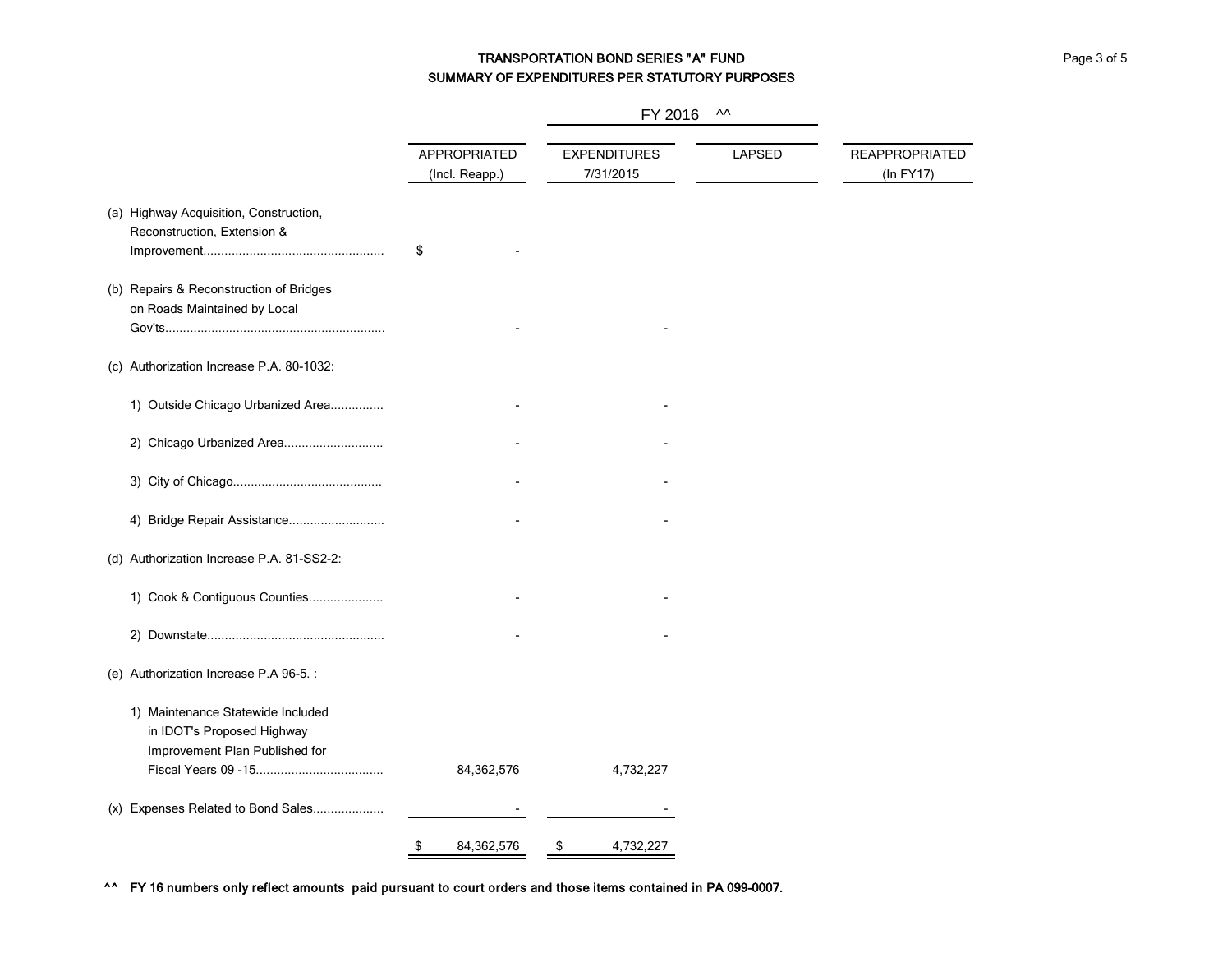#### TRANSPORTATION BOND SERIES "A" FUND **Page 4 of 5** Page 4 of 5 COMPARISON OF EXPENDED/GOVERNOR RELEASED PROJECTS TO STATUTORY AUTHORIZATIONS

|                                                                                                                     | <b>CUMULATIVE</b><br><b>EXPENDITURES</b><br>PRIOR YEARS<br>THRU FY15 | <b>THOMSON</b><br><b>PRISON</b><br><b>EXPENDITURES</b><br>THRU FY14 (B) | FY15 ^<br>UNEXPENDED<br><b>RELEASES</b> | FY16 ^^<br>RELEASES | TOTAL (B)        | <b>STATUTORY</b><br><b>AUTHORIZATIONS</b> | <b>OVER</b><br><b>COMMITTED</b> |
|---------------------------------------------------------------------------------------------------------------------|----------------------------------------------------------------------|-------------------------------------------------------------------------|-----------------------------------------|---------------------|------------------|-------------------------------------------|---------------------------------|
| (a) Highway Acquisition, Construction,<br>Reconstruction, Extension &                                               | \$4,147,291,631                                                      |                                                                         | \$                                      | \$                  | \$4,147,291,631  | 4,180,034,900<br>S                        |                                 |
| (b) Repairs & Reconstruction of Bridges<br>on Roads Maintained by Local<br>(c) Authorization Increase P.A. 80-1032: | 14,965,072                                                           |                                                                         |                                         |                     | 14,965,072       | 14,965,100                                |                                 |
| 1) Outside Chicago Urbanized Area                                                                                   | 49,997,470                                                           |                                                                         |                                         |                     | 49,997,470       | 50,036,000                                |                                 |
| 2) Chicago Urbanized Area                                                                                           | 49,911,174                                                           |                                                                         |                                         |                     | 49,911,174       | 50,000,000                                |                                 |
|                                                                                                                     | 47,614,058                                                           |                                                                         |                                         |                     | 47,614,058       | 50,000,000                                |                                 |
|                                                                                                                     | 12,000,000                                                           |                                                                         |                                         |                     | 12,000,000       | 12,000,000                                |                                 |
| (d) Authorization Increase P.A. 81-SS2-2:                                                                           |                                                                      |                                                                         |                                         |                     |                  |                                           |                                 |
| 1) Cook & Contiguous Counties                                                                                       | 199,985,514                                                          |                                                                         |                                         |                     | 199,985,514      | 201,093,000                               |                                 |
|                                                                                                                     | 198,598,948                                                          |                                                                         |                                         |                     | 198,598,948      | 200,000,000                               |                                 |
| (e) Authorization Increase P.A 96-5. :                                                                              |                                                                      |                                                                         |                                         |                     |                  |                                           |                                 |
| 1) Maintenance Statewide Included<br>in IDOT's Proposed Highway<br>Improvement Plan Published for                   | 1,947,469,988                                                        | 23,000,000                                                              |                                         | 76,885,455          | 2,001,355,443    | 2,000,000,000                             |                                 |
| (x) Expenses Related to Bond Sales                                                                                  | 912,414                                                              | $\overline{\phantom{a}}$                                                | $\blacksquare$                          |                     | 912,414          | (A)                                       |                                 |
| (B)                                                                                                                 | $$6,668,746,269$ \$                                                  | 23,000,000 \$                                                           | $\sim$                                  | 76,885,455<br>\$    | \$ 6,722,631,724 | 6,758,129,000<br>\$                       |                                 |
| Bond issue premium/(discounts) to date                                                                              |                                                                      |                                                                         |                                         |                     |                  | 82,923,648                                |                                 |
|                                                                                                                     |                                                                      |                                                                         |                                         |                     |                  | 6,841,052,648<br>\$                       |                                 |

#### FOOTNOTES:

(A) Expenses related to bond sales are to be allocated upon completion of bonding program since the statute does not set out a separate authorization amounts for this purpose.

(B) Expenses related to bond sales are to be allocated upon completion of bonding program since the statute does not set out a separate authorization amounts for this purpose.

^ Due to the lack of a fully operational budget we are unable to properly calculate numbers for reappropriated and non-reappripriated amounts at this time.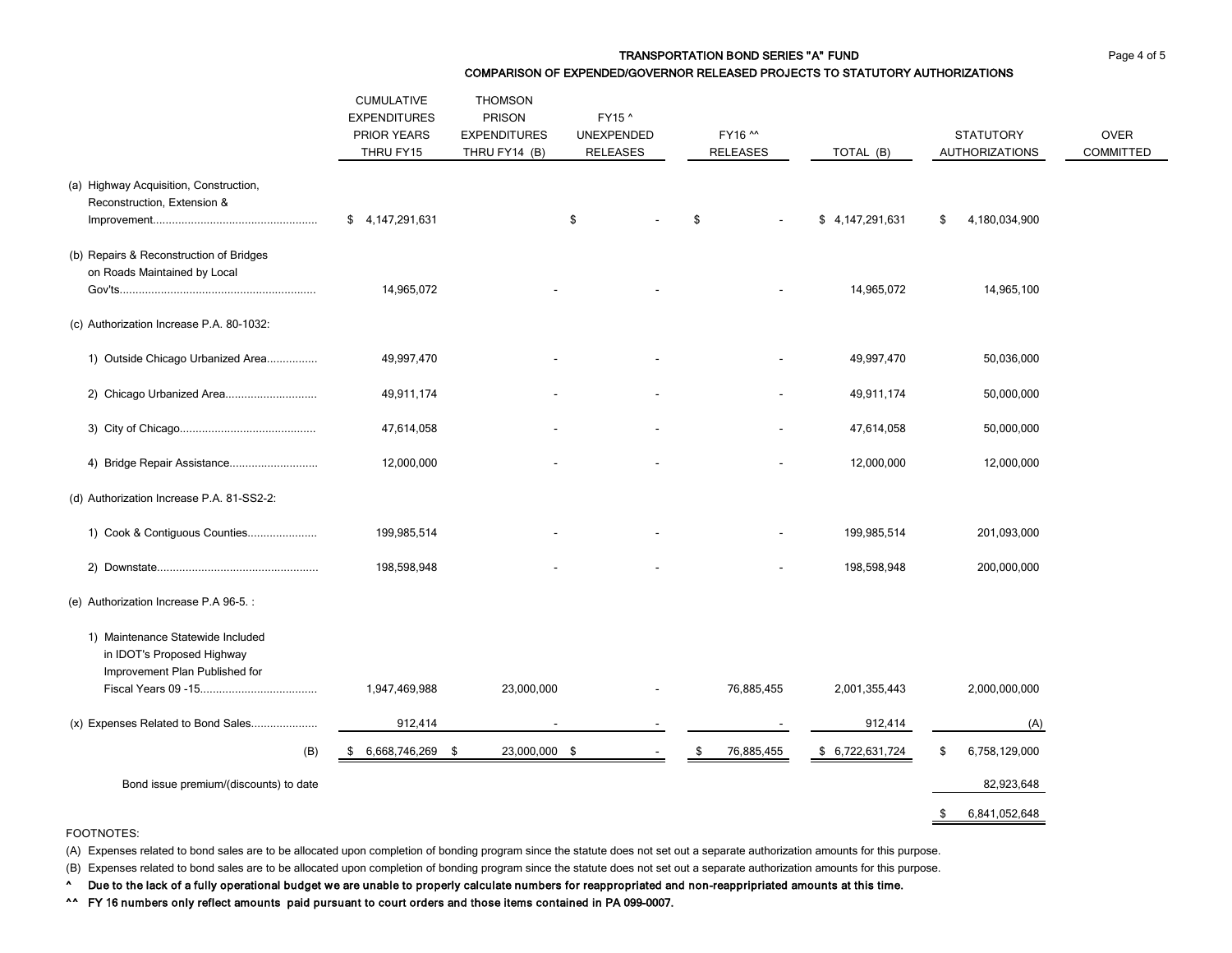#### TRANSPORTATION BOND SERIES "A" FUND **Page 5 of 5** and page 5 of 5 COMPARISON OF EXPENDED/OBLIGATED PROJECTS TO STATUTORY AUTHORIZATIONS

|                                                                                                   | <b>CUMULATIVE</b><br><b>EXPENDITURES</b><br>PRIOR YEARS<br>THRU 7/31/2015 | <b>THOMSON</b><br><b>PRISON</b><br><b>EXPENDITURES</b><br>THRU FY14 (B) | FY15 ^<br>UNEXPENDED<br><b>OBLIGATIONS</b> | FY16 ^^<br><b>OBLIGATIONS</b> | TOTAL (B)        | <b>STATUTORY</b><br><b>AUTHORIZATIONS</b> | <b>OVER</b><br><b>COMMITTED</b> |
|---------------------------------------------------------------------------------------------------|---------------------------------------------------------------------------|-------------------------------------------------------------------------|--------------------------------------------|-------------------------------|------------------|-------------------------------------------|---------------------------------|
| (a) Highway Acquisition, Construction,<br>Reconstruction, Extension &                             | $$4,147,291,631$ \$                                                       |                                                                         | $-$ \$                                     | \$                            | \$4,147,291,631  | \$<br>4,180,034,900                       |                                 |
| (b) Repairs & Reconstruction of Bridges<br>on Roads Maintained by Local                           | 14,965,072                                                                |                                                                         |                                            |                               | 14,965,072       | 14,965,100                                |                                 |
| (c) Authorization Increase P.A. 80-1032:                                                          |                                                                           |                                                                         |                                            |                               |                  |                                           |                                 |
| 1) Outside Chicago Urbanized Area                                                                 | 49,997,470                                                                |                                                                         |                                            |                               | 49,997,470       | 50,036,000                                |                                 |
|                                                                                                   | 49,911,174                                                                |                                                                         |                                            |                               | 49,911,174       | 50,000,000                                |                                 |
|                                                                                                   | 47,614,058                                                                |                                                                         |                                            |                               | 47,614,058       | 50,000,000                                |                                 |
|                                                                                                   | 12,000,000                                                                |                                                                         |                                            |                               | 12,000,000       | 12,000,000                                |                                 |
| (d) Authorization Increase P.A. 81-SS2-2:                                                         |                                                                           |                                                                         |                                            |                               |                  |                                           |                                 |
| 1) Cook & Contiguous Counties                                                                     | 199,985,514                                                               |                                                                         |                                            |                               | 199,985,514      | 201,093,000                               |                                 |
|                                                                                                   | 198,598,948                                                               |                                                                         |                                            |                               | 198,598,948      | 200,000,000                               |                                 |
| (e) Authorization Increase P.A 96-5.:                                                             |                                                                           |                                                                         |                                            |                               |                  |                                           |                                 |
| 1) Maintenance Statewide Included<br>in IDOT's Proposed Highway<br>Improvement Plan Published for |                                                                           |                                                                         |                                            |                               |                  |                                           |                                 |
|                                                                                                   | 1,952,202,215                                                             | 23,000,000                                                              |                                            | 33,629,114                    | 1,962,831,329    | 2,000,000,000                             |                                 |
| (x) Expenses Related to Bond Sales                                                                | 912,414                                                                   |                                                                         |                                            |                               | 912,414          | (A)                                       |                                 |
| (B)                                                                                               | 6,673,478,496 \$<br>\$                                                    | 23,000,000 \$                                                           | $\sim$                                     | 33,629,114<br>\$              | \$ 6,684,107,610 | 6,758,129,000<br>\$                       |                                 |
| Bond issue premium/(discounts) to date                                                            |                                                                           |                                                                         |                                            |                               |                  | 82,923,648                                |                                 |
|                                                                                                   |                                                                           |                                                                         |                                            |                               |                  | 6,841,052,648<br>\$                       |                                 |

FOOTNOTES:

(A) Expenses related to bond sales are to be allocated upon completion of bonding program since the statute does not set out a separate authorization amount for this purpose.

(B) Expenses related to bond sales are to be allocated upon completion of bonding program since the statute does not set out a separate authorization amounts for this purpose.

^ Due to the lack of a fully operational budget we are unable to properly calculate numbers for reappropriated and non-reappripriated amounts at this time.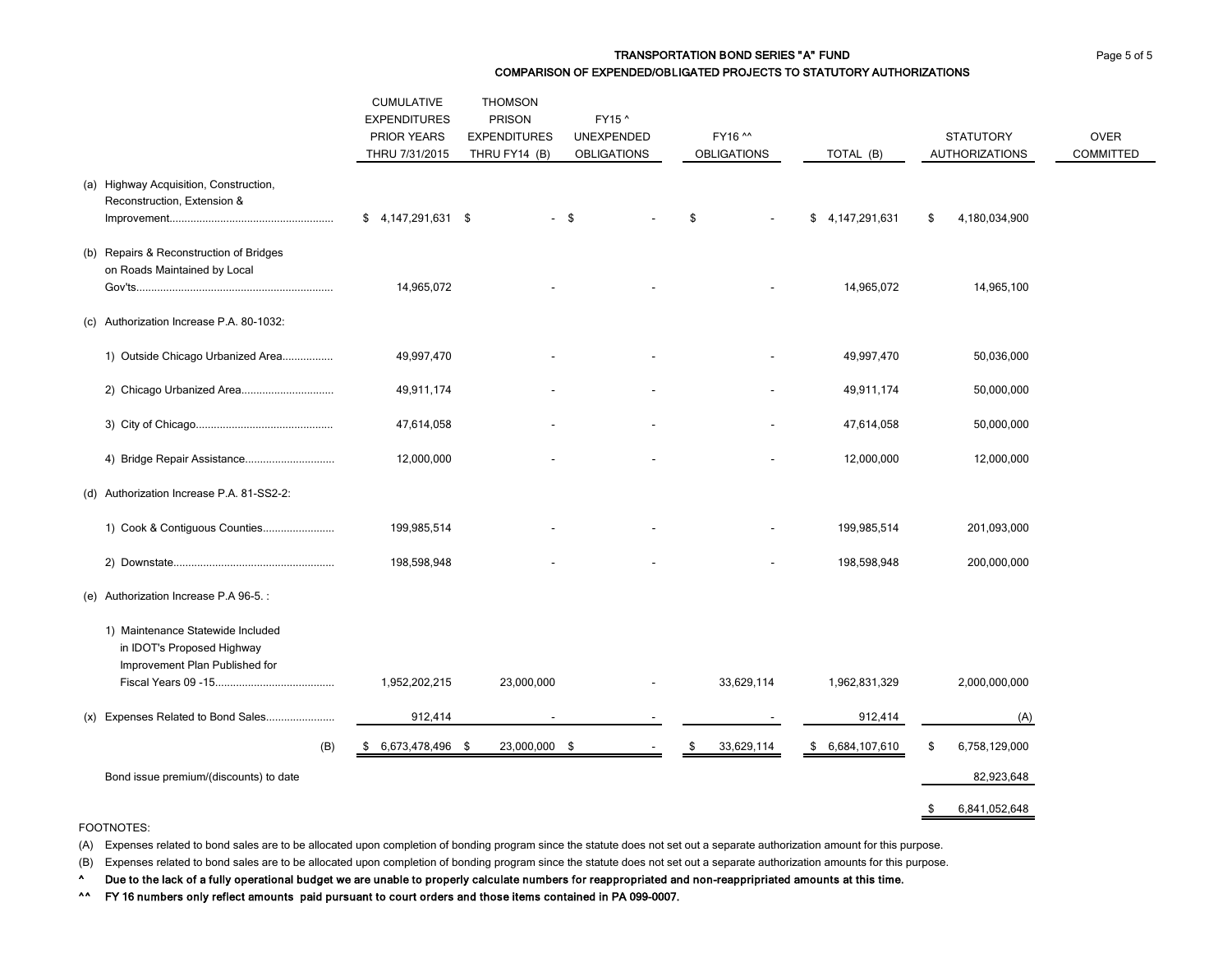**TRANSPORTATION BOND SERIES "B" FUND Page 1 of 5** 

#### COMPARISON OF EXPENDED/APPROPRIATED PROJECT COMMITMENTS TO STATUTORY AUTHORIZATIONS

|                                              | <b>CUMULATIVE</b>      | <b>THOMSON</b>      |                   |                       |                     |                       |                  |
|----------------------------------------------|------------------------|---------------------|-------------------|-----------------------|---------------------|-----------------------|------------------|
|                                              | <b>EXPENDITURES</b>    | <b>PRISON</b>       | FY15 ^            |                       |                     |                       |                  |
|                                              | <b>PRIOR YEARS</b>     | <b>EXPENDITURES</b> | <b>UNEXPENDED</b> | FY16 ^^               |                     | <b>STATUTORY</b>      | <b>OVER</b>      |
|                                              | THRU FY15              | THRU FY14 (B)       | RELEASES          | <b>APPROPRIATIONS</b> | TOTAL (B)           | <b>AUTHORIZATIONS</b> | <b>COMMITTED</b> |
| (a) Mass Transportation:                     |                        |                     |                   |                       |                     |                       |                  |
| Statewide & RTA District<br>$\left( \right)$ | 2,656,033,477 \$<br>\$ | 44,857,904 \$       |                   | 1,427,985,671<br>\$   | 4,039,161,244<br>\$ | 4,540,870,000<br>\$   |                  |
| 2) Chicago & Contiguous Counties             | 177,731,112            |                     |                   | 368,962               | 178,100,074         | 181,350,000           |                  |
|                                              | 19,154,900             |                     | $\sim$            | $\blacksquare$        | 19,154,900          | 20,450,000            |                  |
| 4) Projects Throughout the State             | 68,539,888             |                     | $\blacksquare$    | 931,460,113           | 1,000,000,001       | 1,000,000,000         |                  |
|                                              | 430,547,100            |                     | $\blacksquare$    | 54,884,773            | 485,431,873         | 522,600,000           |                  |
| (x) Expenses Related to Bond Sales           | 334,192                |                     |                   |                       | 334,192             | (A)                   |                  |
| (B)                                          | 3,352,340,669 \$       | 44,857,904 \$       |                   | 2,414,699,519         | 5,722,182,284<br>\$ | \$<br>6,265,270,000   |                  |
| Bond issue premium/(discounts) to date       |                        |                     |                   |                       |                     | 67,127,460            |                  |
|                                              |                        |                     |                   |                       |                     | 6,332,397,460         |                  |

#### FOOTNOTES:

(A) Expenses related to bond sales are to be allocated upon completion of bonding program since the statute does not set out a separate authorization amounts for this purpose.

(B) Thomson Prison spending is not counted against bond authorization, amounts were expended in FY13 and FY14 only. Amounts are not included in the Total column.

^ Due to the lack of a fully operational budget we are unable to properly calculate numbers for reappropriated and non-reappripriated amounts at this time.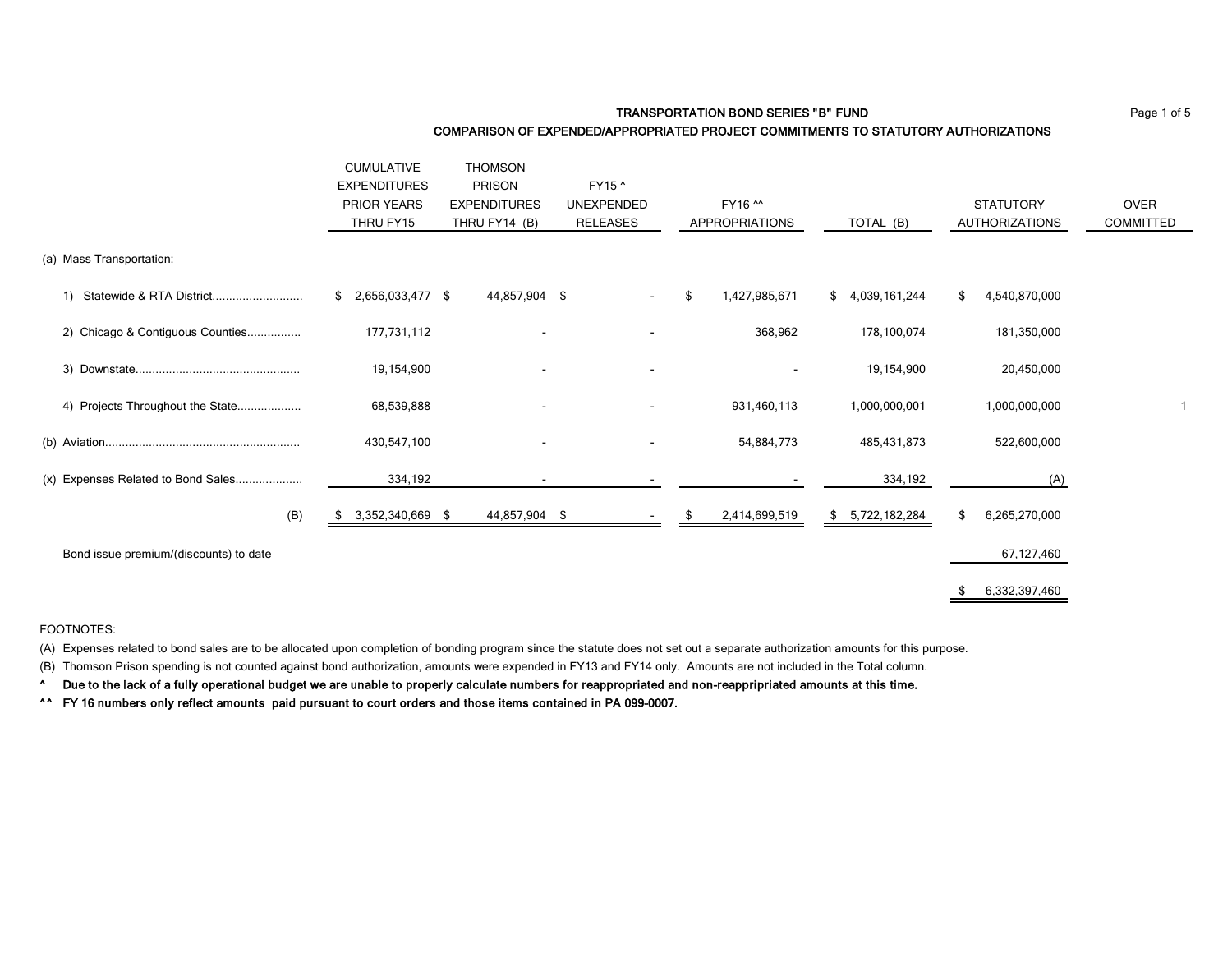# TRANSPORTATION BOND SERIES "B" FUND **FOUND ACCOMPANY PAGE 2 of 5** and 5 and 5 and 5 and 5 and 5 and 5 and 5 and 5 and 5 and 5 and 5 and 5 and 5 and 5 and 5 and 5 and 5 and 5 and 5 and 5 and 5 and 5 and 5 and 5 and 5 and 5 SUMMARY OF EXPENDITURES PER STATUTORY PURPOSES

|                                       |                                |                                  | FY 2015       |                                      |
|---------------------------------------|--------------------------------|----------------------------------|---------------|--------------------------------------|
|                                       | APPROPRIATED<br>(Incl. Reapp.) | <b>EXPENDITURES</b><br>7/31/2015 | <b>LAPSED</b> | <b>REAPPROPRIATED</b><br>(In FY16) ^ |
| Mass Transportation:<br>(a)           |                                |                                  |               |                                      |
| Statewide & RTA District<br>1)        | \$<br>1,666,289,023            |                                  | \$            |                                      |
| 2) Chicago & Contiguous Counties      | 368,962                        |                                  |               |                                      |
|                                       |                                |                                  |               |                                      |
|                                       | 1,000,000,000                  | 68,539,888                       |               |                                      |
| (b)                                   | 75,460,104                     |                                  |               |                                      |
| Expenses Related to Bond Sales<br>(x) |                                |                                  |               |                                      |
|                                       | 2,742,118,089<br>\$            | 68,539,888<br>S                  | \$            |                                      |

^ Due to the lack of a fully operational budget we are unable to properly calculate numbers for reappropriated and non-reappripriated amounts at this time.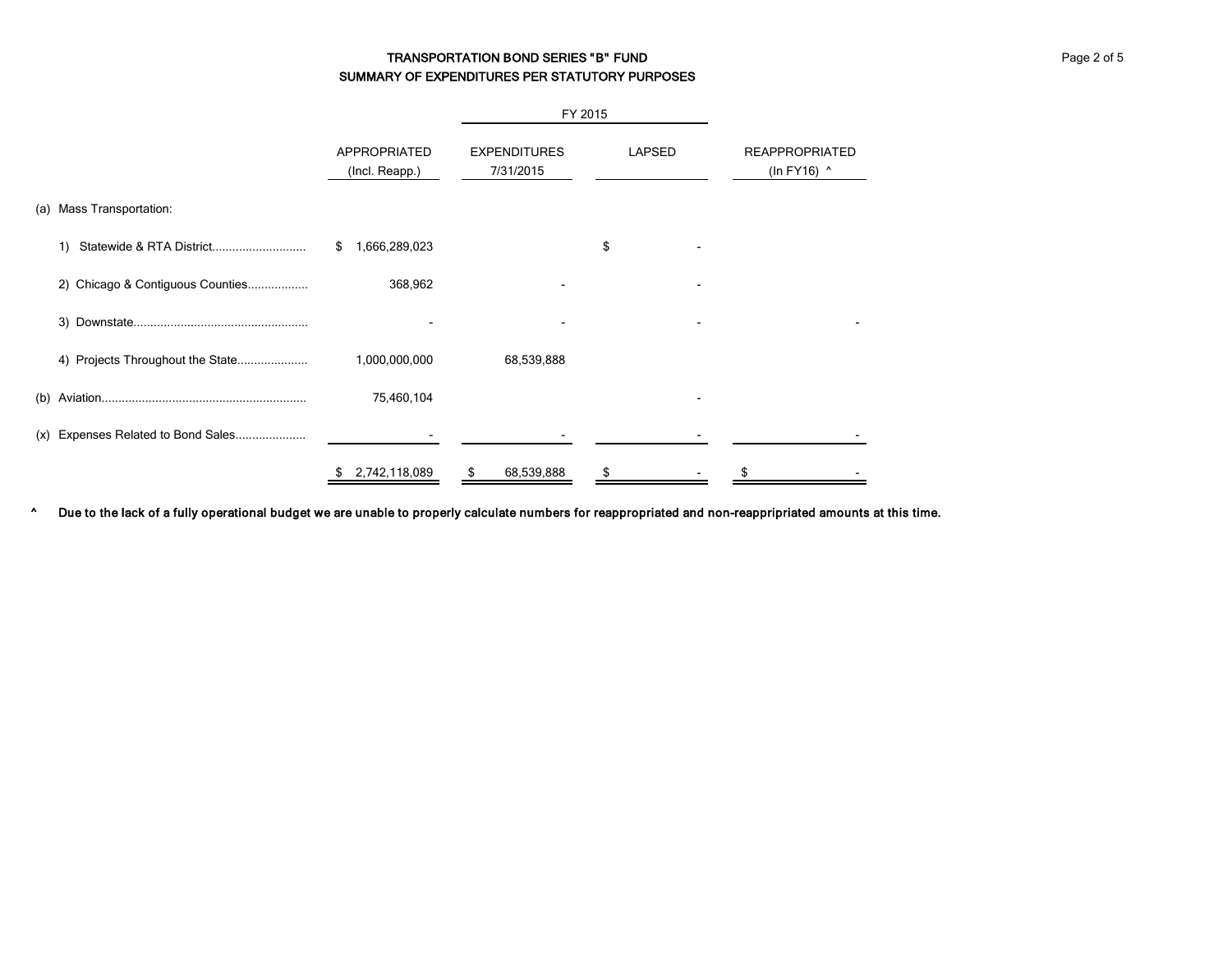# TRANSPORTATION BOND SERIES "B" FUND **FOR SERIES 1999** FUND SUMMARY OF EXPENDITURES PER STATUTORY PURPOSES

|     |                                  |                                | FY 2016                          | ᄊ             |                                    |
|-----|----------------------------------|--------------------------------|----------------------------------|---------------|------------------------------------|
|     |                                  | APPROPRIATED<br>(Incl. Reapp.) | <b>EXPENDITURES</b><br>7/31/2015 | <b>LAPSED</b> | <b>REAPPROPRIATED</b><br>(ln FY17) |
| (a) | Mass Transportation:             |                                |                                  |               |                                    |
|     | 1)                               | 1,427,985,671<br>\$            | \$<br>13,185,313                 |               |                                    |
|     | 2) Chicago & Contiguous Counties | 368,962                        |                                  |               |                                    |
|     |                                  |                                |                                  |               |                                    |
|     | 4) Projects Throughout the State | 931,460,113                    | 5,350,257                        |               |                                    |
| (b) |                                  | 54,884,773                     | 167,435                          |               |                                    |
| (x) | Expenses Related to Bond Sales   |                                |                                  |               |                                    |
|     |                                  | 2,414,699,519                  | 18,703,005                       |               |                                    |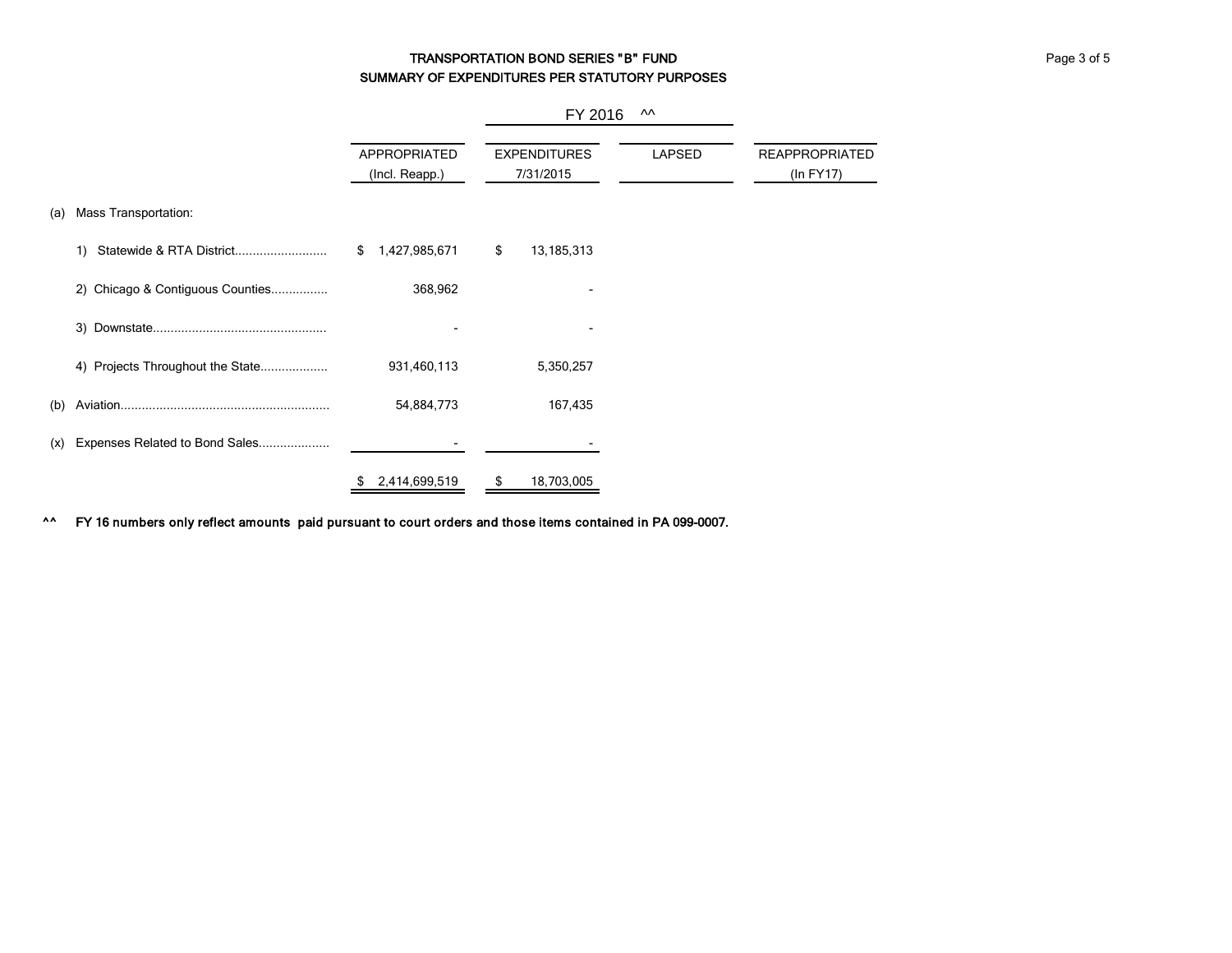#### TRANSPORTATION BOND SERIES "B" FUND **Page 4 of 5** COMPARISON OF EXPENDED/GOVERNOR RELEASED PROJECTS TO STATUTORY AUTHORIZATIONS

|                                        | <b>CUMULATIVE</b>   | <b>THOMSON</b>      |                          |                      |                     |                       |             |
|----------------------------------------|---------------------|---------------------|--------------------------|----------------------|---------------------|-----------------------|-------------|
|                                        | <b>EXPENDITURES</b> | PRISON              | FY15 ^                   |                      |                     |                       |             |
|                                        | PRIOR YEARS         | <b>EXPENDITURES</b> | <b>UNEXPENDED</b>        | FY16 ^^              |                     | <b>STATUTORY</b>      | <b>OVER</b> |
|                                        | THRU FY15           | THRU FY14 (B)       | <b>RELEASES</b>          | RELEASES             | TOTAL (B)           | <b>AUTHORIZATIONS</b> | COMMITTED   |
| (a) Mass Transportation:               |                     |                     |                          |                      |                     |                       |             |
| Statewide & RTA District<br>1)         | $$2,656,033,477$ \$ | 44,857,904 \$       |                          | 1,116,853,962<br>\$  | \$<br>3,728,029,535 | 4,540,870,000<br>\$   |             |
| 2) Chicago & Contiguous Counties       | 177,731,112         |                     |                          | 368,962              | 178,100,074         | 181,350,000           |             |
|                                        | 19,154,900          |                     |                          |                      | 19,154,900          | 20,450,000            |             |
| 4) Projects Throughout the State       | 68,539,888          |                     | $\overline{\phantom{a}}$ | 323,960,113          | 392,500,001         | 1,000,000,000         |             |
|                                        | 430,547,100         |                     |                          | 45,301,394           | 475,848,494         | 522,600,000           |             |
| (x) Expenses Related to Bond Sales     | 334,192             |                     |                          |                      | 334,192             | (A)                   |             |
| (B)                                    | 3,352,340,669 \$    | 44,857,904 \$       |                          | 1,486,484,431<br>\$. | 4,793,967,196<br>\$ | \$<br>6,265,270,000   |             |
| Bond issue premium/(discounts) to date |                     |                     |                          |                      |                     | 67,127,460            |             |
|                                        |                     |                     |                          |                      |                     | 6,332,397,460         |             |

FOOTNOTES:

(A) Expenses related to bond sales are to be allocated upon completion of bonding program since the statute does not set out a separate authorization amounts for this purpose.

(B) Thomson Prison spending is not counted against bond authorization, amounts were expended in FY13 and FY14 only. Amounts are not included in the Total column.

^ Due to the lack of a fully operational budget we are unable to properly calculate numbers for reappropriated and non-reappripriated amounts at this time.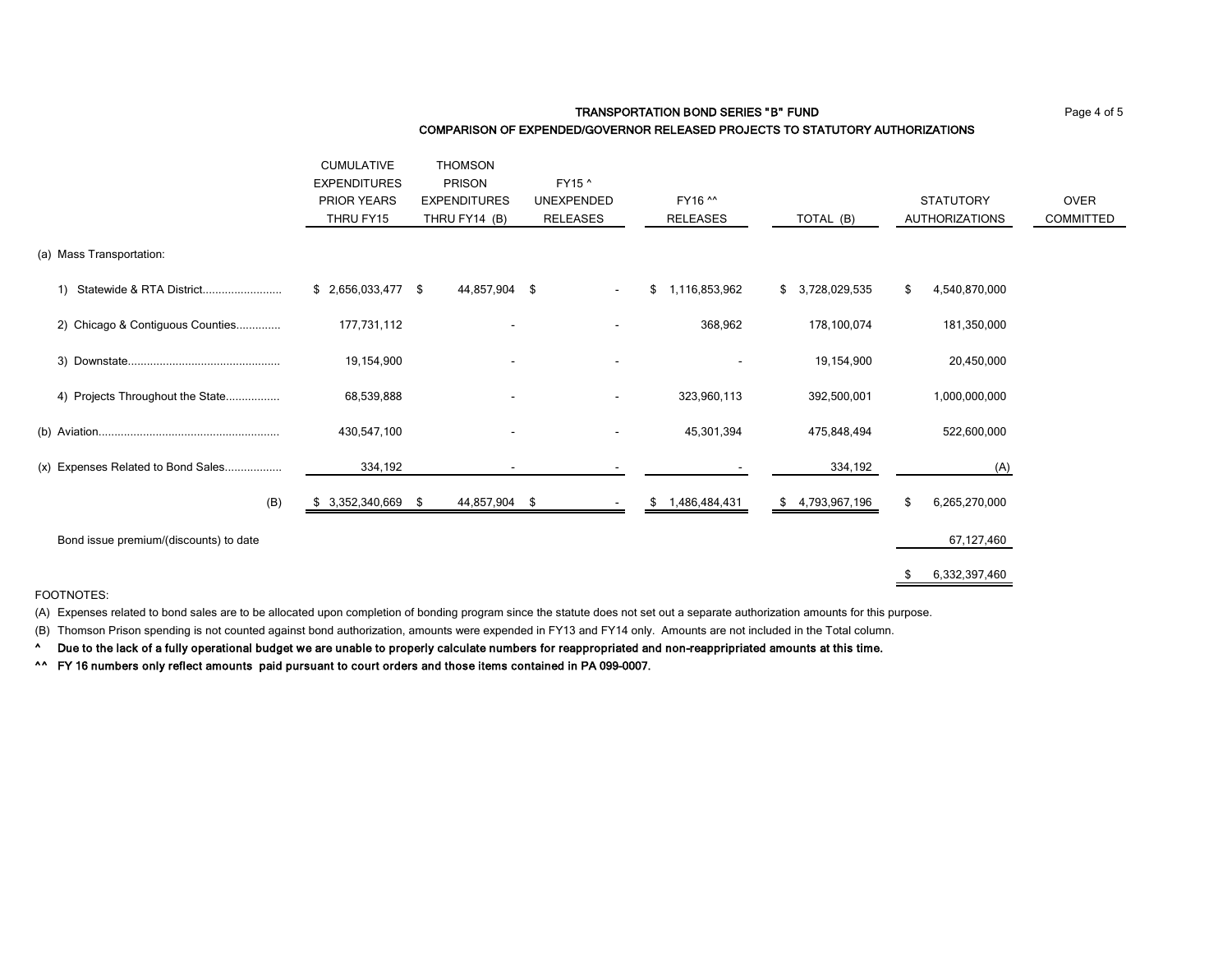### **TRANSPORTATION BOND SERIES "B" FUND Page 5 of 5** COMPARISON OF EXPENDED/OBLIGATED PROJECTS TO STATUTORY AUTHORIZATIONS

|                                        | <b>CUMULATIVE</b>       | <b>THOMSON</b>      |                    |                    |                  |                       |             |
|----------------------------------------|-------------------------|---------------------|--------------------|--------------------|------------------|-----------------------|-------------|
|                                        | <b>EXPENDITURES</b>     | <b>PRISON</b>       | FY15 ^             |                    |                  |                       |             |
|                                        | <b>PRIOR YEARS</b>      | <b>EXPENDITURES</b> | <b>UNEXPENDED</b>  | FY16 ^^            |                  | <b>STATUTORY</b>      | <b>OVER</b> |
|                                        | THRU 7/31/2015          | THRU FY14 (B)       | <b>OBLIGATIONS</b> | <b>OBLIGATIONS</b> | TOTAL (B)        | <b>AUTHORIZATIONS</b> | COMMITTED   |
| (a) Mass Transportation:               |                         |                     |                    |                    |                  |                       |             |
| Statewide & RTA District<br>1)         | 2,669,218,790 \$<br>\$  | 44,857,904 \$       |                    | 716,728,503<br>\$  | \$ 3,341,089,389 | 4,540,870,000<br>\$   |             |
| 2) Chicago & Contiguous Counties       | 177,731,112             |                     |                    |                    | 177,731,112      | 181,350,000           |             |
|                                        | 19,154,900              |                     |                    |                    | 19,154,900       | 20,450,000            |             |
| 4) Projects Throughout the State       | 73,890,145              |                     | $\blacksquare$     | 273,609,855        | 347,500,000      | 1,000,000,000         |             |
|                                        | 430,714,535             |                     |                    | 8,584,940          | 439,299,475      | 522,600,000           |             |
| (x) Expenses Related to Bond Sales     | 334,192                 |                     | ٠                  |                    | 334,192          | (A)                   |             |
| (B)                                    | 3,371,043,674 \$<br>SS. | 44,857,904 \$       |                    | 998,923,298        | \$4,325,109,068  | 6,265,270,000<br>\$   |             |
| Bond issue premium/(discounts) to date |                         |                     |                    |                    |                  | 67,127,460            |             |
|                                        |                         |                     |                    |                    |                  | 6,332,397,460         |             |

#### FOOTNOTES:

(A) Expenses related to bond sales are to be allocated upon completion of bonding program since the statute does not set out a separate authorization amounts for this purpose.

(B) Thomson Prison spending is not counted against bond authorization, amounts were expended in FY13 and FY14 only. Amounts are not included in the Total column.

^ Due to the lack of a fully operational budget we are unable to properly calculate numbers for reappropriated and non-reappripriated amounts at this time.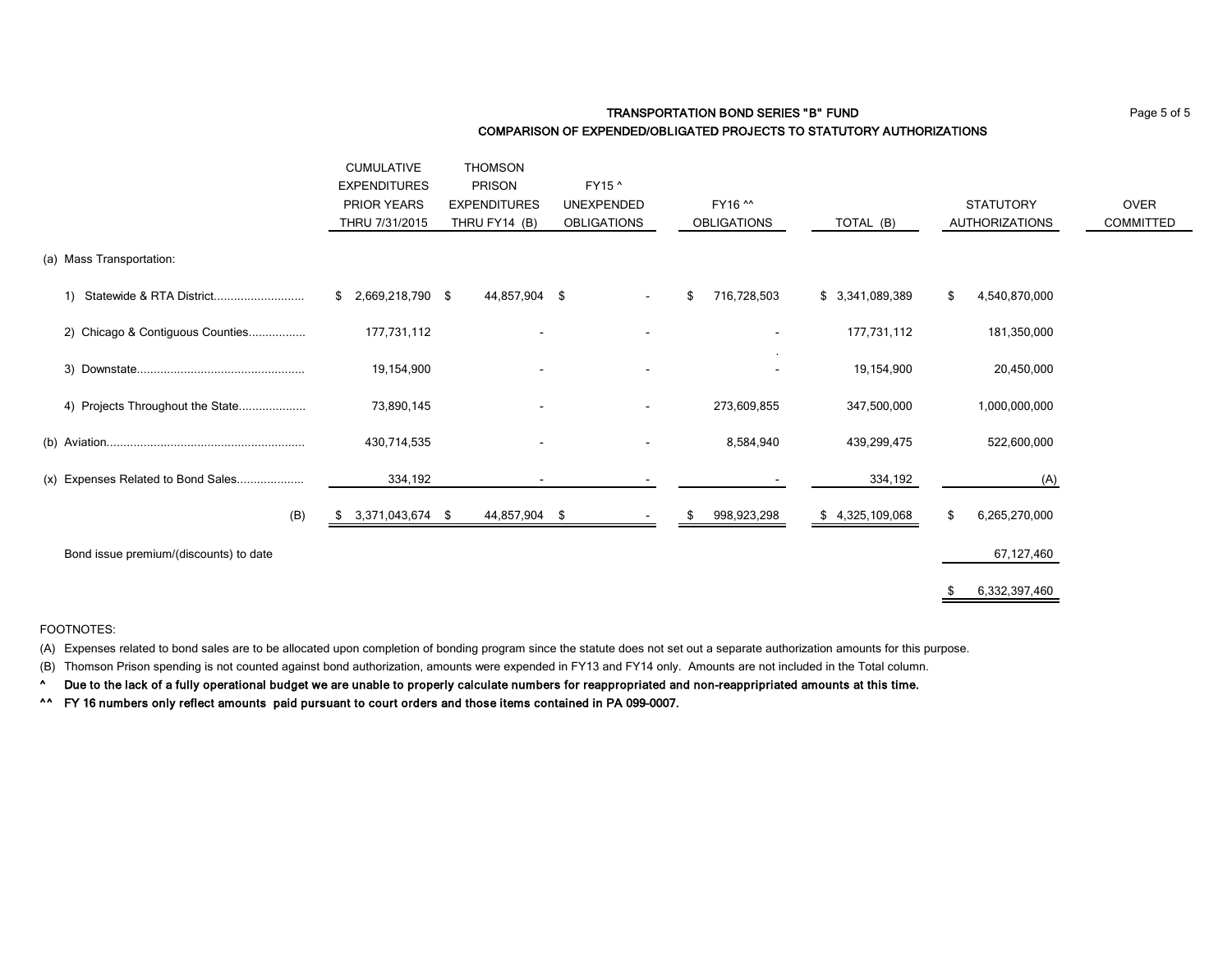TRANSPORTATION BOND SERIES "D" FUND **Page 1 of 5** Page 1 of 5 COMPARISON OF EXPENDED/APPROPRIATED PROJECT COMMITMENTS TO STATUTORY AUTHORIZATIONS

|                                                                                                                                                                                                | <b>CUMULATIVE</b><br><b>EXPENDITURES</b><br><b>PRIOR YEARS</b><br>THRU FY15 | <b>THOMSON</b><br><b>PRISON</b><br><b>EXPENDITURES</b><br>THRU FY14 (B) | FY15 ^<br><b>UNEXPENDED</b><br><b>RELEASES</b> | FY16 ^^<br><b>APPROPRIATIONS</b> | TOTAL (B)           | <b>STATUTORY</b><br><b>AUTHORIZATIONS</b> | <b>OVER</b><br><b>COMMITTED</b> |
|------------------------------------------------------------------------------------------------------------------------------------------------------------------------------------------------|-----------------------------------------------------------------------------|-------------------------------------------------------------------------|------------------------------------------------|----------------------------------|---------------------|-------------------------------------------|---------------------------------|
| (a) Statewide Use for State Highways,<br>Arterial Highways, Freeways, Roads,<br>Bridges, Separating Structures, &<br>Bridges on Roads Maintained by<br>Counties, Municipalities, Townships, or | $$3,089,195,411$ \$                                                         | 26,000,000 \$                                                           | $\sim$                                         | 1,629,287,538                    | \$4,692,482,949     | \$<br>4,653,800,000                       | 38,682,949<br>\$                |
| (x) Expenses Related to Bond Sales                                                                                                                                                             |                                                                             |                                                                         |                                                |                                  |                     | (A)                                       |                                 |
| (B)                                                                                                                                                                                            | 3,089,195,411 \$                                                            | 26,000,000 \$                                                           |                                                | 1,629,287,538                    | 4,692,482,949<br>\$ | \$<br>4,653,800,000                       |                                 |
| Bond issue premium/(discounts) to date                                                                                                                                                         |                                                                             |                                                                         |                                                |                                  |                     | 102,426,005                               |                                 |
|                                                                                                                                                                                                |                                                                             |                                                                         |                                                |                                  |                     | 4,756,226,005                             |                                 |

FOOTNOTES:

(A) Expenses related to bond sales are to be allocated upon completion of bonding program since the statute does not set out a separate authorization amount for this purpose.

(B) Thomson Prison spending is not counted against bond authorization, amounts were expended in FY13 and FY14 only. Amounts are not included in the Total column.

^ Due to the lack of a fully operational budget we are unable to properly calculate numbers for reappropriated and non-reappripriated amounts at this time.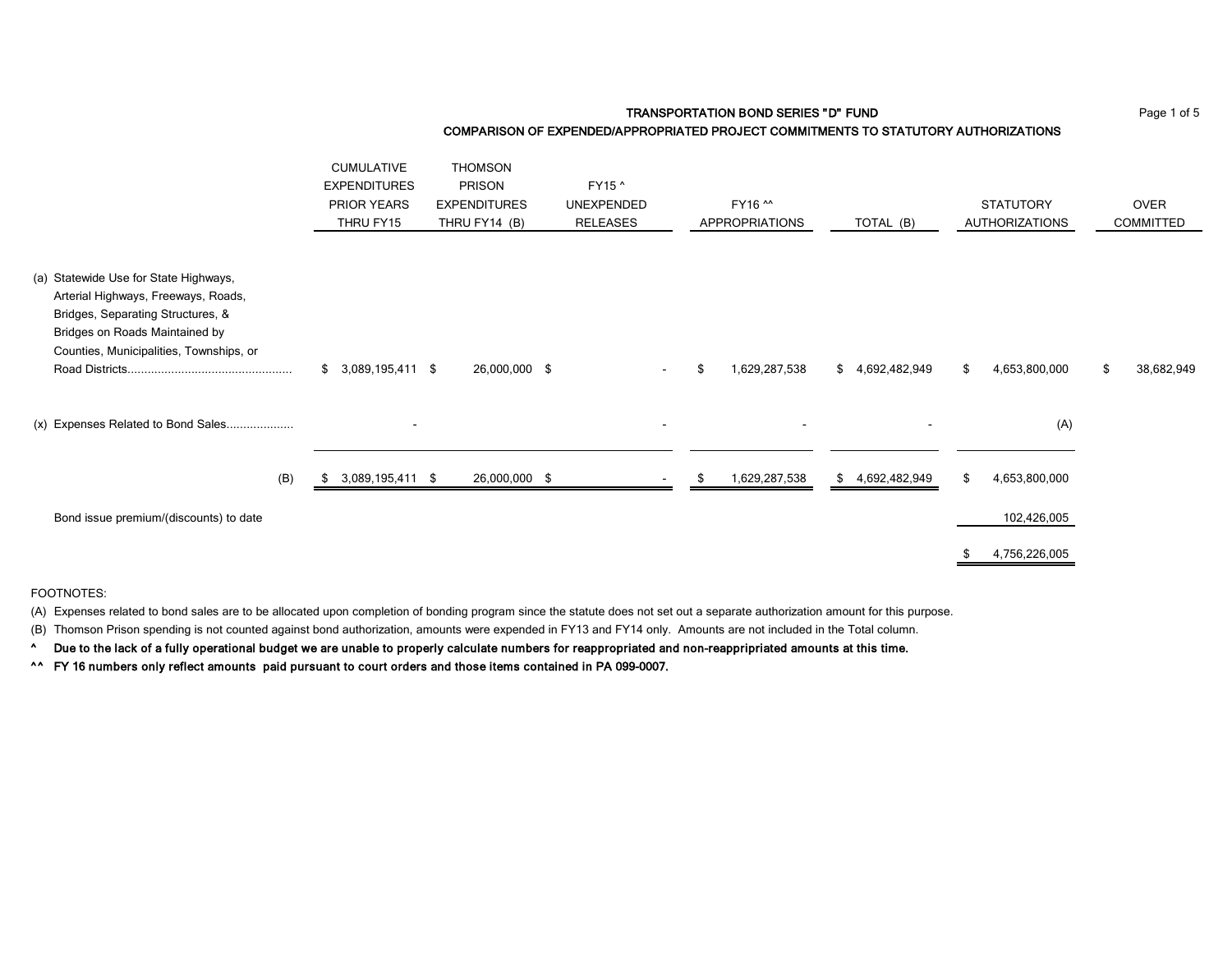# TRANSPORTATION BOND SERIES "D" FUND **FOR A SERIES 1999** FUND SUMMARY OF EXPENDITURES PER STATUTORY PURPOSES

|     |                                                                                                                                                                                            |                                       | FY 2015                          |               |                                      |  |
|-----|--------------------------------------------------------------------------------------------------------------------------------------------------------------------------------------------|---------------------------------------|----------------------------------|---------------|--------------------------------------|--|
|     |                                                                                                                                                                                            | <b>APPROPRIATED</b><br>(Incl. Reapp.) | <b>EXPENDITURES</b><br>7/31/2015 | <b>LAPSED</b> | <b>REAPPROPRIATED</b><br>(In FY16) ^ |  |
| (a) | Statewide Use for State Highways,<br>Arterial Highways, Freeways, Roads,<br>Bridges, Separating Structures, &<br>Bridges on Roads Maintained by<br>Counties, Municipalities, Townships, or | \$<br>2,197,769,148                   | 891,426,263<br>\$                |               |                                      |  |
| (x) | Expenses Related to Bond Sales                                                                                                                                                             |                                       |                                  |               |                                      |  |
|     |                                                                                                                                                                                            | 2,197,769,148 (B) \$<br>S             | 891,426,263                      |               |                                      |  |

(B) FY 14 spending includes \$10,740,747 of Thomson Prison proceeds not counted against bond authorization

^ Due to the lack of a fully operational budget we are unable to properly calculate numbers for reappropriated and non-reappripriated amounts at this time.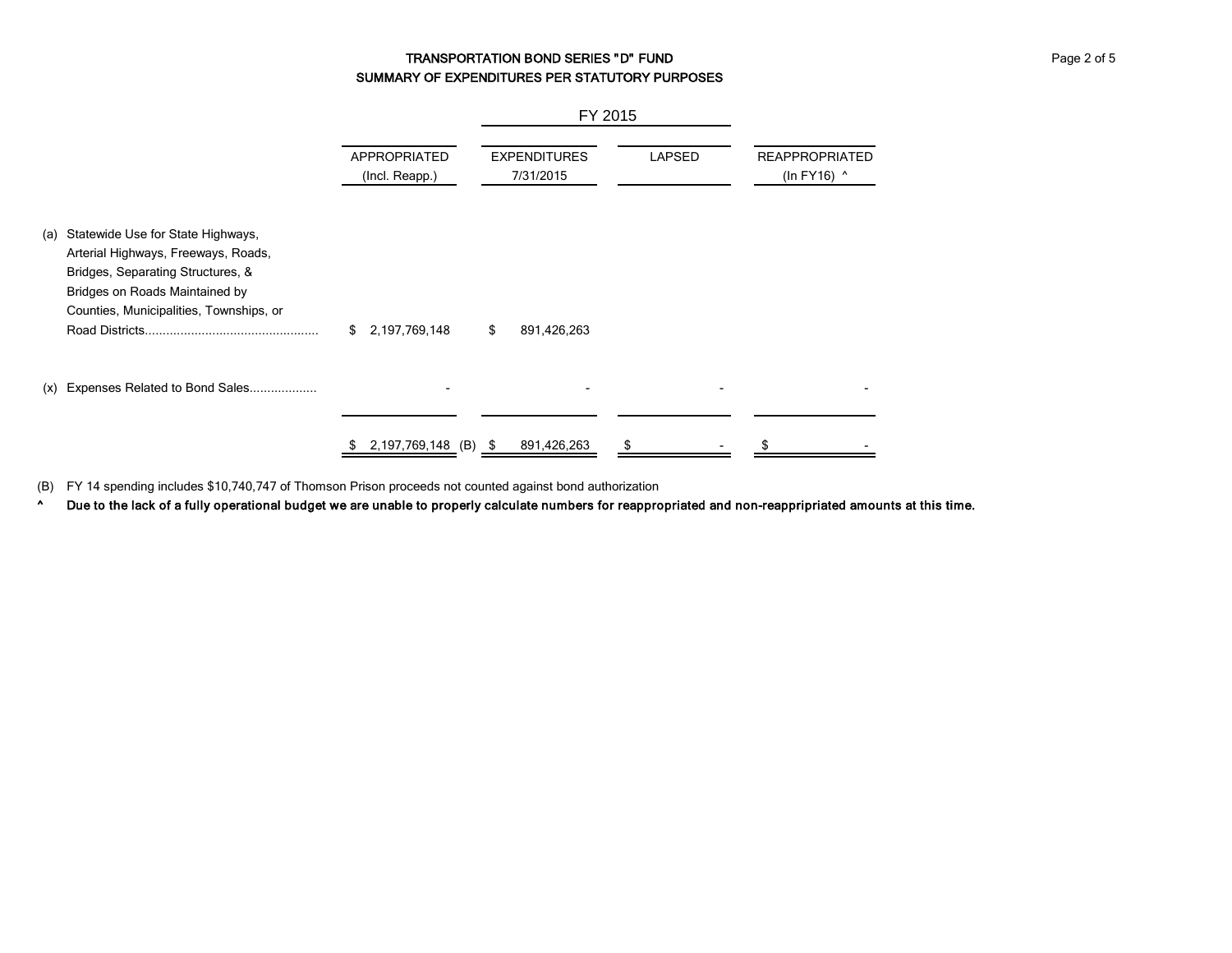# TRANSPORTATION BOND SERIES "D" FUND **FUND Page 3 of 5** Page 3 of 5 SUMMARY OF EXPENDITURES PER STATUTORY PURPOSES

|                                                                                                                                                                                                |                                | FY 2016                          |               |                                    |  |
|------------------------------------------------------------------------------------------------------------------------------------------------------------------------------------------------|--------------------------------|----------------------------------|---------------|------------------------------------|--|
|                                                                                                                                                                                                | APPROPRIATED<br>(Incl. Reapp.) | <b>EXPENDITURES</b><br>7/31/2015 | <b>LAPSED</b> | <b>REAPPROPRIATED</b><br>(In FY17) |  |
| (a) Statewide Use for State Highways,<br>Arterial Highways, Freeways, Roads,<br>Bridges, Separating Structures, &<br>Bridges on Roads Maintained by<br>Counties, Municipalities, Townships, or | 1,629,287,538<br>\$            | \$<br>30,444,498                 |               |                                    |  |
| (x) Expenses Related to Bond Sales                                                                                                                                                             |                                |                                  |               |                                    |  |
|                                                                                                                                                                                                | 1,629,287,538                  | 30,444,498<br>\$.                |               |                                    |  |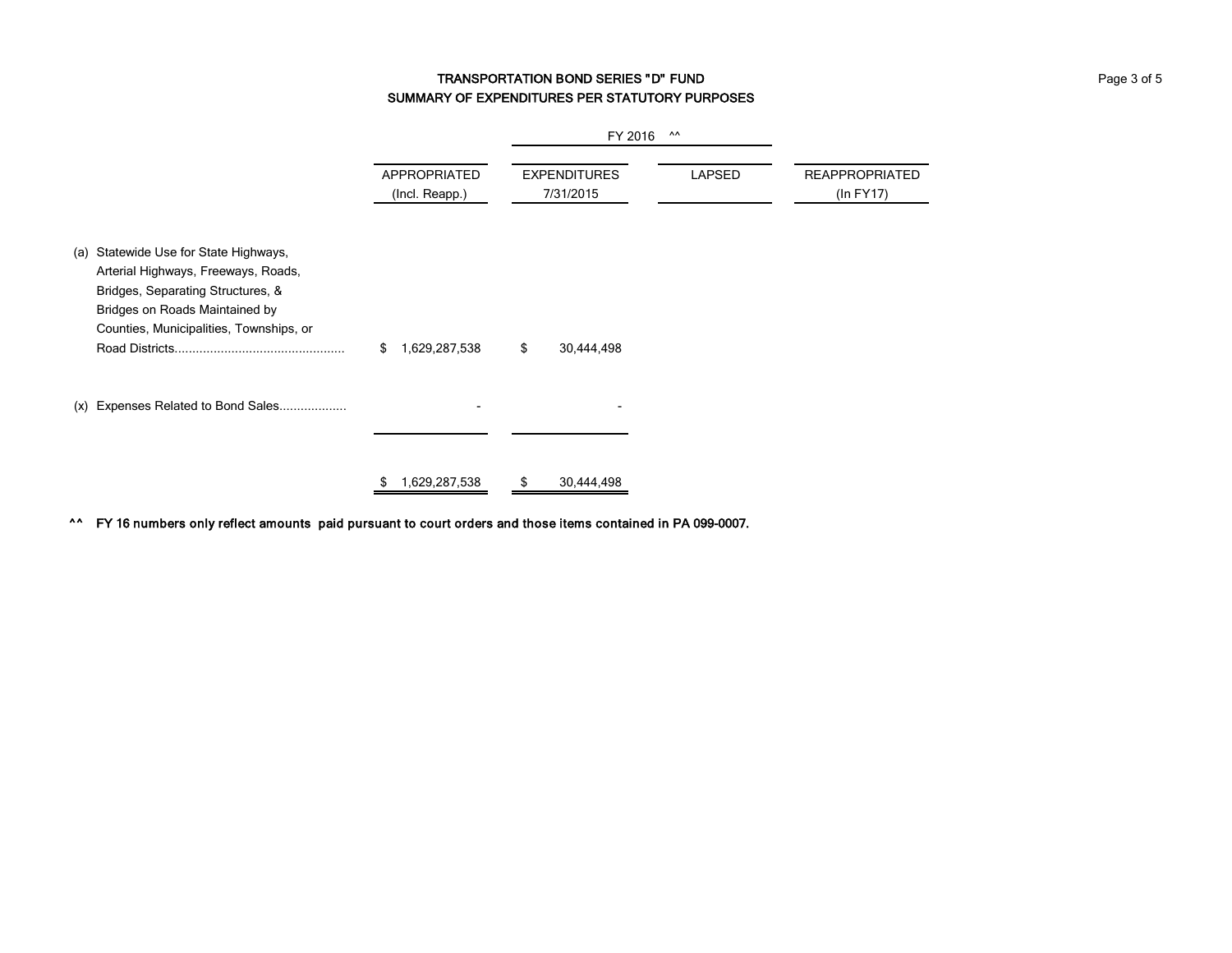#### **TRANSPORTATION BOND SERIES "D" FUND Page 4 of 5** COMPARISON OF EXPENDED/GOVERNOR RELEASED PROJECTS TO STATUTORY AUTHORIZATIONS

|                                                                                                                                                                                                | <b>CUMULATIVE</b><br><b>EXPENDITURES</b><br>PRIOR YEARS<br>THRU FY15 | <b>THOMSON</b><br><b>PRISON</b><br><b>EXPENDITURES</b><br>THRU FY14 (B) | FY15 ^<br><b>UNEXPENDED</b><br><b>RELEASES</b> | FY16 ^^<br><b>RELEASES</b> | TOTAL (B)       | <b>STATUTORY</b><br><b>AUTHORIZATIONS</b> | <b>OVER</b><br><b>COMMITTED</b> |
|------------------------------------------------------------------------------------------------------------------------------------------------------------------------------------------------|----------------------------------------------------------------------|-------------------------------------------------------------------------|------------------------------------------------|----------------------------|-----------------|-------------------------------------------|---------------------------------|
| (a) Statewide Use for State Highways,<br>Arterial Highways, Freeways, Roads,<br>Bridges, Separating Structures, &<br>Bridges on Roads Maintained by<br>Counties, Municipalities, Townships, or |                                                                      |                                                                         |                                                |                            |                 |                                           |                                 |
|                                                                                                                                                                                                | $$3,089,195,411$ \$                                                  | 26,000,000 \$                                                           | $\sim$                                         | \$1,510,607,239            | \$4,573,802,650 | 4,653,800,000<br>\$                       |                                 |
| (x) Expenses Related to Bond Sales                                                                                                                                                             |                                                                      |                                                                         |                                                |                            |                 | (A)                                       |                                 |
| (B)                                                                                                                                                                                            | 3,089,195,411 \$<br>SБ.                                              | 26,000,000 \$                                                           |                                                | \$1,510,607,239            | \$4,573,802,650 | 4,653,800,000<br>\$                       |                                 |
| Bond issue premium/(discounts) to date                                                                                                                                                         |                                                                      |                                                                         |                                                |                            |                 | 102,426,005                               |                                 |
| FOOTNOTES:                                                                                                                                                                                     |                                                                      |                                                                         |                                                |                            |                 | 4,756,226,005                             |                                 |

(A) Expenses related to bond sales are to be allocated upon completion of bonding program since the statute does not set out a separate authorization amounts for this purpose.

(B) Thomson Prison spending is not counted against bond authorization, amounts were expended in FY13 and FY14 only. Amounts are not included in the Total column.

^ Due to the lack of a fully operational budget we are unable to properly calculate numbers for reappropriated and non-reappripriated amounts at this time.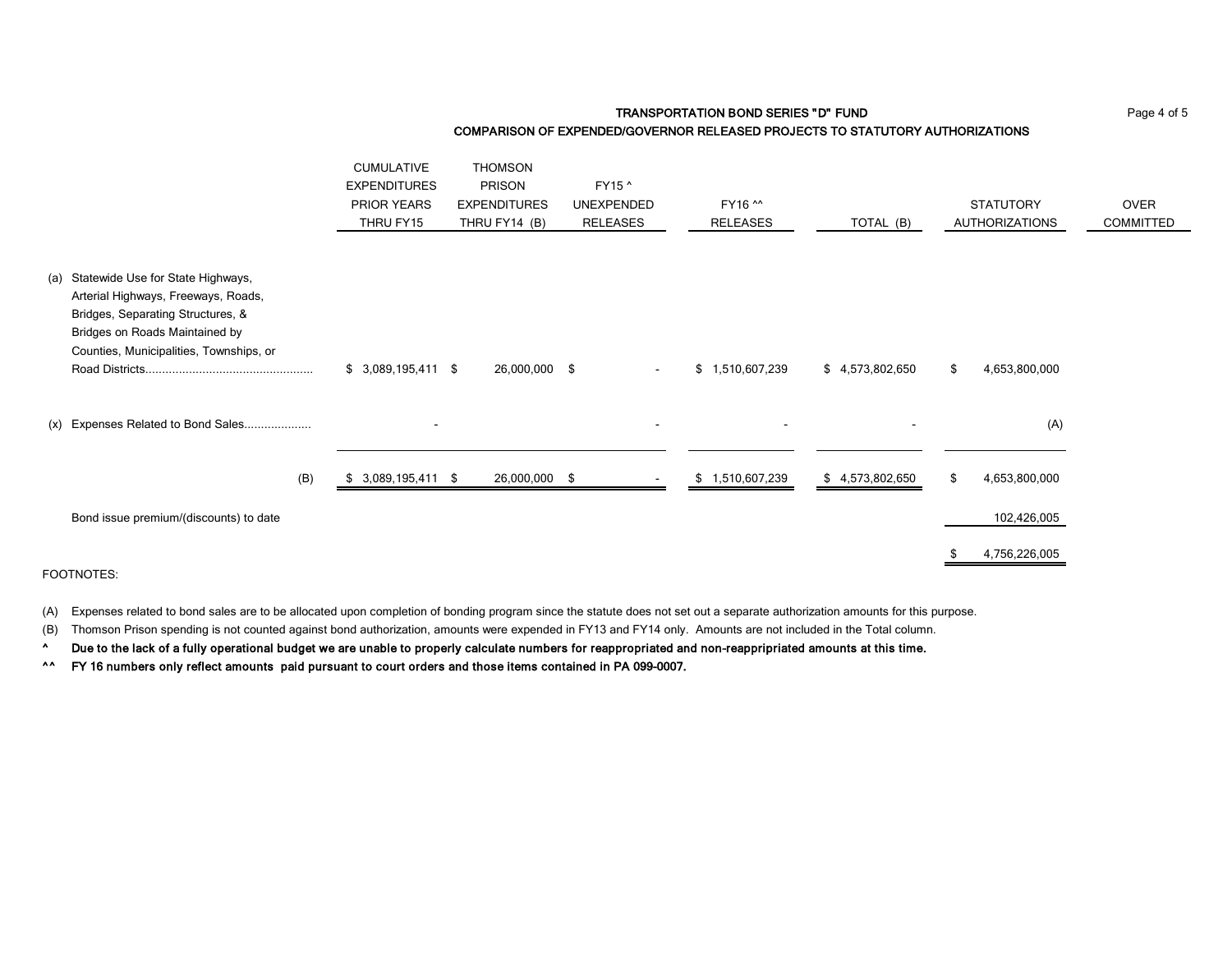TRANSPORTATION BOND SERIES "D" FUND **FUND** Page 5 of 5 COMPARISON OF EXPENDED/OBLIGATED PROJECTS TO STATUTORY AUTHORIZATIONS

|                                                                                                                                                                                                | <b>CUMULATIVE</b><br><b>EXPENDITURES</b><br><b>PRIOR YEARS</b><br>THRU 7/31/2015 | <b>THOMSON</b><br><b>PRISON</b><br><b>EXPENDITURES</b><br>THRU FY14 (B) | FY15 ^<br><b>UNEXPENDED</b><br><b>OBLIGATIONS</b> | FY16 ^^<br><b>OBLIGATIONS</b> | TOTAL (B)           | <b>STATUTORY</b><br><b>AUTHORIZATIONS</b> | <b>OVER</b><br><b>COMMITTED</b> |
|------------------------------------------------------------------------------------------------------------------------------------------------------------------------------------------------|----------------------------------------------------------------------------------|-------------------------------------------------------------------------|---------------------------------------------------|-------------------------------|---------------------|-------------------------------------------|---------------------------------|
| (a) Statewide Use for State Highways,<br>Arterial Highways, Freeways, Roads,<br>Bridges, Separating Structures, &<br>Bridges on Roads Maintained by<br>Counties, Municipalities, Townships, or | $$3,119,639,909$ \$                                                              | 26,000,000 \$                                                           | $\sim$                                            | 762,401,210<br>\$             | 3,856,041,119<br>\$ | 4,653,800,000<br>\$                       |                                 |
| (x) Expenses Related to Bond Sales                                                                                                                                                             | $\overline{\phantom{a}}$                                                         |                                                                         |                                                   | $\sim$                        |                     | (A)                                       |                                 |
| (B)                                                                                                                                                                                            | $$3,119,639,909$ \$                                                              | 26,000,000 \$                                                           | $\overline{\phantom{a}}$                          | 762,401,210<br>\$             | 3,856,041,119<br>\$ | 4,653,800,000<br>\$                       |                                 |
| Bond issue premium/(discounts) to date                                                                                                                                                         |                                                                                  |                                                                         |                                                   |                               |                     | 102,426,005<br>4,756,226,005<br>\$        |                                 |

FOOTNOTES:

(A) Expenses related to bond sales are to be allocated upon completion of bonding program since the statute does not set out a separate authorization amount for this purpose.

(B) Thomson Prison spending is not counted against bond authorization, amounts were expended in FY13 and FY14 only. Amounts are not included in the Total column.

^ Due to the lack of a fully operational budget we are unable to properly calculate numbers for reappropriated and non-reappripriated amounts at this time.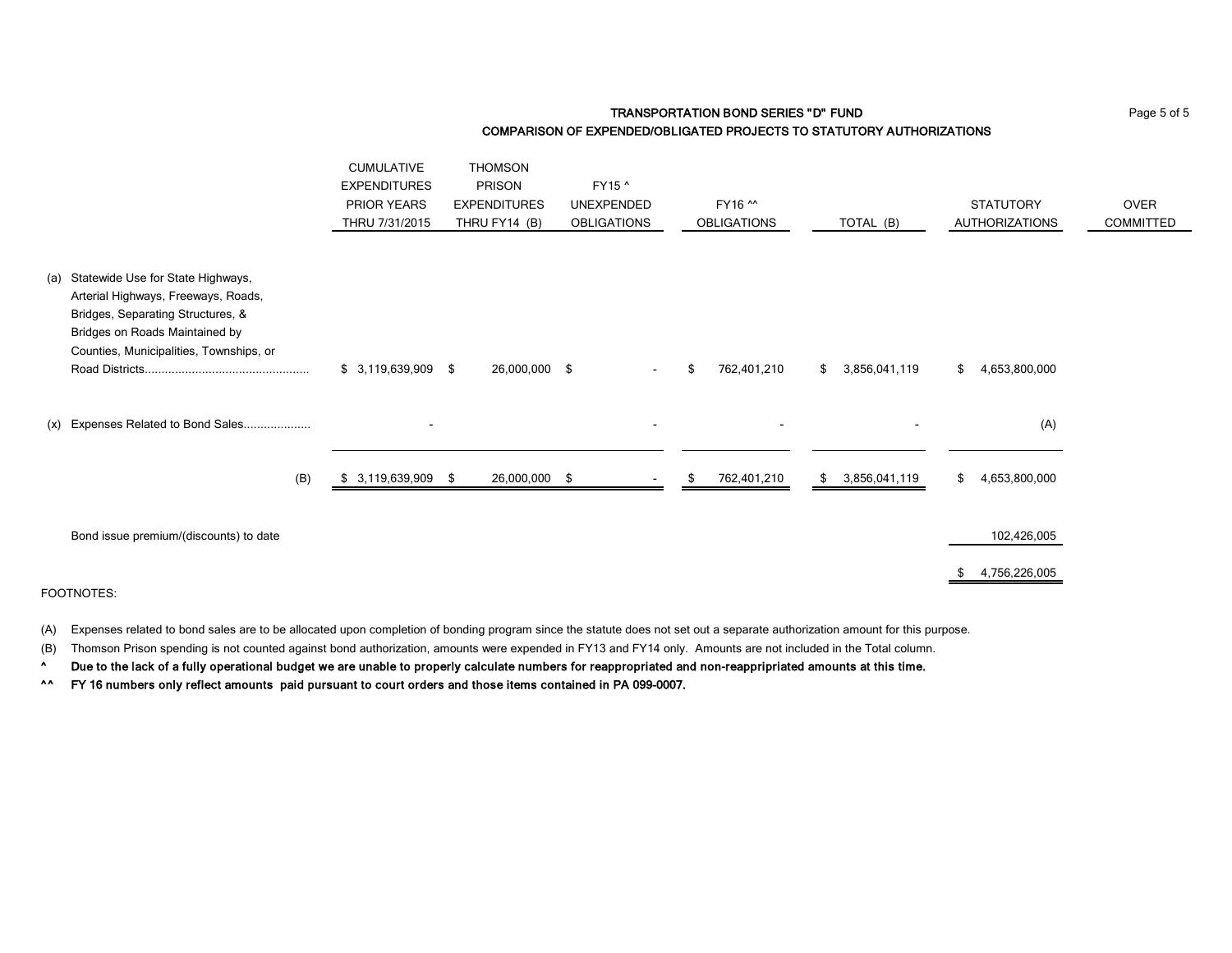COAL DEVELOPMENT BOND FUND **Page 1 of 5** and 5 and 5 and 5 and 5 and 7 and 7 and 7 and 7 and 7 and 7 and 7 and 7 and 7 and 7 and 7 and 7 and 7 and 7 and 7 and 7 and 7 and 7 and 7 and 7 and 7 and 7 and 7 and 7 and 7 and 7 a

COMPARISON OF EXPENDED/APPROPRIATED PROJECT COMMITMENTS TO STATUTORY AUTHORIZATIONS

|  |                                                                        | <b>CUMULATIVE</b><br><b>EXPENDITURES</b><br><b>PRIOR YEARS</b><br>THRU FY15 |  | FY15 ^<br><b>UNEXPENDED</b><br><b>RELEASES</b> |  | FY16 ^^<br><b>APPROPRIATIONS</b> |  | <b>TOTAL</b> |             | <b>STATUTORY</b><br><b>AUTHORIZATIONS</b> |               | <b>OVER</b><br>COMMITTED |
|--|------------------------------------------------------------------------|-----------------------------------------------------------------------------|--|------------------------------------------------|--|----------------------------------|--|--------------|-------------|-------------------------------------------|---------------|--------------------------|
|  | (a) Capital Development of Coal                                        | 146,258,451<br>\$                                                           |  | \$                                             |  | \$                               |  | \$           | 146,258,451 | \$                                        | 176,500,000   |                          |
|  | (b) Research & Development of Other                                    | 14,905,632                                                                  |  |                                                |  |                                  |  |              | 14,905,632  |                                           | 15,200,000    |                          |
|  | (c) Grant for an Illinois Generating                                   |                                                                             |  |                                                |  |                                  |  |              |             |                                           | 35,000,000    |                          |
|  | (d) Financial Assistance to New Electric                               | 234,653                                                                     |  |                                                |  |                                  |  |              | 234,653     |                                           |               | \$<br>234,653            |
|  | (e) Facility Cost Reports pursuant to the<br>Illinois Power Agency Act | 28,834,564                                                                  |  |                                                |  |                                  |  |              | 28,834,564  |                                           | 51,000,000    |                          |
|  | Transfers Pursuant to PA 96-0045                                       | 320,000                                                                     |  |                                                |  |                                  |  |              | 320,000     |                                           | (B)           |                          |
|  | (x) Expenses Related to Bond Sales                                     | 32,097                                                                      |  |                                                |  |                                  |  |              | 32,097      |                                           | (A)           |                          |
|  |                                                                        | 190,585,397                                                                 |  | \$                                             |  | S                                |  |              | 190,585,397 | \$                                        | 277,700,000   |                          |
|  | Bond issue premium/(discounts) to date                                 |                                                                             |  |                                                |  |                                  |  |              |             |                                           | 1,422,267     |                          |
|  |                                                                        |                                                                             |  |                                                |  |                                  |  |              |             | \$                                        | 279, 122, 267 |                          |

#### FOOTNOTES:

(A) Expenses related to bond sales are to be allocated upon completion of bonding program since the statute does not set out a separate authorization amount for this purpose.

(B) Transfers pursuant to FY2010 budget implementation bill.

^ Due to the lack of a fully operational budget we are unable to properly calculate numbers for reappropriated and non-reappripriated amounts at this time.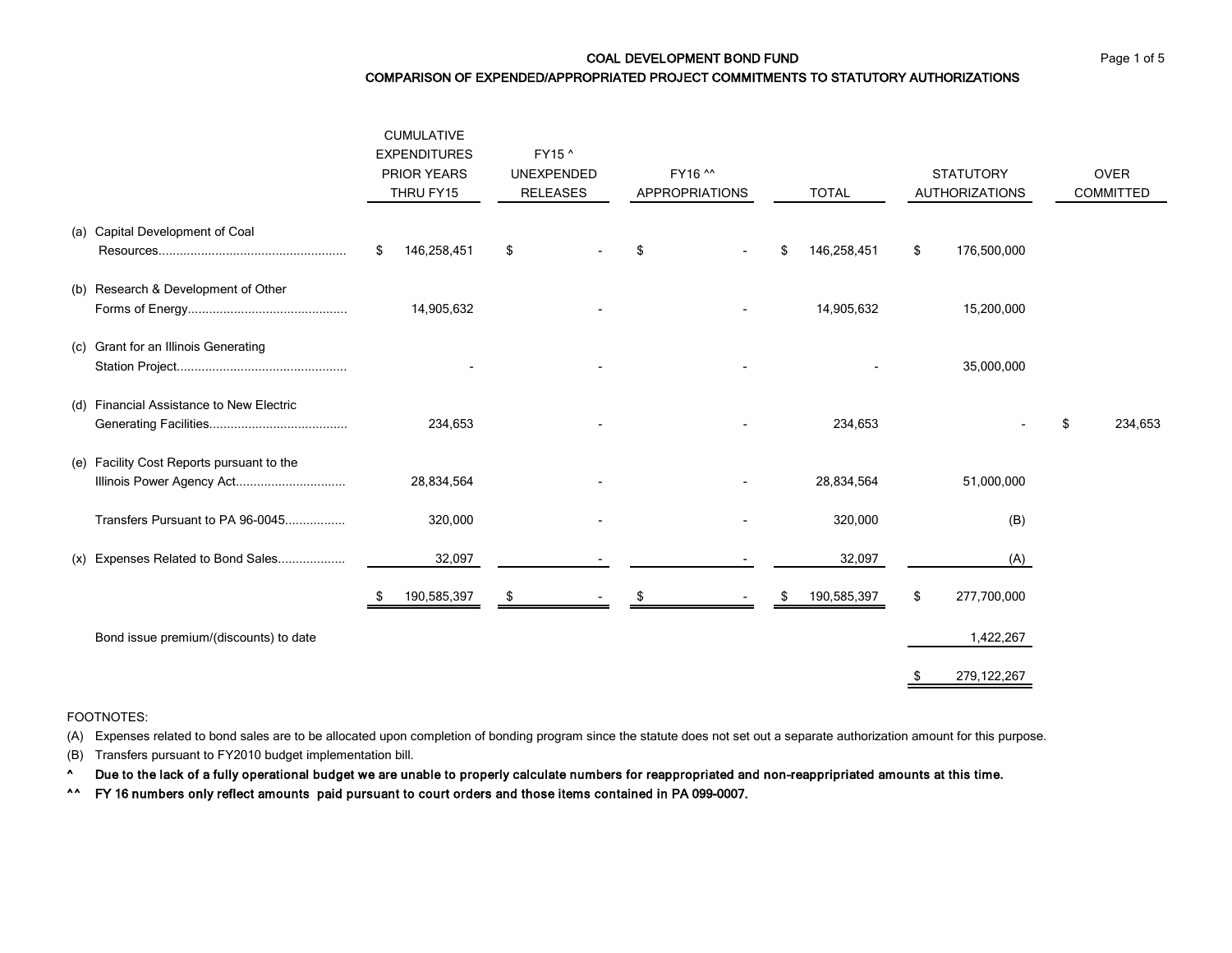# COAL DEVELOPMENT BOND FUND **COAL DEVELOPMENT BOND FUND** SUMMARY OF EXPENDITURES PER STATUTORY PURPOSES

|     |                                                                        |    |                                       |                                  | FY 2015   |               |  |                                      |            |     |
|-----|------------------------------------------------------------------------|----|---------------------------------------|----------------------------------|-----------|---------------|--|--------------------------------------|------------|-----|
|     |                                                                        |    | <b>APPROPRIATED</b><br>(Incl. Reapp.) | <b>EXPENDITURES</b><br>7/31/2015 |           | <b>LAPSED</b> |  | <b>REAPPROPRIATED</b><br>(In FY16) ^ |            |     |
| (a) | Capital Development of Coal                                            | \$ | 22,307,325                            | \$                               | 7,222,578 | \$            |  | \$                                   | 22,307,325 |     |
| (b) | Research & Development of Other                                        |    |                                       |                                  |           |               |  |                                      |            |     |
| (c) | Grant for an Illinois Generating                                       |    |                                       |                                  |           |               |  |                                      |            |     |
| (d) | Financial Assistance to New Electric                                   |    | 44,000,000                            |                                  | 234,653   |               |  |                                      | 44,000,000 |     |
|     | (e) Facility Cost Reports pursuant to the<br>Illinois Power Agency Act |    | 4,900,000                             |                                  |           |               |  |                                      | 4,900,000  |     |
|     | Transfers Pursuant to PA 96-0045                                       |    |                                       |                                  |           |               |  |                                      |            | (B) |
| (x) | Expenses Related to Bond Sales                                         |    |                                       |                                  |           |               |  |                                      |            |     |
|     |                                                                        | \$ | 71,207,325                            | \$                               | 7,457,231 | \$            |  | S                                    | 71,207,325 |     |

FOOTNOTES:

(B) Transfers pursuant to FY2010 budget implementation bill.

^ Due to the lack of a fully operational budget we are unable to properly calculate numbers for reappropriated and non-reappripriated amounts at this time.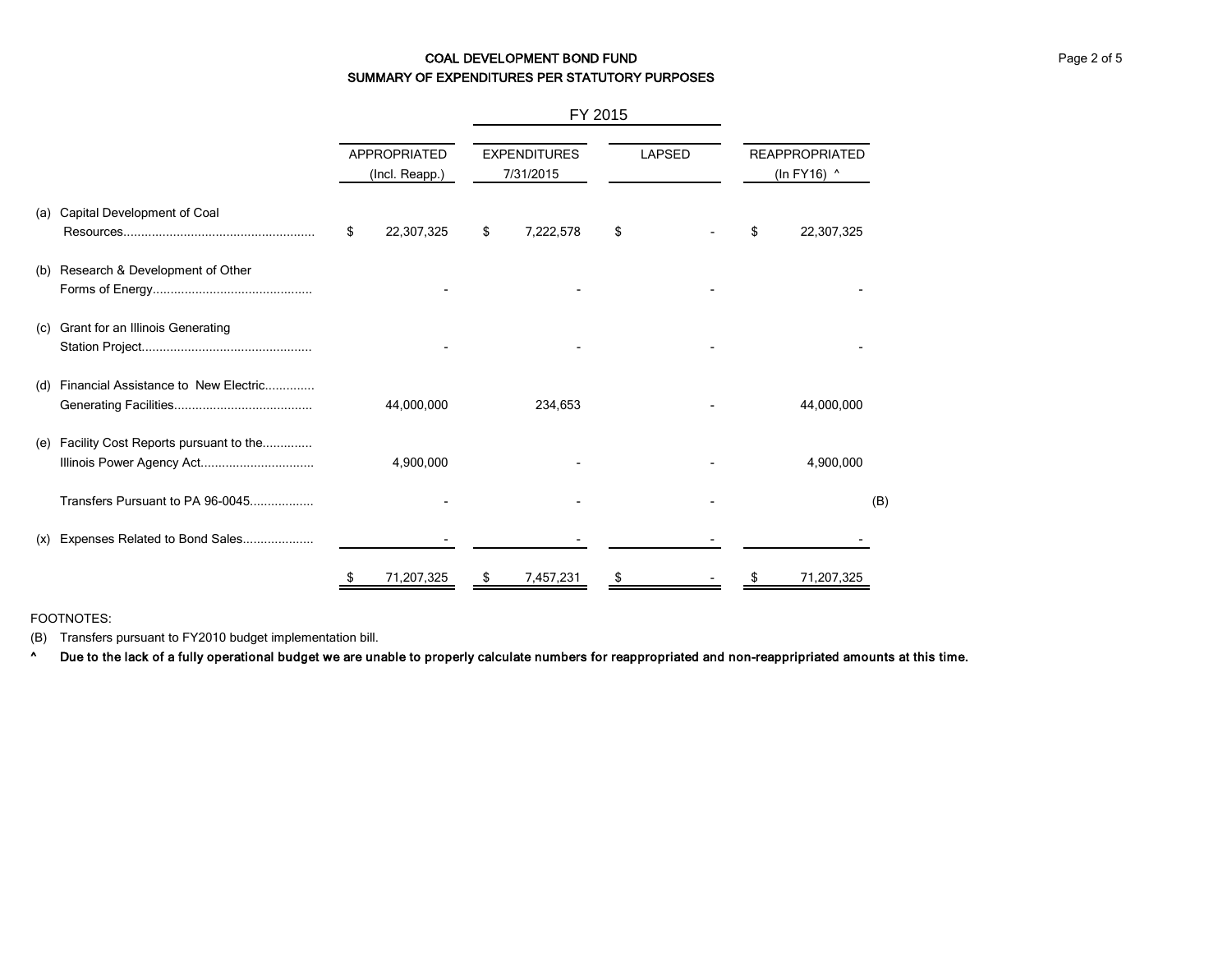# COAL DEVELOPMENT BOND FUND **COAL DEVELOPMENT BOND** FUND SUMMARY OF EXPENDITURES PER STATUTORY PURPOSES

|     |                                                                    |                                       |  | FY 2016                          |               |                                    |
|-----|--------------------------------------------------------------------|---------------------------------------|--|----------------------------------|---------------|------------------------------------|
|     |                                                                    | <b>APPROPRIATED</b><br>(Incl. Reapp.) |  | <b>EXPENDITURES</b><br>7/31/2015 | <b>LAPSED</b> | <b>REAPPROPRIATED</b><br>(ln FY17) |
|     | (a) Capital Development of Coal                                    | \$                                    |  |                                  |               |                                    |
|     | (b) Research & Development of Other                                |                                       |  |                                  |               |                                    |
| (c) | Grant for an Illinois Generating                                   |                                       |  |                                  |               |                                    |
| (d) | Financial Assistance to New Electric                               |                                       |  |                                  |               |                                    |
| (e) | Facility Cost Reports pursuant to the<br>Illinois Power Agency Act |                                       |  |                                  |               |                                    |
|     | Transfers pursuant to PA 96-0045                                   |                                       |  |                                  |               |                                    |
| (x) | Expenses Related to Bond Sales                                     |                                       |  |                                  |               |                                    |
|     |                                                                    | \$                                    |  |                                  |               |                                    |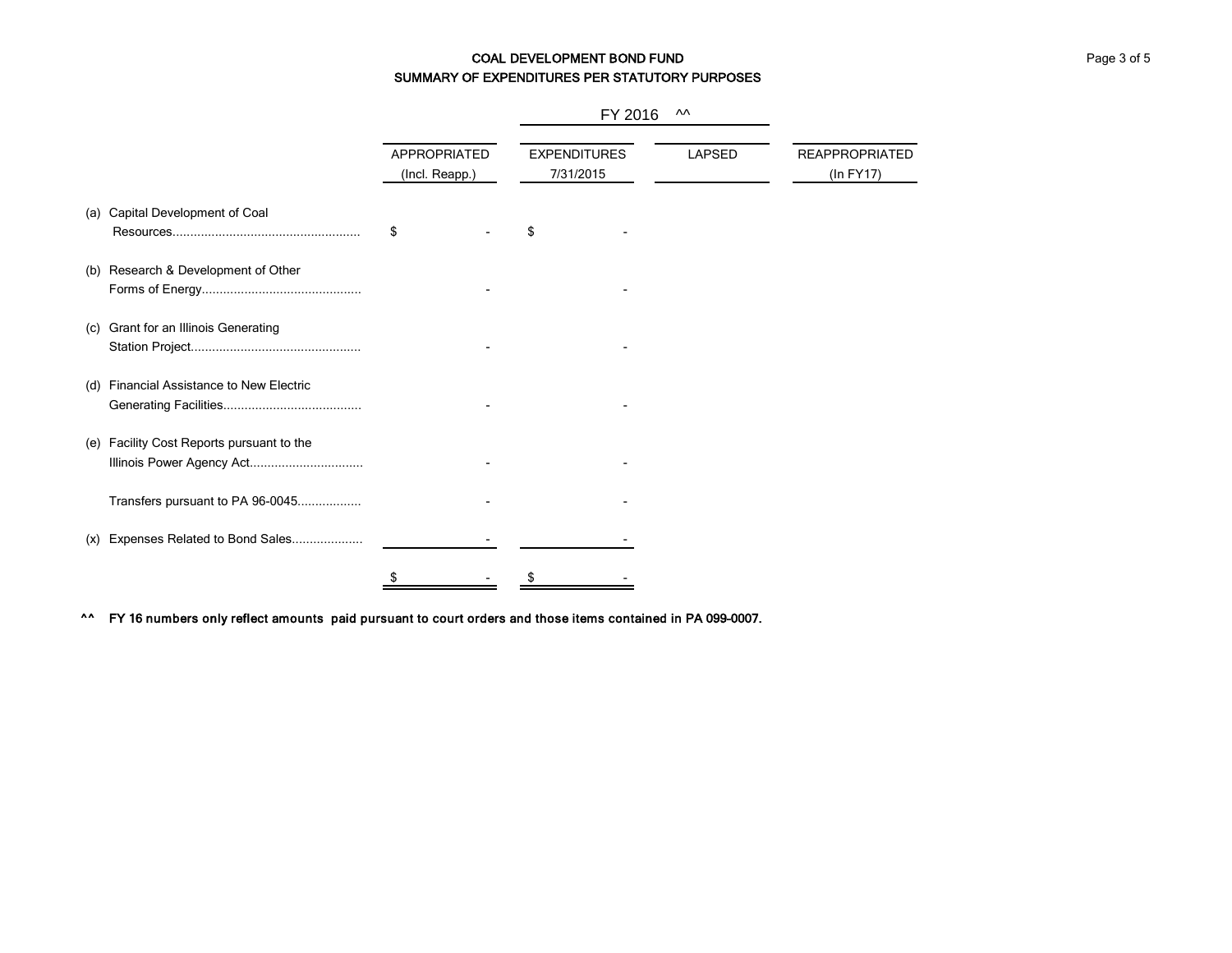# COAL DEVELOPMENT BOND FUND **Page 4 of 5** COMPARISON OF EXPENDED/GOVERNOR RELEASED PROJECTS TO STATUTORY AUTHORIZATIONS

|     |                                                                        | <b>CUMULATIVE</b><br><b>EXPENDITURES</b><br><b>PRIOR YEARS</b><br>THRU FY15 |         | FY15 ^<br><b>UNEXPENDED</b><br><b>RELEASES</b> |  | FY16 ^^<br><b>RELEASES</b> |  | <b>TOTAL</b> |             | <b>STATUTORY</b><br><b>AUTHORIZATIONS</b> |             | <b>OVER</b><br><b>COMMITTED</b> |
|-----|------------------------------------------------------------------------|-----------------------------------------------------------------------------|---------|------------------------------------------------|--|----------------------------|--|--------------|-------------|-------------------------------------------|-------------|---------------------------------|
|     | (a) Capital Development of Coal                                        | \$<br>146,258,451                                                           |         | \$                                             |  | \$                         |  | \$           | 146,258,451 | \$                                        | 176,500,000 |                                 |
|     | (b) Research & Development of Other                                    | 14,905,632                                                                  |         |                                                |  |                            |  |              | 14,905,632  |                                           | 15,200,000  |                                 |
|     | (c) Grant for an Illinois Generating                                   |                                                                             |         |                                                |  |                            |  |              |             |                                           | 35,000,000  |                                 |
| (d) | <b>Financial Assistance to New Electric</b>                            |                                                                             | 234,653 |                                                |  |                            |  |              | 234,653     |                                           |             |                                 |
|     | (e) Facility Cost Reports pursuant to the<br>Illinois Power Agency Act | 28,834,564                                                                  |         |                                                |  |                            |  |              | 28,834,564  |                                           | 51,000,000  |                                 |
|     | Transfers Pursuant to PA 96-0045                                       |                                                                             | 320,000 |                                                |  |                            |  |              | 320,000     |                                           | (B)         |                                 |
|     | (x) Expenses Related to Bond Sales                                     |                                                                             | 32,097  |                                                |  |                            |  |              | 32,097      |                                           | (A)         |                                 |
|     |                                                                        | 190,585,397                                                                 |         | æ                                              |  |                            |  |              | 190,585,397 | \$                                        | 277,700,000 |                                 |
|     | Bond issue premium/(discounts) to date                                 |                                                                             |         |                                                |  |                            |  |              |             |                                           | 1,422,267   |                                 |
|     |                                                                        |                                                                             |         |                                                |  |                            |  |              |             |                                           | 279,122,267 |                                 |

FOOTNOTES:

(A) Expenses related to bond sales are to be allocated upon completion of bonding program since the statute does not set out a separate authorization amount for this purpose.

(B) Transfers pursuant to FY2010 budget implementation bill.

^ Due to the lack of a fully operational budget we are unable to properly calculate numbers for reappropriated and non-reappripriated amounts at this time.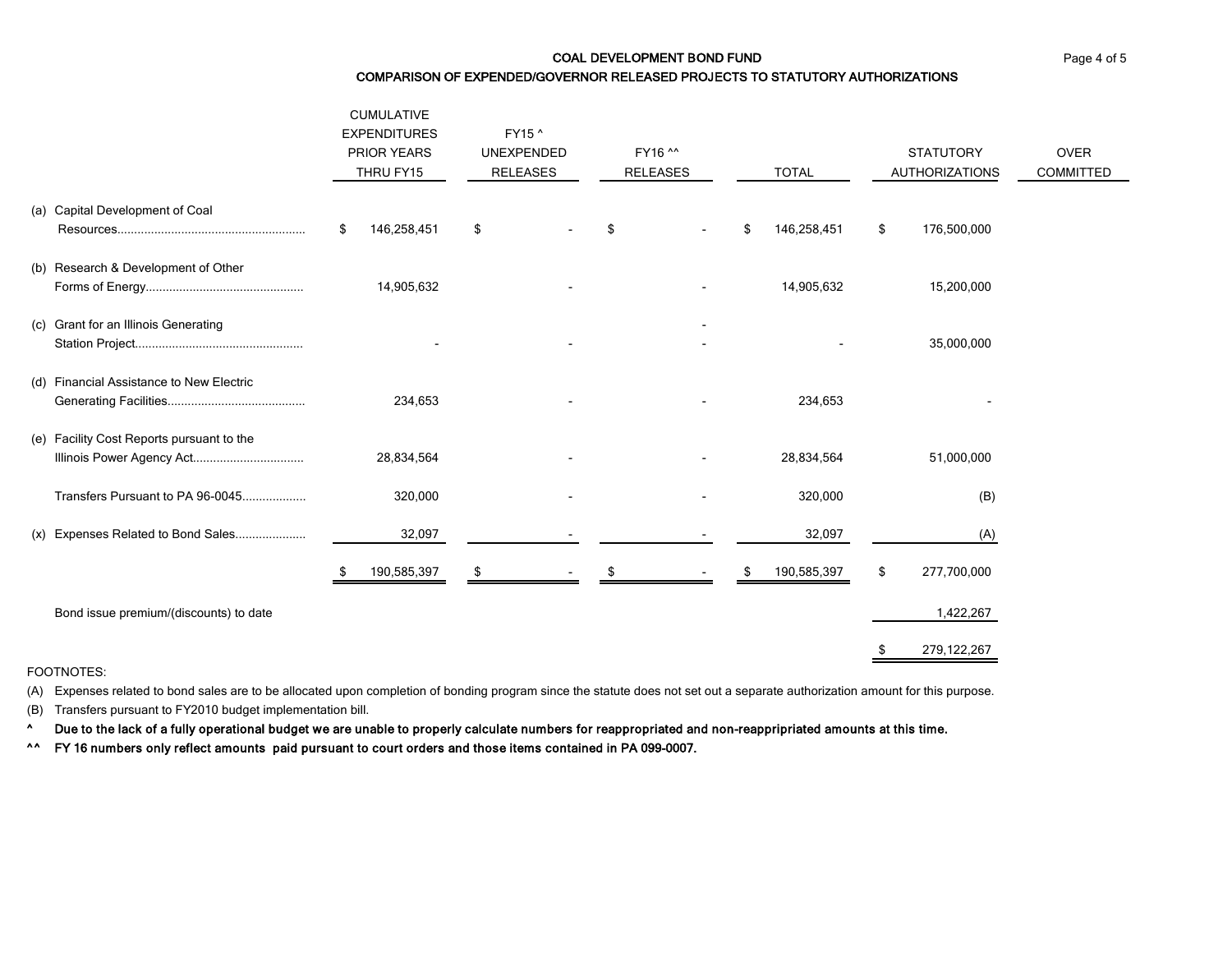# COAL DEVELOPMENT BOND FUND **Page 5 of 5**

COMPARISON OF EXPENDED/OBLIGATED PROJECTS TO STATUTORY AUTHORIZATIONS

|     |                                                                        | <b>CUMULATIVE</b><br><b>EXPENDITURES</b><br><b>PRIOR YEARS</b><br>THRU 7/31/2015 |    | FY15 ^<br><b>UNEXPENDED</b><br><b>OBLIGATIONS</b> |    | FY16 ^^<br><b>OBLIGATIONS</b> | <b>TOTAL</b> |             | <b>STATUTORY</b><br><b>AUTHORIZATIONS</b> |               | <b>OVER</b><br><b>COMMITTED</b> |
|-----|------------------------------------------------------------------------|----------------------------------------------------------------------------------|----|---------------------------------------------------|----|-------------------------------|--------------|-------------|-------------------------------------------|---------------|---------------------------------|
|     | (a) Capital Development of Coal                                        | \$<br>146,258,451                                                                | \$ |                                                   | \$ |                               | \$           | 146,258,451 | \$                                        | 176,500,000   |                                 |
|     | (b) Research & Development of Other                                    | 14,905,632                                                                       |    |                                                   |    |                               |              | 14,905,632  |                                           | 15,200,000    |                                 |
| (c) | Grant for an Illinois Generating                                       |                                                                                  |    |                                                   |    |                               |              |             |                                           | 35,000,000    |                                 |
| (d) | <b>Financial Assistance to New Electric</b>                            | 234,653                                                                          |    |                                                   |    |                               |              | 234,653     |                                           |               |                                 |
|     | (e) Facility Cost Reports pursuant to the<br>Illinois Power Agency Act | 28,834,564                                                                       |    |                                                   |    |                               |              | 28,834,564  |                                           | 51,000,000    |                                 |
|     | Transfers pursuant to PA 96-0045                                       | 320,000                                                                          |    |                                                   |    |                               |              | 320,000     |                                           | (B)           |                                 |
|     | (x) Expenses Related to Bond Sales                                     | 32,097                                                                           |    |                                                   |    |                               |              | 32,097      |                                           | (A)           |                                 |
|     |                                                                        | 190,585,397                                                                      |    |                                                   |    |                               |              | 190,585,397 | \$                                        | 277,700,000   |                                 |
|     | Bond issue premium/(discounts) to date                                 |                                                                                  |    |                                                   |    |                               |              |             |                                           | 1,422,267     |                                 |
|     |                                                                        |                                                                                  |    |                                                   |    |                               |              |             |                                           | 279, 122, 267 |                                 |

#### FOOTNOTES:

(A) Expenses related to bond sales are to be allocated upon completion of bonding program since the statute does not set out a separate authorization amount for this purpose.

(B) Transfers pursuant to FY2010 budget implementation bill.

^ Due to the lack of a fully operational budget we are unable to properly calculate numbers for reappropriated and non-reappripriated amounts at this time.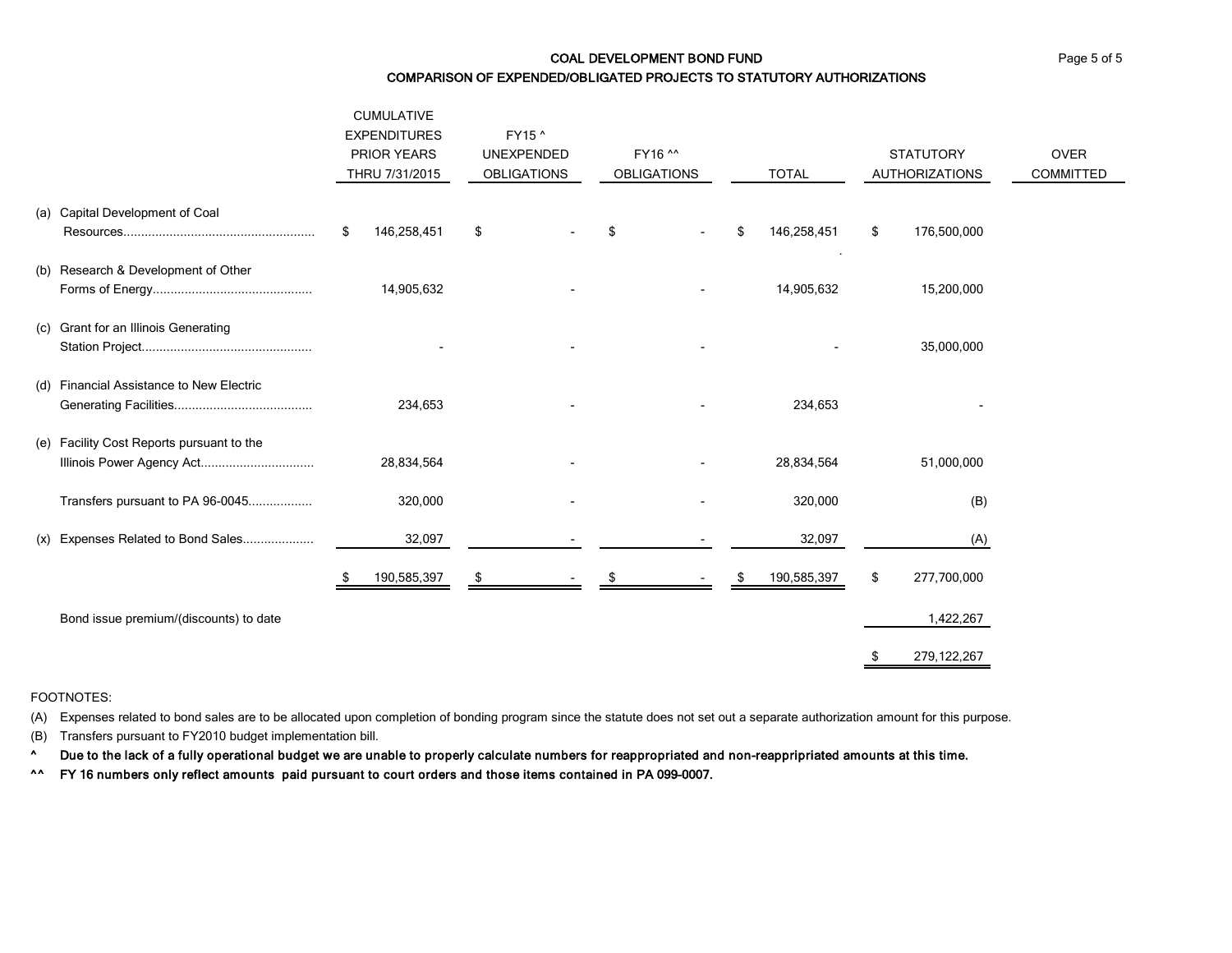BUILD ILLINOIS BOND FUND Page 1 of 5

#### COMPARISON OF EXPENDED/APPROPRIATED PROJECT COMMITMENTS TO STATUTORY AUTHORIZATIONS

|                                      | <b>CUMULATIVE</b><br><b>EXPENDITURES</b><br><b>PRIOR YEARS</b><br>THRU FY15 | FY15 ^<br><b>UNEXPENDED</b><br><b>RELEASES</b> | FY16 ^^<br><b>APPROPRIATIONS</b> | <b>TOTAL</b>     | <b>STATUTORY</b><br><b>AUTHORIZATIONS</b> | <b>OVER</b><br><b>COMMITTED</b> |
|--------------------------------------|-----------------------------------------------------------------------------|------------------------------------------------|----------------------------------|------------------|-------------------------------------------|---------------------------------|
| (a) Infrastructure Purposes and Bond | \$ 2,901,200,464                                                            | \$                                             | \$<br>2,200,650                  | \$2,903,401,114  | 3,222,800,000<br>\$                       |                                 |
| (b) Business Development Purposes    | 469,514,134                                                                 |                                                |                                  | 469,514,134      | 849,000,000                               |                                 |
|                                      | 1,860,226,715                                                               |                                                | $\overline{\phantom{a}}$         | 1,860,226,715    | 1,944,058,100                             |                                 |
|                                      | 165, 102, 313                                                               |                                                | 24,190,144                       | 189,292,457      | 230,150,900                               |                                 |
| Bond Issue Prem/Disc to date         |                                                                             |                                                |                                  |                  | 43,136,450                                |                                 |
|                                      | 5,396,043,626                                                               |                                                | 26,390,794                       | 5,422,434,420    | 6,289,145,450                             |                                 |
|                                      | 3,474,141,311                                                               |                                                | $\overline{\phantom{0}}$         | 3,474,141,311    | 3,474,141,311 (A)                         |                                 |
| Refunding Bond Sale expenses         | 3,188,642                                                                   |                                                |                                  | 3,188,642        | 3,188,642                                 |                                 |
| Refunding Bond Issue Prem/Disc       |                                                                             |                                                |                                  |                  | 178,441,890                               |                                 |
|                                      | 3,477,329,953                                                               |                                                |                                  | 3,477,329,953    | 3,655,771,843                             |                                 |
|                                      | 8,873,373,579<br>\$.                                                        | \$                                             | 26,390,794                       | \$ 8,899,764,373 | 9,944,917,293<br>\$                       |                                 |

FOOTNOTES:

(A) The Statutory Authorization for Refunding Bonds is Unlimited.

^ Due to the lack of a fully operational budget we are unable to properly calculate numbers for reappropriated and non-reappripriated amounts at this time.

**^^** FY 16 numbers only reflect amounts paid pursuant to court orders and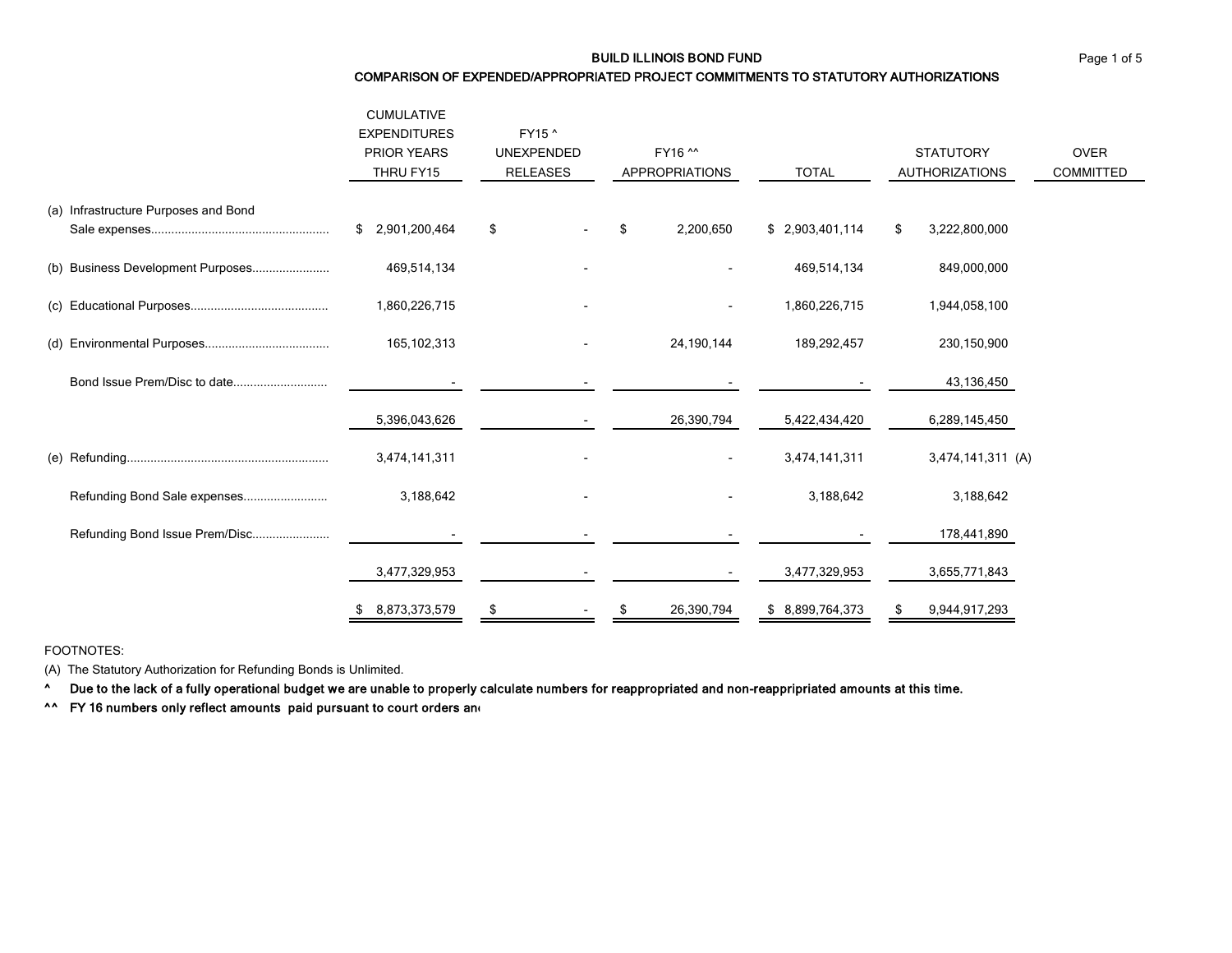# BUILD ILLINOIS BOND FUND Page 2 of 5 SUMMARY OF EXPENDITURES PER STATUTORY PURPOSES

|     |                                   |                                       |               | FY 2015                          |             |               |  |                                      |  |
|-----|-----------------------------------|---------------------------------------|---------------|----------------------------------|-------------|---------------|--|--------------------------------------|--|
|     |                                   | <b>APPROPRIATED</b><br>(Incl. Reapp.) |               | <b>EXPENDITURES</b><br>7/31/2015 |             | <b>LAPSED</b> |  | <b>REAPPROPRIATED</b><br>(In FY16) ^ |  |
| (a) | Infrastructure Purposes and Bond  | \$                                    | 555,001,897   | \$                               | 161,736,191 |               |  |                                      |  |
|     | (b) Business Development Purposes |                                       | 574,215,365   |                                  | 75,408,080  |               |  |                                      |  |
|     |                                   |                                       | 366,038,648   |                                  | 177,931,932 |               |  |                                      |  |
| (d) | Environmental Purposes            |                                       | 88,328,317    |                                  | 338,103     |               |  |                                      |  |
| (e) |                                   |                                       |               |                                  |             |               |  |                                      |  |
|     | Refunding Bond Sale expenses      |                                       |               |                                  |             |               |  |                                      |  |
|     |                                   | \$                                    | 1,583,584,227 | \$                               | 415,414,306 | \$            |  | \$                                   |  |

^ Due to the lack of a fully operational budget we are unable to properly calculate numbers for reappropriated and non-reappripriated amounts at this time.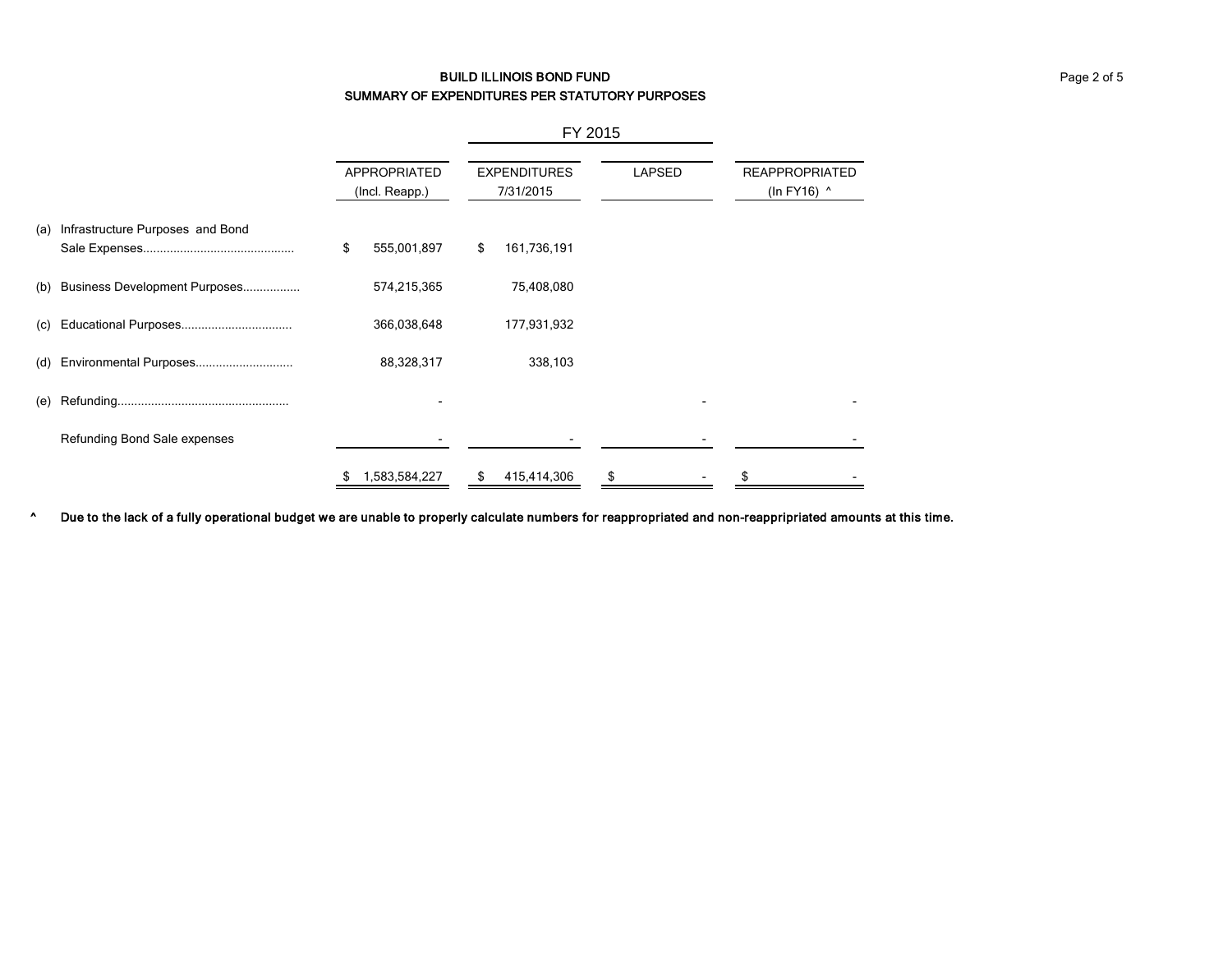# BUILD ILLINOIS BOND FUND Page 3 of 5 SUMMARY OF EXPENDITURES PER STATUTORY PURPOSES

|     |                                  | <b>APPROPRIATED</b><br>(Incl. Reapp.) |            |                                  | FY 2016 |               |                                    |
|-----|----------------------------------|---------------------------------------|------------|----------------------------------|---------|---------------|------------------------------------|
|     |                                  |                                       |            | <b>EXPENDITURES</b><br>7/31/2015 |         | <b>LAPSED</b> | <b>REAPPROPRIATED</b><br>(ln FY17) |
| (a) | Infrastructure Purposes and Bond | \$                                    | 2,200,650  | \$                               | 127,169 |               |                                    |
| (b) | Business Development Purposes    |                                       |            |                                  |         |               |                                    |
| (c) |                                  |                                       |            |                                  |         |               |                                    |
| (d) |                                  |                                       | 24,190,144 |                                  |         |               |                                    |
| (e) |                                  |                                       |            |                                  |         |               |                                    |
|     | Refunding Bond Sale expenses     |                                       |            |                                  |         |               |                                    |
|     |                                  | \$                                    | 26,390,794 | \$                               | 127,169 |               |                                    |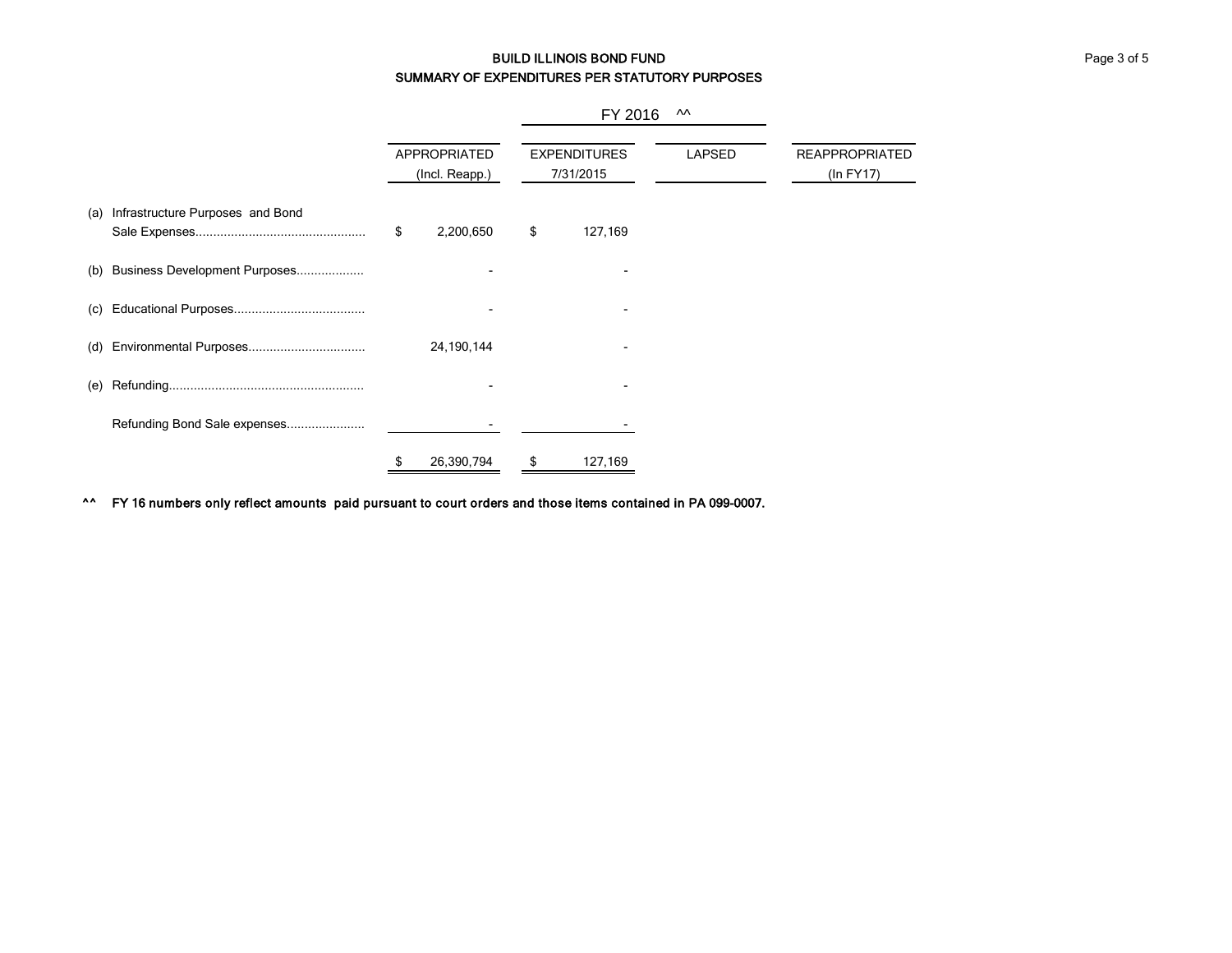#### BUILD ILLINOIS BOND FUND Page 4 of 5

#### COMPARISON OF EXPENDED/GOVERNOR RELEASED PROJECTS TO STATUTORY AUTHORIZATIONS

|     |                                      | <b>CUMULATIVE</b><br><b>EXPENDITURES</b><br><b>PRIOR YEARS</b><br>THRU FY15 | FY15 ^<br><b>UNEXPENDED</b><br><b>RELEASES</b> | FY16 ^^<br><b>RELEASES</b> | <b>TOTAL</b>        | <b>STATUTORY</b><br><b>AUTHORIZATIONS</b> | <b>OVER</b><br><b>COMMITTED</b> |
|-----|--------------------------------------|-----------------------------------------------------------------------------|------------------------------------------------|----------------------------|---------------------|-------------------------------------------|---------------------------------|
|     | (a) Infrastructure Purposes and Bond |                                                                             |                                                |                            |                     |                                           |                                 |
|     |                                      | 2,901,200,464<br>\$                                                         | \$                                             | \$<br>2,200,650            | 2,903,401,114<br>\$ | \$<br>3,222,800,000                       |                                 |
| (b) | Business Development Purposes        | 469,514,134                                                                 |                                                |                            | 469,514,134         | 849,000,000                               |                                 |
| (c) |                                      | 1,860,226,715                                                               |                                                | $\overline{\phantom{a}}$   | 1,860,226,715       | 1,944,058,100                             |                                 |
| (d) |                                      | 165,102,313                                                                 |                                                | 24, 190, 144               | 189,292,457         | 230,150,900                               |                                 |
|     | Bond Issue Discounts to date         |                                                                             |                                                |                            |                     | 43,136,450                                |                                 |
|     |                                      | 5,396,043,626                                                               |                                                | 26,390,794                 | 5,422,434,420       | 6,289,145,450                             |                                 |
| (e) |                                      | 3,474,141,311                                                               |                                                |                            | 3,474,141,311       | 3,474,141,311 (A)                         |                                 |
|     | Refunding Bond Sale expenses         | 3,188,642                                                                   |                                                |                            | 3,188,642           | 3,188,642                                 |                                 |
|     | Refunding Bond Issue Discounts       |                                                                             |                                                |                            |                     | 178,441,890                               |                                 |
|     |                                      | 3,477,329,953                                                               |                                                |                            | 3,477,329,953       | 3,655,771,843                             |                                 |
|     |                                      | 8,873,373,579<br>\$                                                         | \$                                             | 26,390,794<br>\$           | 8,899,764,373<br>\$ | 9,944,917,293<br>\$                       |                                 |

FOOTNOTES:

(A) The Statutory Authorization for Refunding Bonds is Unlimited.

^ Due to the lack of a fully operational budget we are unable to properly calculate numbers for reappropriated and non-reappripriated amounts at this time.